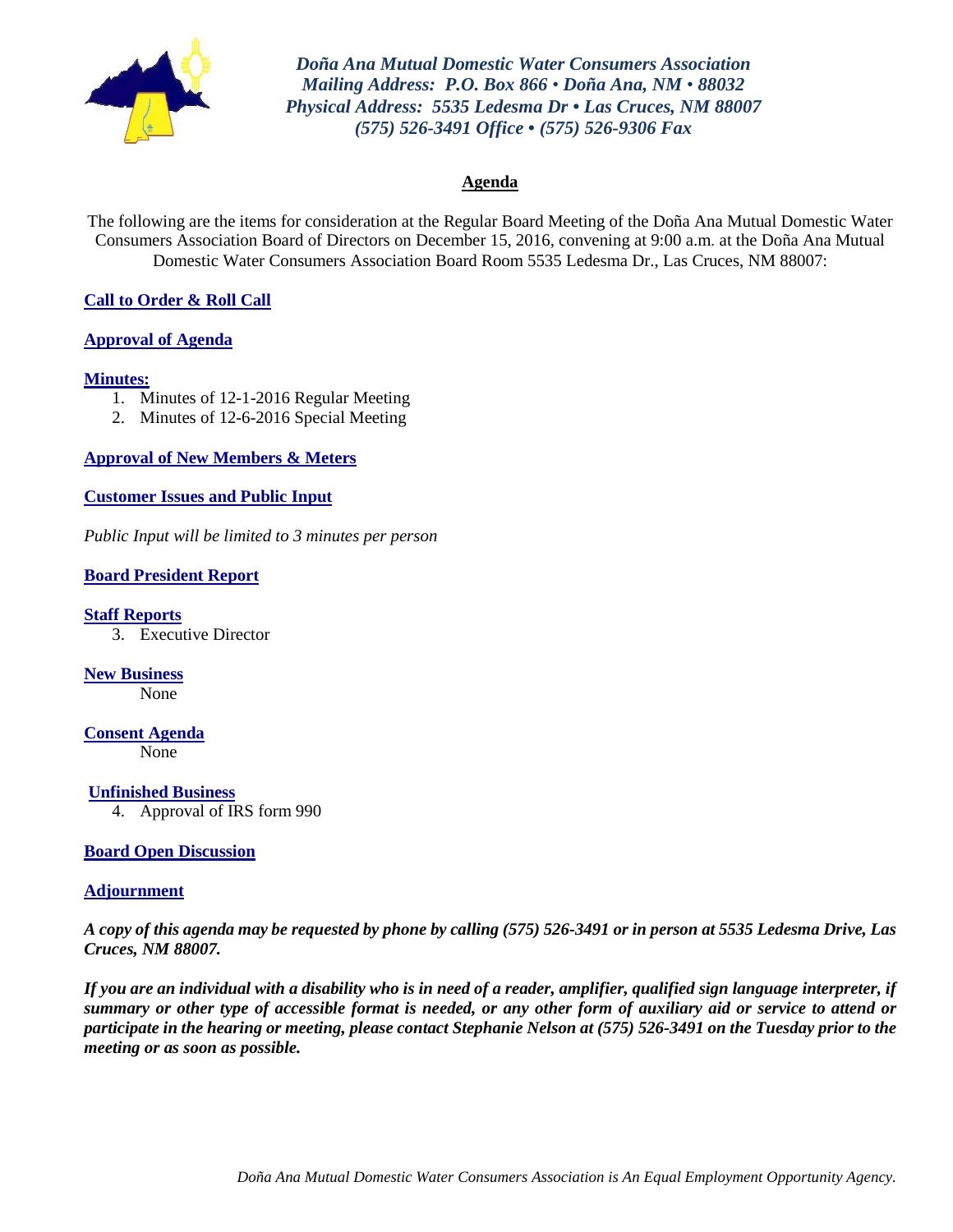

*Doña Ana Mutual Domestic Water Consumers Association Mailing Address: P.O. Box 866 • Doña Ana, NM • 88032 Physical Address: 5535 Ledesma Mr. • Las Cruces, NM 88007 (575) 526-3491 Office • (575) 526-9306 Fax*

The following minutes are from the Regular Board Meeting of Doña Ana Mutual Domestic Water Consumers Association Board of Directors, December 01, 2016; convened at 9:00 A.M. in the Doña Ana Mutual Domestic Water Consumers Association Board Room located at 5535 Ledesma Mr., Las Cruces, NM 88007:

# **Call to Order & Roll Call**

President Melton called the meeting to order at 9:01 A.M. and called roll:

Vice President – Jamie Stull, Present

Secretary/ Treasurer – Kurt Anderson, Present

Board Member – Raymond Ponteri, Present

Board Member – Justin Sparks, Telephone Conference

# **Others in Attendance:**

Executive Director – Jennifer Horton

Legal Counsel – Joshua Smith

Community Members – Ashley Sanchez, Deanna Garcia, Nancy Simmons

# **Approval of Agenda**

Mr. Anderson moved to approve the agenda for the December 01, 2016 Regular Board Meeting as presented; the motion was seconded by Mr. Stull. The Chair called for discussion of the motion. The Chair called for a vote on the motion; the motion carried by roll call vote 5-0.

# **Minutes**

Mr. Anderson moved to approve the Regular Board Meeting Minutes of November 17, 2016; Mr. Stull seconded the motion. The Chair called for discussion of the motion. Mr. Anderson advised Mr. Ponteri requested two of his comments from the meeting be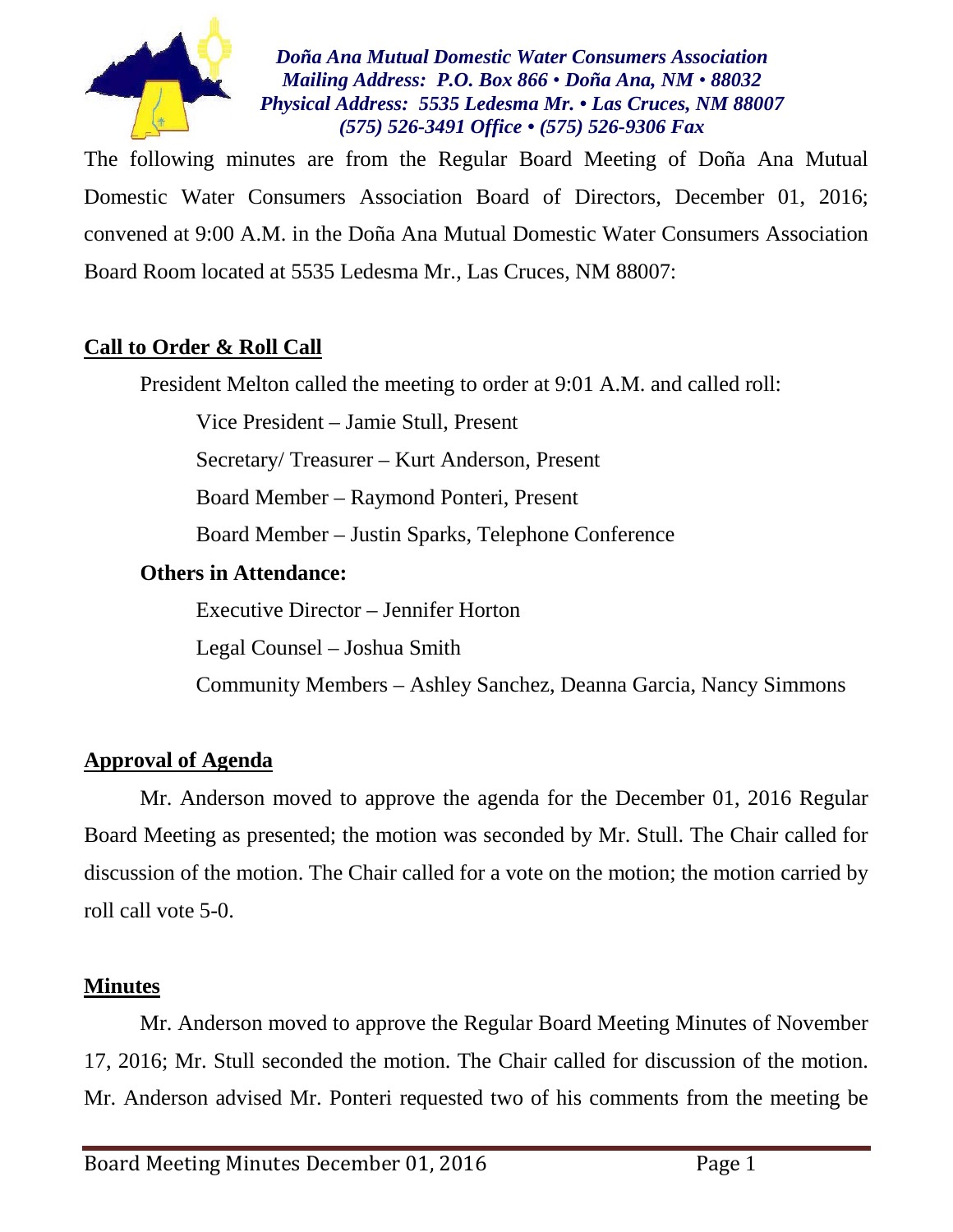added; the first about his neighbors meter and the second with regard to policies of the cities of Santa Fe, Albuquerque, and Las Cruces. Mr. Anderson amended his motion to include the corrections. The Chair called for a vote on the modified motion for the amended minutes; the motion carried by roll call vote 5-0.

# **New Members & New Meters**

Mr. Anderson moved to approve the New Members and New Meters list as presented for December 2016; Mr. Stull seconded the motion. The Chair called for discussion of the motion. Mrs. Horton advised there are thirteen (13) names on the list consisting of seven (7) new meters, eight (8) new members, and five (5) existing members. The Chair called for a vote on the motion; the motion carried by roll call vote 5-0.

# **Customer Issues and Public Input**

2. Amanda Sanchez addressed the Board of Directors as she has not found a leak on her property and does not feel she should be billed this amount. Mr. Melton explained in reviewing the data of Ms. Sanchez's water table her water usage began to decrease with the old meter still in place. The meter change out did not take place until the next billing cycle. Mr. Melton explained the testing procedure as well as how the meter operates. The Board empathizes with this difficult situation; however the water registered through the meter and we cannot justify an adjustment by law through the Anti-donation Clause under the Constitution of the State of New Mexico.

# **Board President Report**

President Melton advised he met with the PHPOA President Forrest Beason to discuss potential plans for continued upgrades in the Picacho Hills area; especially with regard to the Via Norte area. When line breaks occur we not only have to fix the break, but we also have to repair the pavement according to Dona Ana County requirements.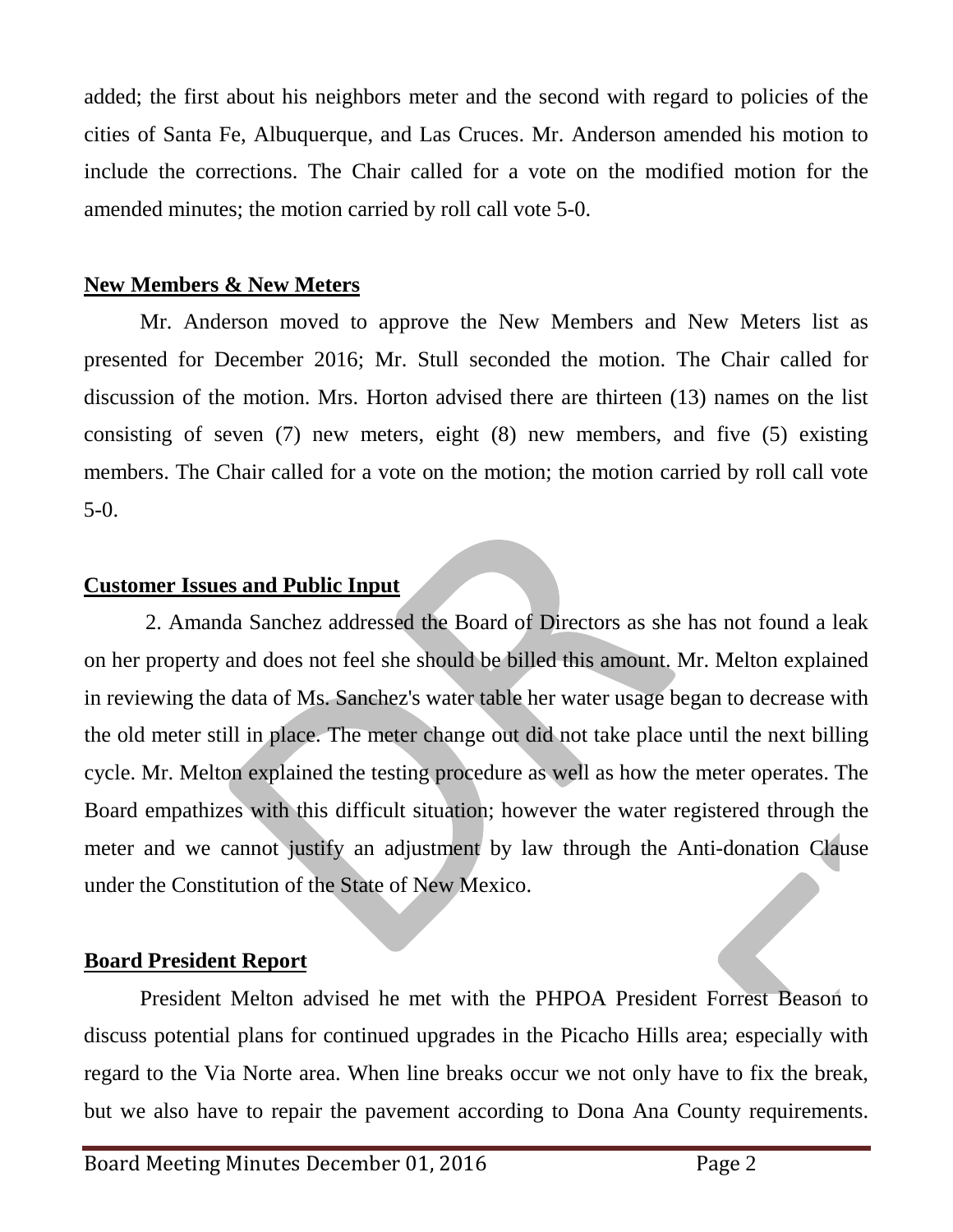This requires permits and in some cases bidding for the contractor, all of which take time. We do have signs present advising of rough road conditions. It is not our intent to inconvenience our membership. We also have ongoing projects for PRV replacements, but this does include water outages; both expected and unexpected as we are continuously learning new things about the Village of Picacho Hills. Mr. Ponteri asked if we have enough funding to replace all of the PRV's. Mrs. Horton explained any remaining funds from the tank project would be utilized.

Mr. Melton also announced the Dona Ana Staff has been busy hosting our auditors this week.

# **Staff Reports**

- 3. Executive Director
	- See Attachment

Mr. Ponteri inquired if there is an exit interview with the auditors. Mrs. Horton advised there is an interview conducted with the President and Secretary/Treasurer. Executive Director Horton advised our new tanks in Picacho Hills have been vandalized again. This time the vandal used an object to gouge the inside of both of the tanks all the way down to the steel; which further delays the completion of the project.

Mrs. Horton noted that having the auditors in office is always a busy week for us. In the same week one of our vehicles was hit by a member of the public while parked. A police report has been filed.

Several meetings ago the Board had requested we have SMA draft a projection of what we would need for the long term build out of our wastewater treatment plant and the costs associated with fencing the property. Mrs. Horton provided the projection from SMA as well as three types of fencing: galvanized fencing, colored fencing, and a rock wall. SMA provided an analysis based off our permit requirements and what our daily storage requirements are for the future of Picacho Hills growth. With the ongoing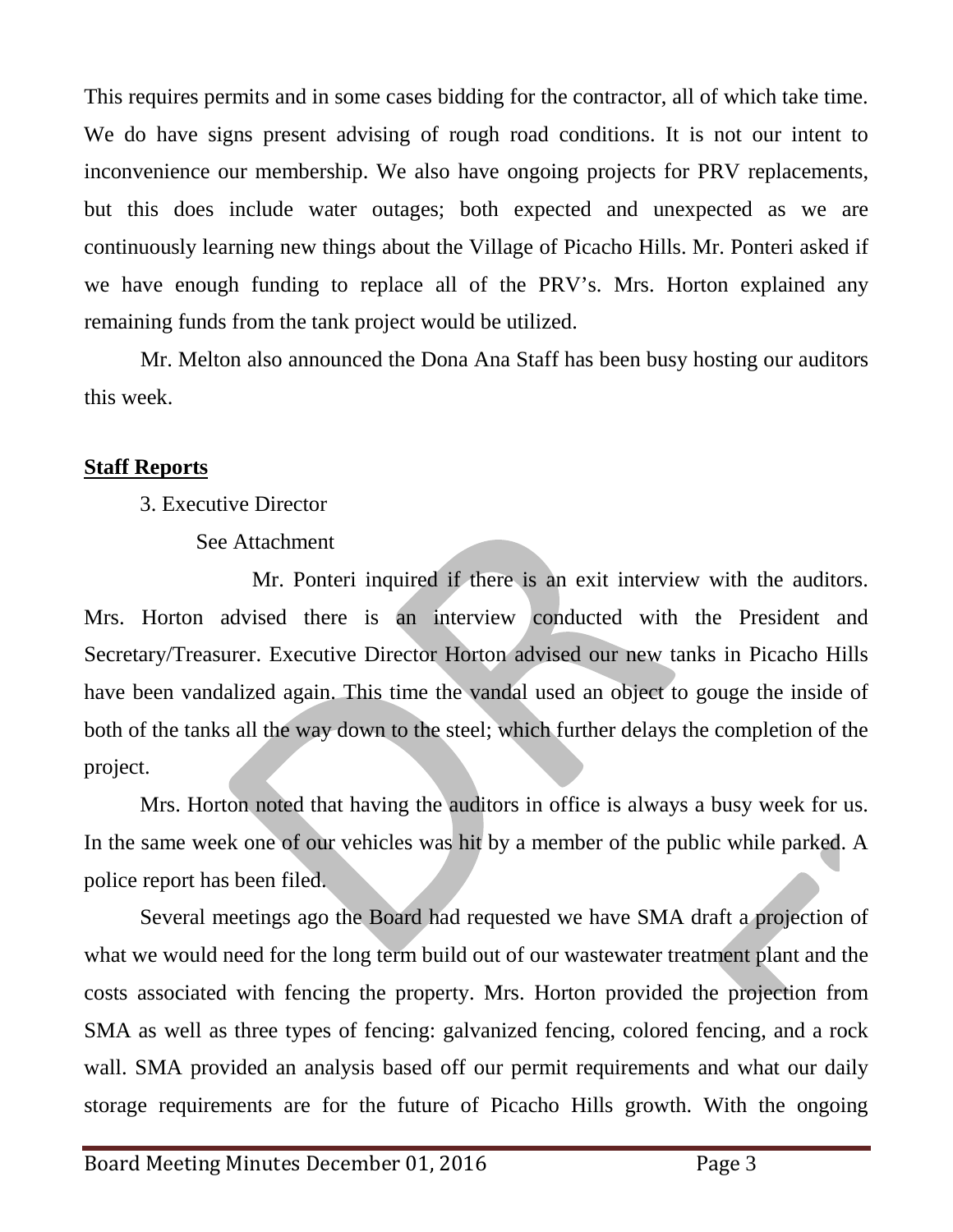vandalism we need to address the fencing issue with the wastewater plant. Mr. Ponteri asked about the rock wall dimensions and requested only partial rock wall on the road side. Mrs. Horton advised the decision rests with the Board.

# **New Business**

No New Business

# **Unfinished Business**

Mr. Ponteri moved to approve Item Four (4), action for no adjustment on the Jack Roevens meter issue; the motion was seconded by Mr. Anderson. The Chair called for discussion of the motion. Executive Director Horton and Mr. Melton refreshed the Board on the Roevens case and their dispute. We have extensively researched meter accuracy and testing procedures. Mr. Melton advised it is bothersome that we, the Board, cannot tell people what happens to the water once it goes through the meter; however we have no control of the water once it is registered. Mr. Anderson is anxious to have the data logging equipment arrive so that we can further assist in pinpointing the high water usage. Mr. Melton refreshed the Board that the action item is to take no action with regard to the adjustment of the Roevens account, allow the billing to stand, and notify the Roevens as such. The Chair called for a vote on the motion; the motion carried by roll call vote 4-1:

> James Melton - Yes Jamie Stull - Yes Kurt Anderson - Yes Ray Ponteri - No Justin Sparks - Yes

Mr. Anderson moved to approve Item Five (5), action for no adjustment on the Irene Wharton meter issue, allowing the account billing to stand as stated; the motion was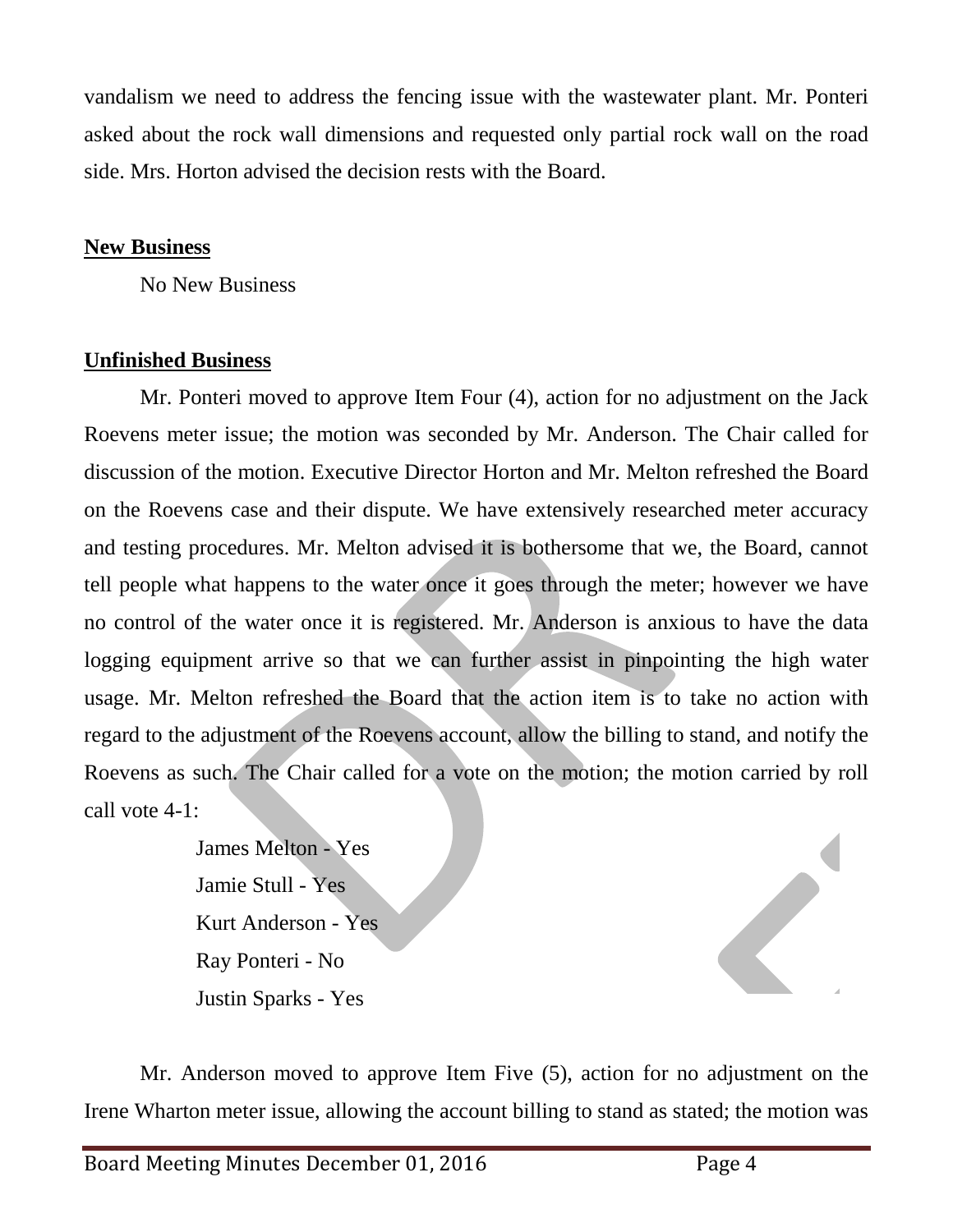seconded by Mr. Stull. The Chair called for discussion of the motion. The Chair called for a vote on the amended motion; the motion carried by roll call vote 4-1:

> James Melton - Yes Jamie Stull - Yes Kurt Anderson - Yes Ray Ponteri - No Justin Sparks - Yes

Mr. Anderson moved to approve Item Six (6), contract 6325370 with Souder, Miller, and Associates for the Wastewater Treatment Plant Fence Project; the motion was seconded by Mr. Stull. The Chair called for discussion of the motion. Mrs. Horton advised this contract package is for the design and bid administration needed for the fence. As this will utilize state funding we must have a licensed PE design and stamp the project; the total is \$11,568.86 to complete this stage. If the Board does wish to move forward they will need to choose the type of fence as the style will affect the design. Mr. Anderson amended his motion to include "Option One (1)" as it is the most cost effective. Mr. Ponteri would like to have seen a combination of the rock wall on the road side with chain link fence on the back side. Mr. Anderson roughly estimated the costs of Mr. Ponteri's request, which were still much higher than option one. The Chair called for a vote on the amended motion; the motion carried by roll call vote 4-1:

> James Melton - Yes Jamie Stull - Yes Kurt Anderson - Yes Ray Ponteri - No Justin Sparks - Yes

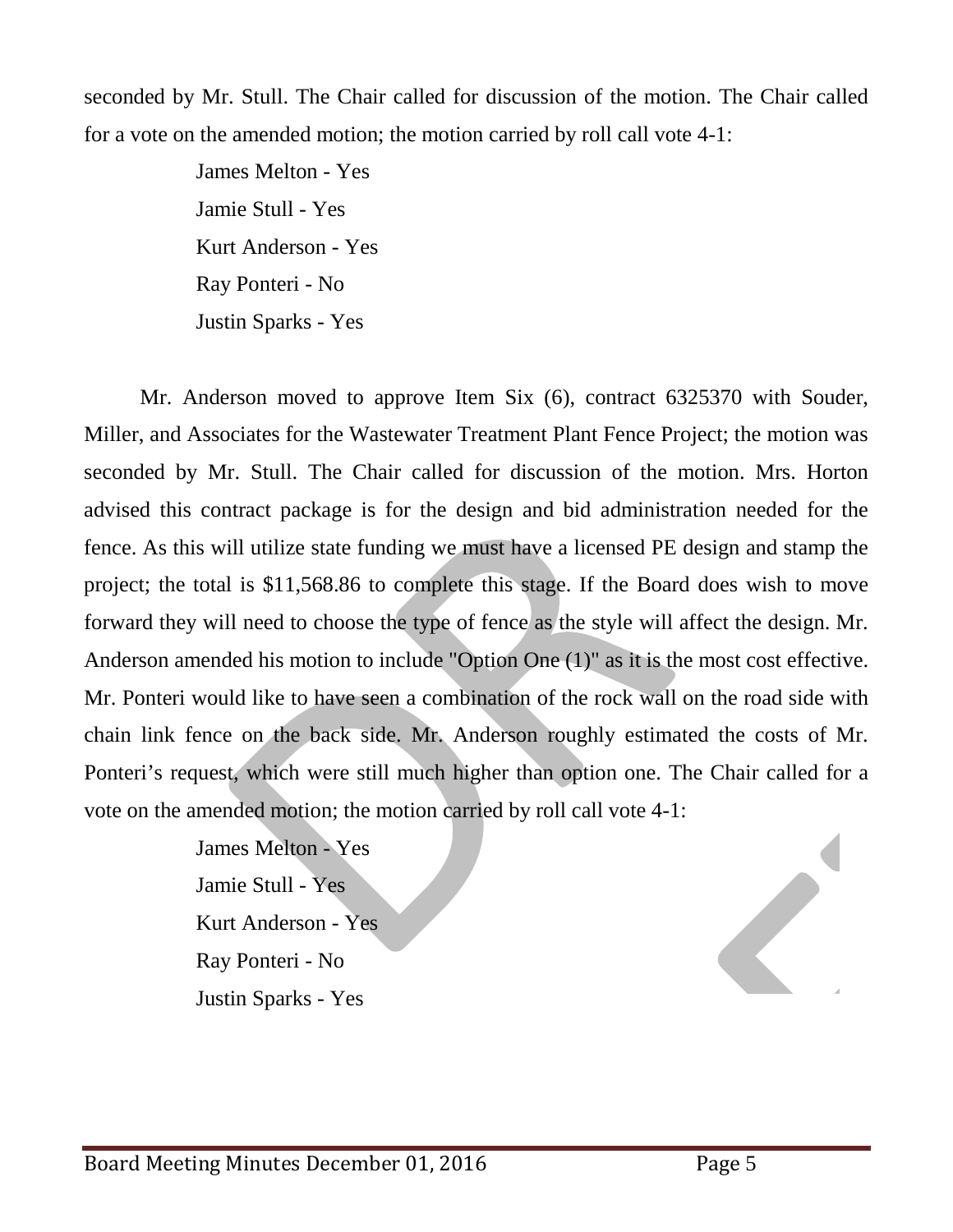# **Open Session**

Mr. Anderson inquired if we received a response from Carl Brown with regard to Paul Gradwohl's comments. Mrs. Horton advised we have not received a response at this time. He also asked about our upcoming plans for the conservation planning. Mrs. Horton advised the 40-year plan should be finalized in the next few weeks and will be presented to the Board.

Mr. Stull asked about the future ponds from the wastewater treatment plants with regard to watering fields. Mrs. Horton advised the water will have to meet Class 1A requirements first, which we are in the process of achieving. Mrs. Horton advised you cannot water root crops with Class 1A water. We do have a 10 year contract with a 10 year renewal with the Picacho Hills Country Club for Class 1A water.

Mr. Ponteri asked if we have any other accounts in protest in status. Mrs. Horton advised we do and are awaiting the meter testing results.

Mr. Anderson reminded he's requested a listing of our Well specs. Executive Director Horton advised for some of our tanks we no way of obtaining this information. He asked if we have a drought emergency response plan. Mrs. Horton advised we do not have one specifically for drought; however we do have an emergency response plan. Mr. Anderson asked about a water conservation plan. Mrs. Horton advised that is with our 40 year planning. He asked about a formal asset management plan? We do not have a finalized plan as we are hoping to outsource this, but we do have a rough version.

Mrs. Horton advised we may need to call a Special Board Meeting for our vacuum station contract. The contract was not ready for this meeting, but we cannot wait until the next meeting as we have to use our funding by February. We will have to have notice posted 72 hours prior to the special meeting.

Mr. Ponteri would like to see the Board Packet come out sooner.

Mr. Melton asked Mr. Ponteri to obtain additional information with regard to the neighbor who had the meter issues so that we can further research this; that way we can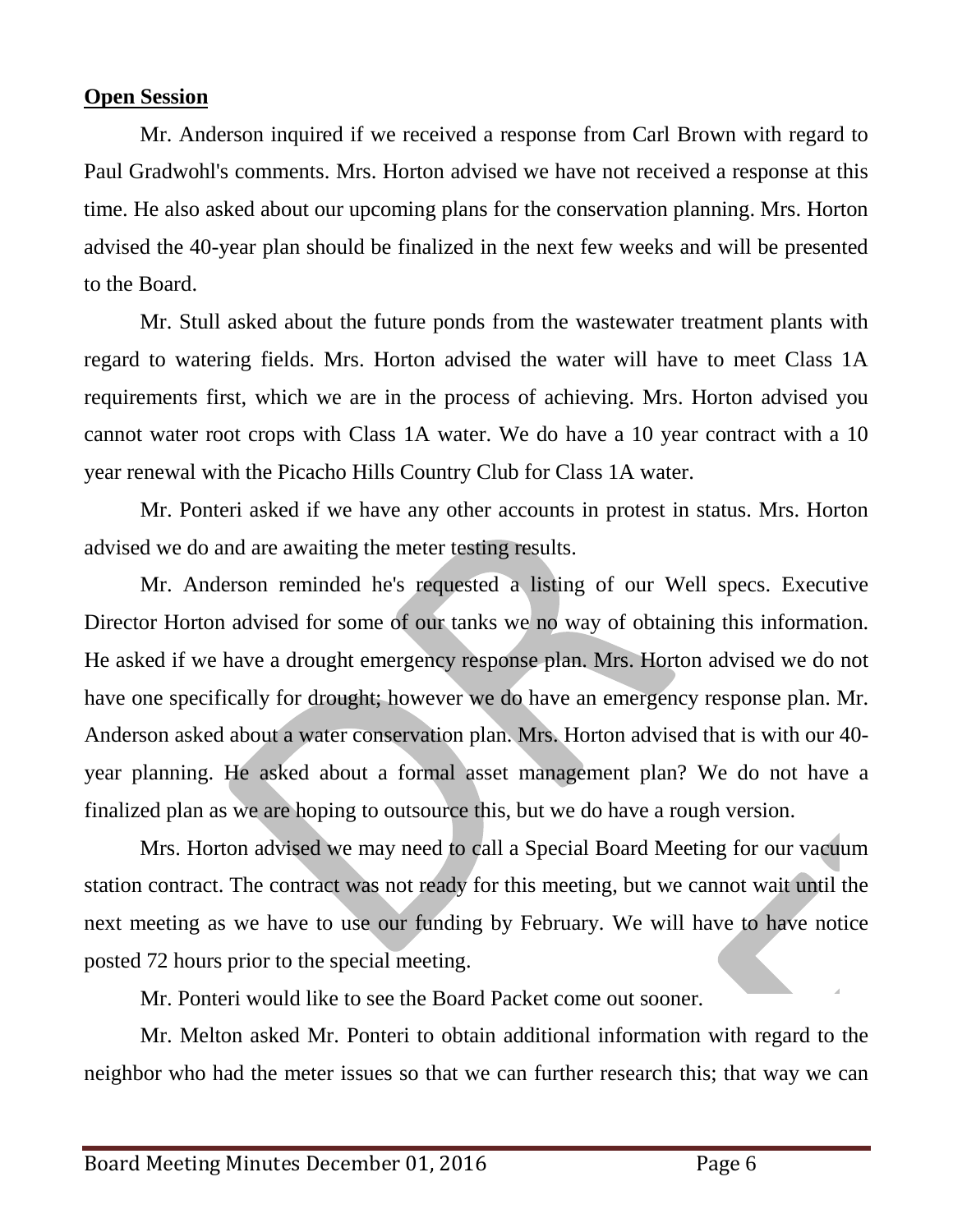minimize the impact on the staff as it should be documented in our records if we have or had a meter that is locking up.

# **Adjournment**

Mr. Stull moved to adjourn at 10:31 a.m.; Mr. Anderson seconded the motion. The Chair called for a vote on the motion: the motion carried by roll call vote 5-0.

\_\_\_\_\_\_\_\_\_\_\_\_\_\_\_\_\_\_\_\_\_\_\_\_\_ \_\_\_\_\_\_\_\_\_

Kurt Anderson Date Secretary/ Treasurer

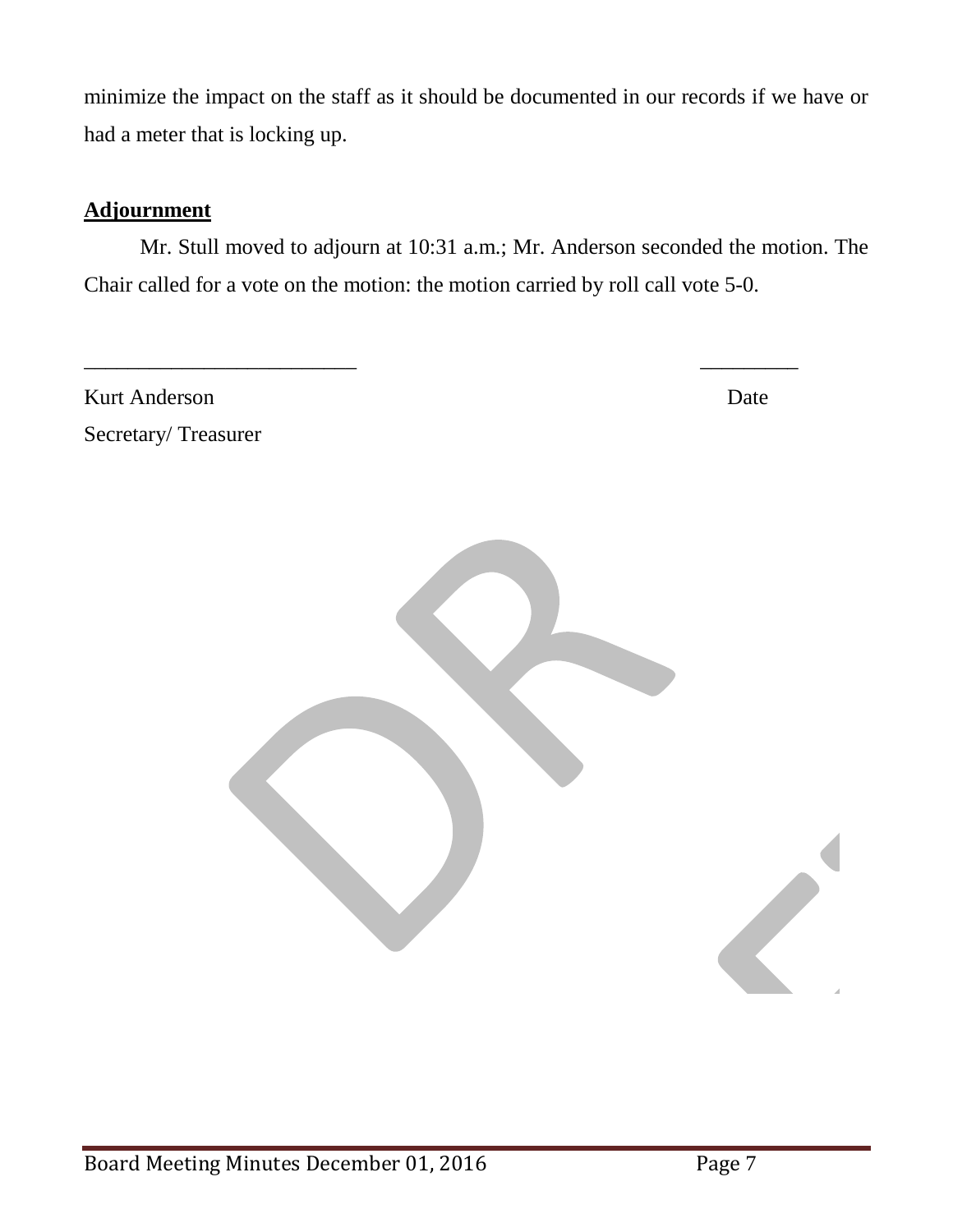

*Doña Ana Mutual Domestic Water Consumers Association Mailing Address: P.O. Box 866 • Doña Ana, NM • 88032 Physical Address: 5535 Ledesma Mr. • Las Cruces, NM 88007 (575) 526-3491 Office • (575) 526-9306 Fax*

The following minutes are from the Special Board Meeting of Doña Ana Mutual Domestic Water Consumers Association Board of Directors, December 06, 2016; convened at 9:00 A.M. in the Doña Ana Mutual Domestic Water Consumers Association Board Room located at 5535 Ledesma Mr., Las Cruces, NM 88007:

# **Call to Order & Roll Call**

President Melton called the meeting to order at 8:59 A.M. and called roll:

Vice President – Jamie Stull, Present

Secretary/ Treasurer – Kurt Anderson, Present

Board Member – Raymond Ponteri, Present

Board Member – Justin Sparks, Telephone Conference

# **Others in Attendance:**

Executive Director – Jennifer Horton

Legal Counsel – Joshua Smith, Telephone Conference

# **Approval of Agenda**

Mr. Anderson moved to approve the agenda for the December 06, 2016 Special Board Meeting as presented; the motion was seconded by Mr. Stull. The Chair called for discussion of the motion. The Chair called for a vote on the motion; the motion carried by roll call vote 5-0.

# **Customer Issues and Public Input**

No Public Input was brought forward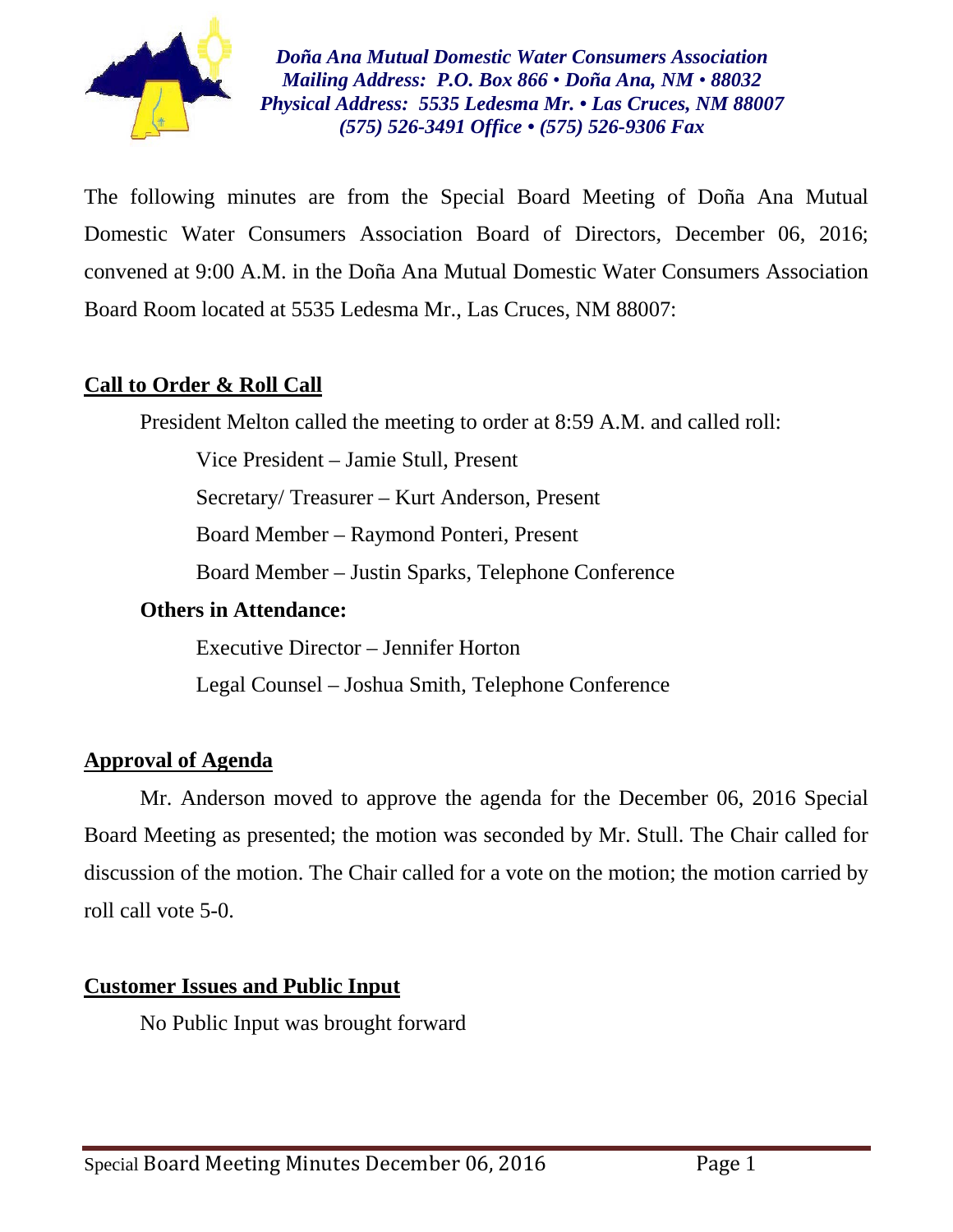# **Unfinished Business**

Mr. Anderson moved to approve Item One (1) for contract 6323698 with Souder, Miller, and Associates (SMA) for the Myles Road Pavement Project; the motion was seconded by Mr. Stull. The Chair called for discussion of the motion. Executive Director advised this contract package is for the bid and construction administration phase for approximately 2,970 square yards of asphalt pavement removal and replacement on Myles Road. This is an ongoing project from previous contractor Gallardo Construction; however their work was not accepted by Dona Ana County and the contractor would not return to fix the work. We do have to put this to bid per procurement requirements as this will be over \$60,000. The estimated cost for this contract phase, not including NMGRT, totals \$10,024.00. Mr. Anderson questioned how much extra this is going to cost us. Mrs. Horton explained having to do a new bid and redo the pavement does come with additional costs that we would not have had if Gallardo Construction had completed the work to Dona Ana County standards, however we do have remaining funds from the original project contract that will ideally cover all of this; it depends on the bids we receive. The contract with Gallardo has been terminated with any further action undecided at this time. The Chair called for a vote on the motion; the motion carried by roll call vote 5-0.

Mr. Anderson moved to approve Item Two (2), approval of contract 63234416 to D.J.M. Construction, Inc for the Vacuum Station and Force Main Project; the motion was seconded by Mr. Stull. The Chair called for discussion of the motion. Executive Director Jennifer Horton advised the apparent low bidder for this project was D.J.M. Construction, Inc with a base bid amount of \$547,375. We had to take a close look at our funding as there is not enough allocated to complete the project all at once, which resulted in breaking up the project into different portions. As such, we are recommending to award \$797,500.00 to include the general items, the vacuum station building, additive alternative #1 (for the biofilter) and additive alternative #2 (equipment in the vacuum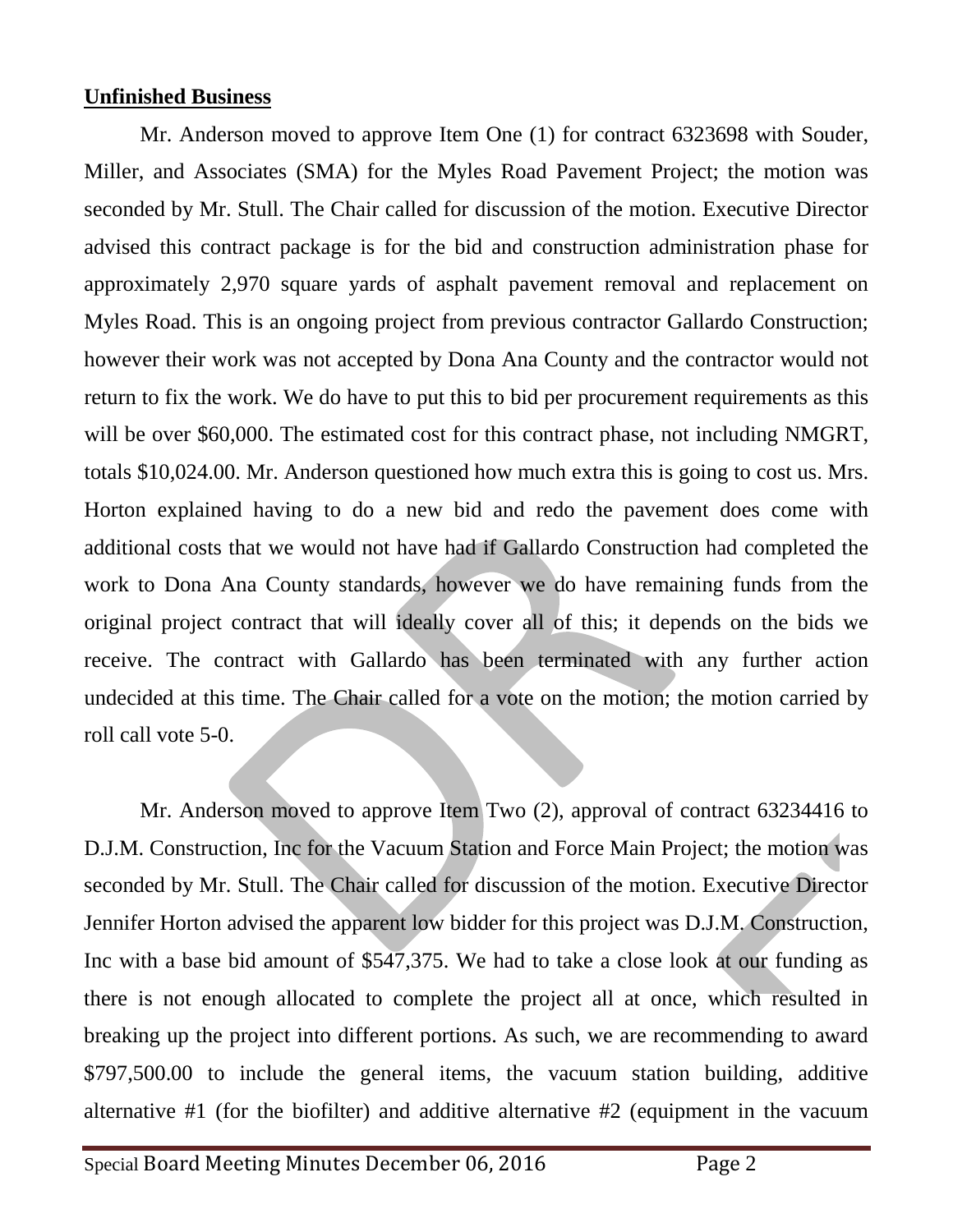building); not including the force main at this time. We cannot accept sewer without the force main, but we are hoping that funding will become available in the foreseeable future. The Board granted Executive Director Jennifer Horton the authority to complete a change order addressing the force main should funding become available. The Chair called for a vote on the motion; the motion carried by roll call vote 5-0.

# **Closed Session**

At 9:18 a.m. Mr. Anderson moved to enter Closed Session; the motion was seconded by Mr. Stull. The Chair called for discussion for the motion. The Chair called for a vote on the motion which carried by roll call vote 5-0.

As authorized by the Open Meetings Act, New Mexico Statutes Annotated, Section 10-15-1, Subsections H (2), H (7), and H (8), the following portion of the Board Meeting will be conducted in closed session:

- 1. Real property and water right acquisition
	- a. Acquisition of water rights and new system assets.

Take action, if any on closed session items

At 9:45 a.m. Mr. Anderson moved to exit Closed Session and enter back into Open Session; Mr. Stull seconded the motion. The Chair called for discussion of the motion. The Chair called for a vote on the motion; the motion carried by roll call 5-0.

Mr. Melton stated as authorized by the Open Meetings Act, New Mexico Statutes Annotated, Section 10-15-1, Subsection H (7) the portion of the Board Meeting conducted in Closed Session concerning the status of the following requires action in Open Session and were the only topics discussed in Closed Session:

1. Real property and water right acquisition

a. Acquisition of water rights and new system assets.

Mr. Anderson moved to grant authorization to Executive Director Jennifer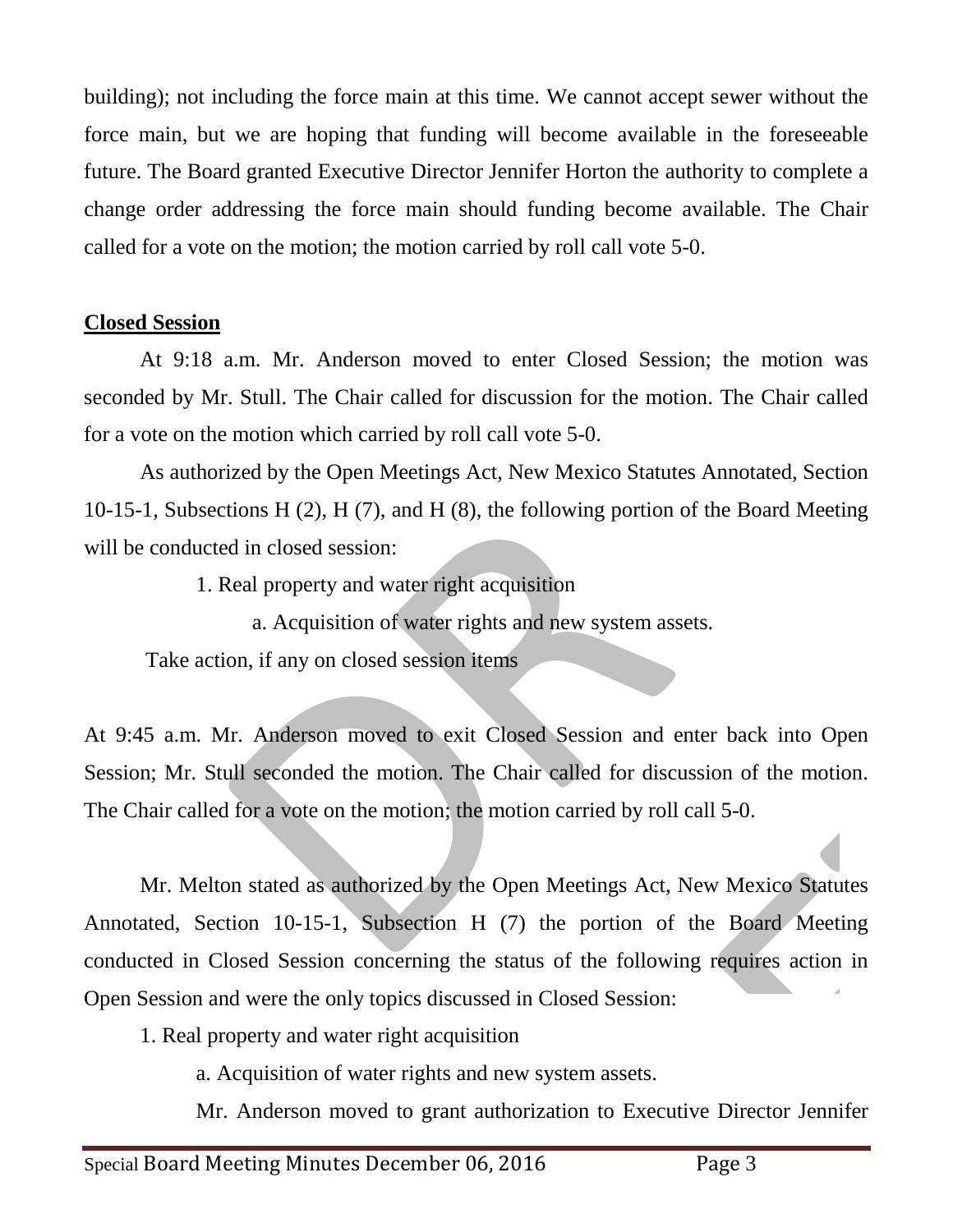Horton to begin negotiations with another water system for the purchase of assets and water right in the amount of \$323,000 or appraised value, whichever is less. The motion was seconded by Mr. Ponteri. The Chair called for discussion of the motion. The Chair called for a vote on the motion; the motion carried by roll call vote 5-0.

## **Open Session**

President Melton called the Open Session to order at 9:49 a.m.

Executive Director Jennifer Horton advised we have discovered a vendor who has been overcharging the Association. It is apparent the sales representative deviated from the state purchasing contract. A review of meter purchases alone has total in overcharges of \$27,000. Mrs. Horton has a meeting scheduled with the District Manager to discuss what the opportunities are and then we will have to submit the paperwork to State Purchasing.

## **Adjournment**

Mr. Ponteri moved to adjourn at 9:57 a.m.; Mr. Anderson seconded the motion. The Chair called for a vote on the motion: the motion carried by roll call vote 4-1-0 as we lost the call for Mr. Sparks.

James Melton - Yes Jamie Stull - Yes Kurt Anderson - Yes Ray Ponteri - Yes Justin Sparks - Abstain

Kurt Anderson Date Secretary/ Treasurer

\_\_\_\_\_\_\_\_\_\_\_\_\_\_\_\_\_\_\_\_\_\_\_\_\_ \_\_\_\_\_\_\_\_\_

Special Board Meeting Minutes December 06, 2016 Page 4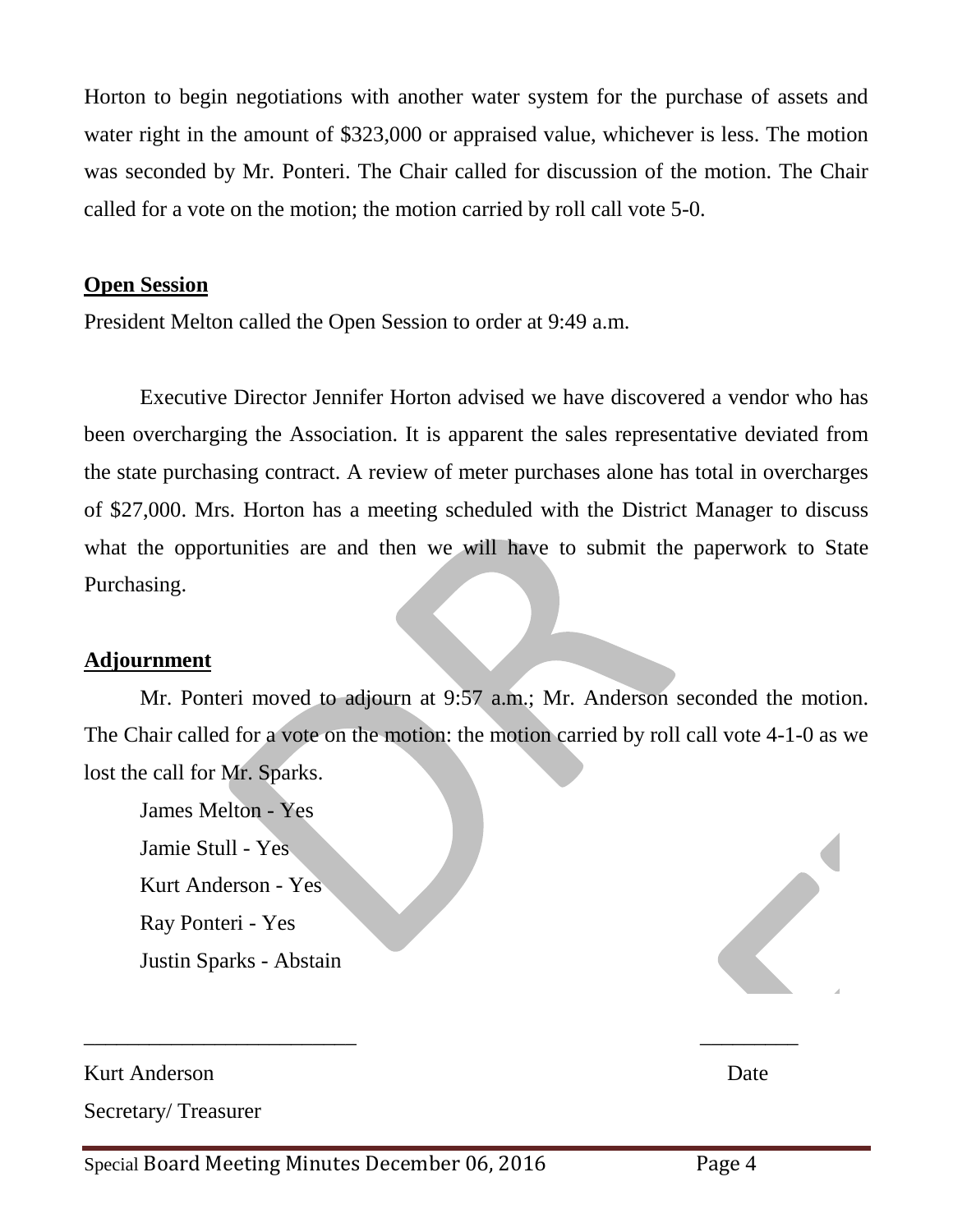| <b>New Meters</b>   |                      |            | <b>December</b>                    |     |           |            |              |                   | Total       |
|---------------------|----------------------|------------|------------------------------------|-----|-----------|------------|--------------|-------------------|-------------|
| <b>Name</b>         | <b>Address</b>       | Tap In Fee | <b>Water Rights Membership Tax</b> |     |           |            | <b>Sewer</b> | <b>Other Fees</b> | <b>Fees</b> |
| Sydnae Steinhart    | 7058 Calle Estancias |            |                                    | \$  | 75.00 \$  | 3.75       |              |                   | 78.75       |
| Harold G White      | 697 Rel Lane         |            |                                    | \$  | 75.00 \$  | 3.75       |              |                   | 78.75       |
| Ruben Retona        | 5725 Garcia Rd       |            |                                    | \$  | 75.00 \$  | 3.75       |              |                   | 78.75       |
| Hugo Figueroa       | 2890 San Miguel      |            |                                    | \$  | 75.00 \$  | 3.75       |              |                   | 78.75       |
| Bertha j. Contreras | 2842 San Elizario Ct |            |                                    | \$  | 75.00 \$  | 3.75       |              |                   | 78.75       |
| Tim Tharp           | 5211 Singer          |            |                                    | \$. | 75.00 \$  | 3.75       |              |                   | 78.75       |
|                     |                      |            |                                    |     |           |            |              |                   |             |
|                     |                      |            |                                    |     |           |            |              |                   |             |
|                     |                      |            |                                    |     |           |            |              |                   |             |
|                     |                      |            |                                    |     |           |            |              |                   |             |
| <b>Totals</b>       |                      |            |                                    | S.  | 450.00 \$ | $22.50$ \$ | $\sim$       |                   | 472.50      |
|                     |                      |            |                                    |     |           |            |              |                   | 472.50      |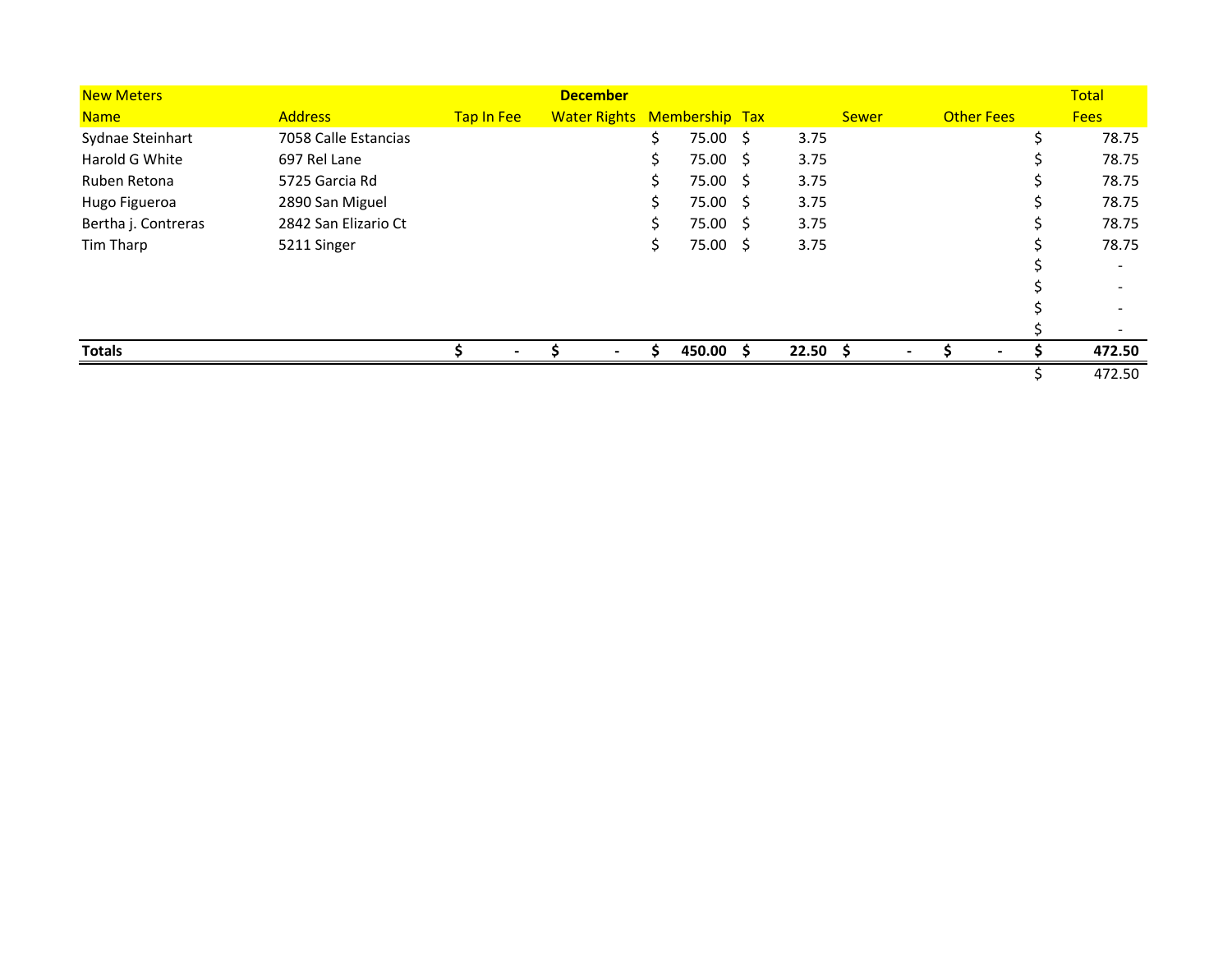

# DAMDWCA Customer Service Department Report

15 December 2016

- I. Billing:
	- 1. Billings was submitted and approved on December 1, 2016. Billing should be printed and mailed out on December 2, 2016.
- II. Penalties:
	- 1. Penalties for November totaled: \$ 8,559.06
	- 2. Penalties will be processed on December 27, 2016.
- III. Disconnects:
	- 1. On Monday, November 28, 2016 we disconnected accounts for non-payment. There were 111 accounts up for disconnection. A total of 60 were disconnected.

Dona Ana: 43 Ft. Selden: 11 Picacho Hills: 6 Fairview: 0 Previously Locked: 4 Paid prior to disconnection: 45 Removed due to billing issues: 2 Total Reconnections for November 2016: 46

- 2. Disconnections are scheduled for Tuesday, December 27, 2016.
- IV. Membership Certificates: Membership certificates are ready for signatures.
- V. Document Scanning: Scanning is done on a daily basis if time is available. Towards the end of the month is when we catch up to items we were not able to scan earlier in the month.
- I. Total Membership as of November 30, 2016: 4,487
- II. Total number of Connections as of December 8, 2016: 5,665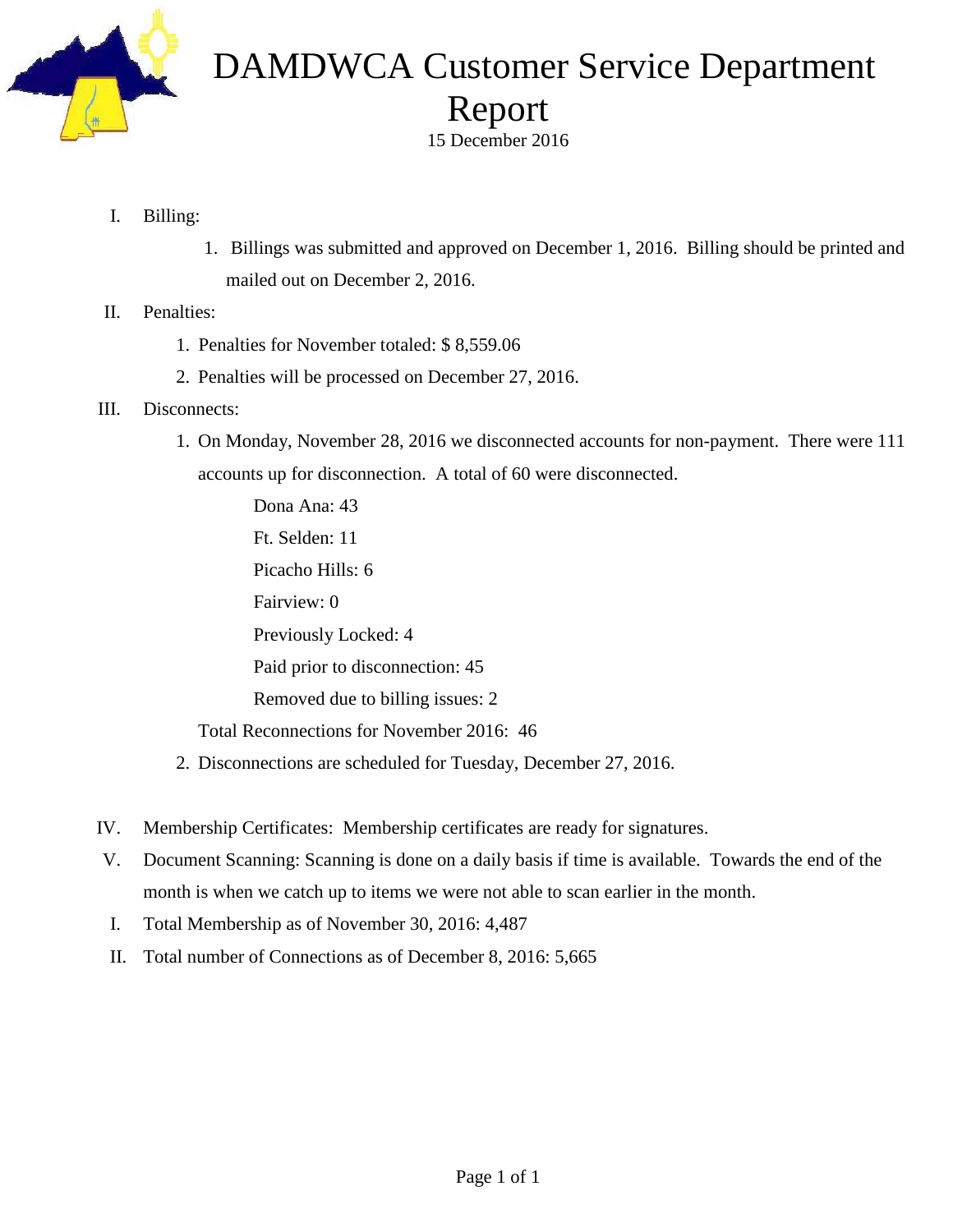#### **2016 Billing Summary**

|                      | <b>JAN</b> | <b>FEB</b> | <b>MAR</b> | <b>APR</b> | <b>MAY</b> | <b>JUN</b> | JUL     | <b>AUG</b> | <b>SEPT</b> | <b>OCT</b> | <b>NOV</b> | <b>DEC</b> |
|----------------------|------------|------------|------------|------------|------------|------------|---------|------------|-------------|------------|------------|------------|
| # of Bills Send      | 4,656      | 4,713      | .950       | 5,148      | 5.301      | 5,336      | 5,337   | 5.352      | 5,354       | 5,366      | 5,389      |            |
| \$ Billed for Water  | 164.641    | 160.021    | 205,079    | 227,043    | 259,649    | 270.651    | 335.180 | 330,720    | 242.398     | 212.630    | 208,109    |            |
| \$ Billed for Sewer  | 34,633     | 34.443     | 36.031     | 35.57      | 35.625     | 35.41      | 38.493  | 38,872     | 39,21       | 38,723     | 39,261     |            |
| # of Active Accounts | 5.226      | 5.241      | 5,236      | 5,263      | 5.263      | 5.265      | 5.294   | 5.291      | 5.301       | 5,309      | 5,319      |            |
| # of Members         | 4.236      | 4.236      | 1.351      | 1.351      | 1.351      | 4.447      | 4.451   | 4.468      | 4.472       | 4.481      | 4.487      |            |





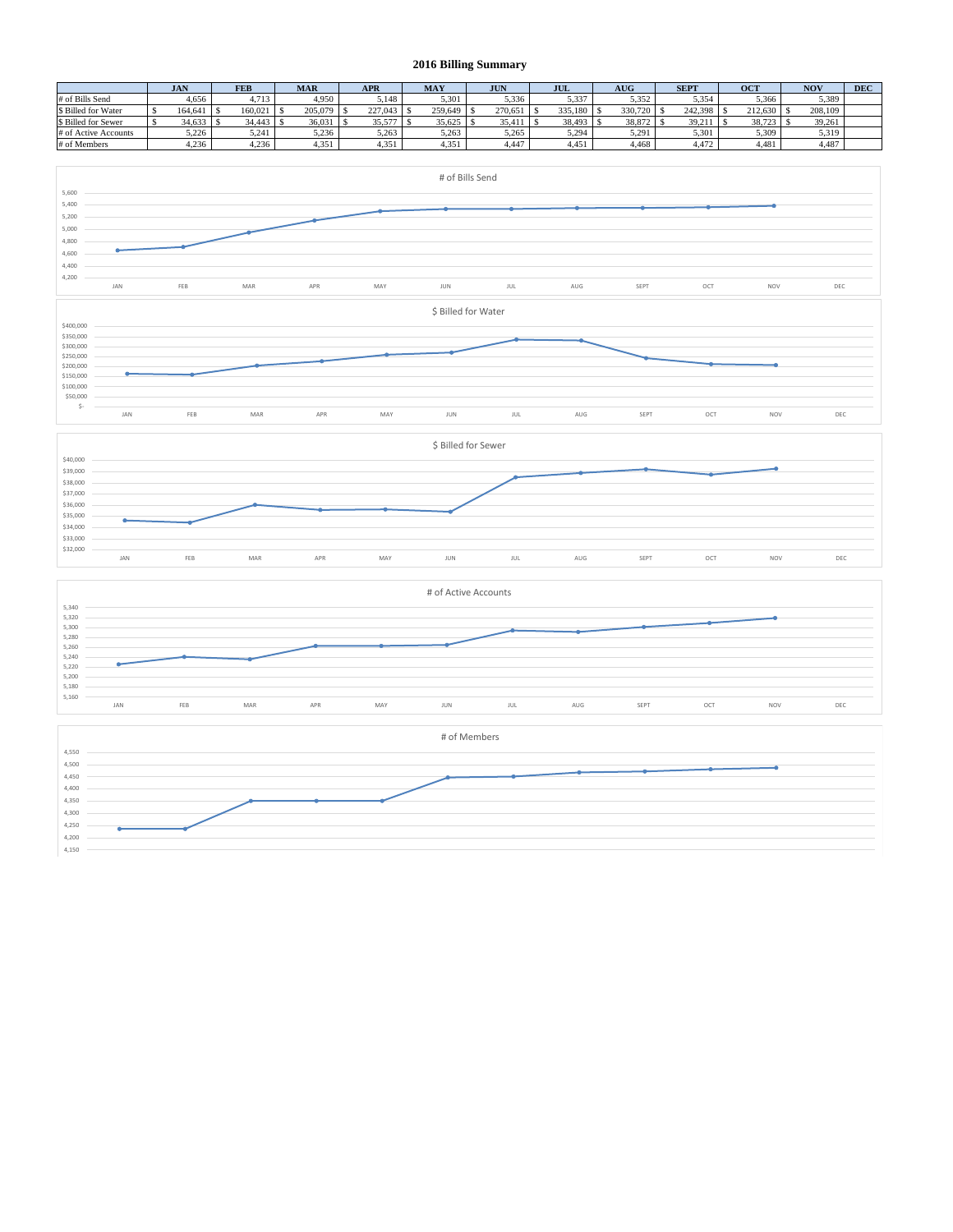#### **Monthly Penalties**

| Year | <b>JAN</b> | <b>FEB</b> | <b>MAR</b> | <b>APR</b>    | <b>MAY</b> | <b>JUN</b> | JUL                 | $A\overline{U}G$ | <b>SEPT</b> | <b>OCT</b>     | <b>NOV</b> | <b>DEC</b>                                                                                                                                  | <b>Yrly. Total</b> |
|------|------------|------------|------------|---------------|------------|------------|---------------------|------------------|-------------|----------------|------------|---------------------------------------------------------------------------------------------------------------------------------------------|--------------------|
|      |            |            |            |               |            |            |                     |                  |             |                |            | 6.792 \ \$ 10.310 \ \$ 10.552 \ \$ 8.442 \ \$ 13.762 \ \$ 11.580 \ \$ 8.152 \ \$ 11.594 \ \$ 13.528 \ \$ 6.404 \ \$ 11.110 \ \$ 11.794 \ \$ | 124,020            |
| 2016 |            | $9,482$ \$ | 7,656      | $$9,650$ \ \$ | $7,938$ \$ |            | $7,600$ \$ 7,263 \$ |                  |             | 5,808 \$ 5,345 | 8,513      |                                                                                                                                             | 87,396             |
| 2017 |            |            |            |               |            |            |                     |                  |             |                |            |                                                                                                                                             |                    |
| 2018 |            |            |            |               |            |            |                     |                  |             |                |            |                                                                                                                                             |                    |
| 2019 |            |            |            |               |            |            |                     |                  |             |                |            |                                                                                                                                             |                    |



#### **Monthly Disconnections**

| Year | <b>JAN</b> | <b>FEB</b> | <b>MAR</b> | <b>APR</b> | <b>MAY</b> | <b>JUN</b> | <b>JUL</b> | <b>AUG</b> | <b>SEPT</b> | <b>OCT</b> | <b>NOV</b> | <b>DEC</b> | <b>Yearly Total</b> |
|------|------------|------------|------------|------------|------------|------------|------------|------------|-------------|------------|------------|------------|---------------------|
| 2015 |            | 55         | 56         | 39         | 50         | 42         | 43         | 62         | 107         | 169        | 118        | 120        | 861                 |
| 2016 | 106        | 64         | 66         | 51         | 42         | 51         | 38         | 77         | 72          | 68         | 59         |            | 694                 |
| 2017 |            |            |            |            |            |            |            |            |             |            |            |            |                     |
| 2018 |            |            |            |            |            |            |            |            |             |            |            |            |                     |
| 2019 |            |            |            |            |            |            |            |            |             |            |            |            |                     |

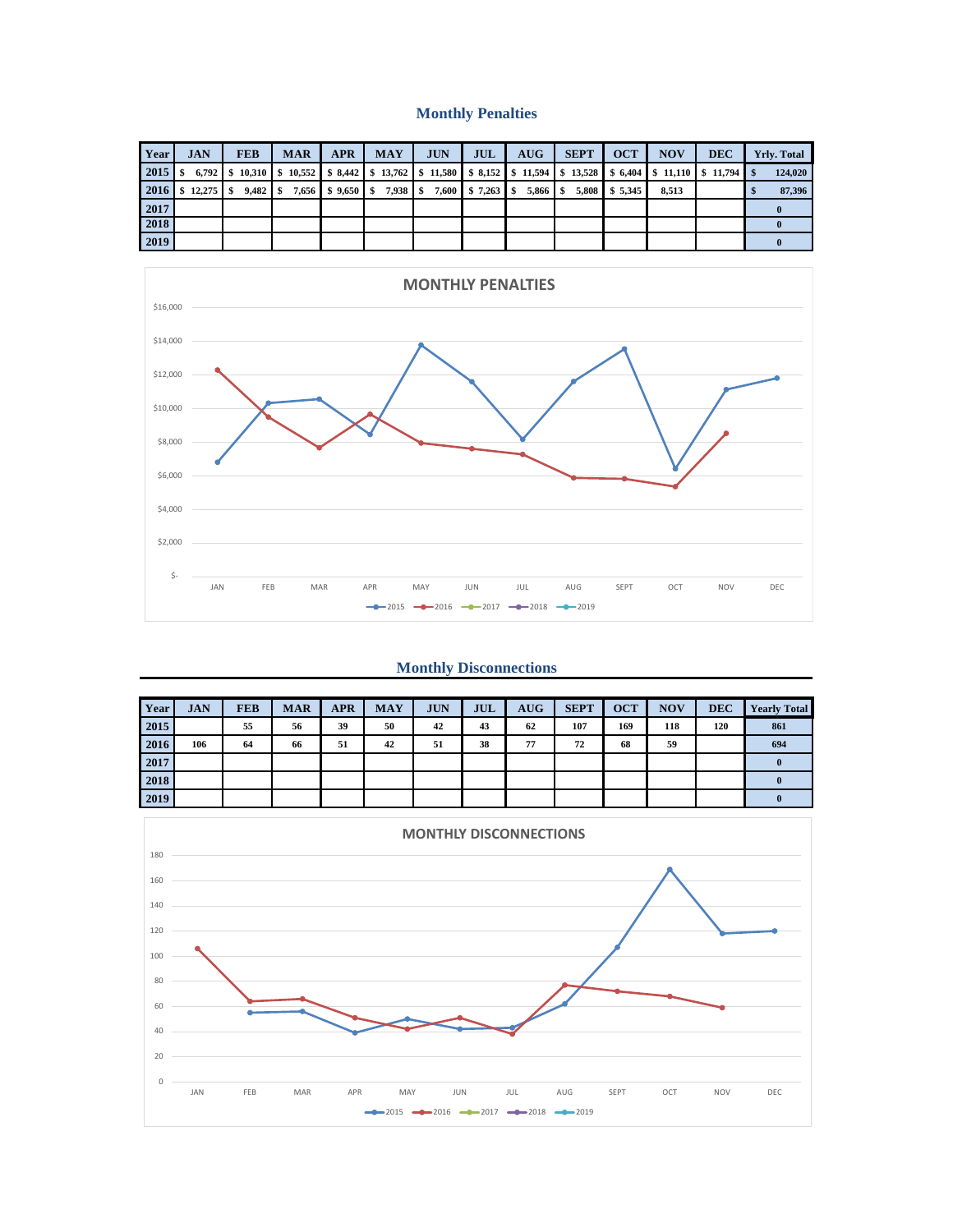# **Operations Manager's Report December 07, 2016**

#### **Production Report for Month of November 2016**

#### **Doña Ana MDWCA System:**

- 29,969,000 gallons of water pumped for the month of November and reported to the New Mexico Office of the State Engineer. (see attached sheet)
- Water Conservation Fee in the amount of \$ 899.07 was submitted for the month of November.
- $\triangleright$  Routine disinfection and bacteriological monitoring of the system were conducted throughout the month. Nine (9) samples were collected throughout the month at random alternate sites as per "Approved Sampling Plan" through New Mexico Environment Department-Drinking Water Bureau.
- $\triangleright$  Dona Ana water meters were read on  $11/16/16$  Re-reads also completed on  $11/22/16$ .
- There were 14 new water services installed within the Doña Ana MDWCA System.
- $\triangleright$  There are 4,256 water service connections within this system.
- $\triangleright$  Repaired 5 service leaks/angle valves in the D.A. service area.

### **Doña Ana MDWCA @ Ft. Selden System:**

- $\geq$  2,333,818 gallons of water pumped for the month of November Water Conservation Fee in the amount of \$70.01 was submitted for the month of November.
- $\triangleright$  Routine disinfection and bacteriological monitoring of the system were conducted throughout the month. One (1) sample was collected for the month at random alternate sites as per "Approved Sampling Plan" through New Mexico Environment Department-Drinking Water Bureau.
- $\blacktriangleright$  All water meters were read on 11/16/16.
- $\blacktriangleright$  All re-reads completed 11/22/16.
- There were 3 new water services installed within the Ft. Selden Water System.
- $\triangleright$  There are 406 water service connections within this system.

### **Doña Ana MDWCA @ Picacho Hills System:**

- 9,237,600 gallons of water pumped for the month of November and submitted to the New Mexico Office of the State Engineer. (see attached sheets)
- Water Conservation Fee in the amount of \$ 277.13 was submitted for the month of November.
- $\triangleright$  Routine disinfection and bacteriological monitoring of the system were conducted throughout the month. Two (2) samples were collected throughout the month at random alternate sites as per "Approved Sampling Plan" through New Mexico Environment Department-Drinking Water Bureau.
- $\blacktriangleright$  All water meters were read on 11/16/16
- $\blacktriangleright$  All re-reads completed 11/22/16.
- $\triangleright$  There are 924 water service connections within this system.
- $\triangleright$  Repaired 5 service leaks/angle valves.
- Monthly Biochemical Oxygen Demand samples and Quarterly sample have been conducted and sent for analysis.
- The monitoring and adjustment on Pressure Reducing Valves (PRV) on Barcelona Ridge continues.
- Repaired Pilot Control Valve on 8" PRV on Barcelona Ridge.

### **Doña Ana MDWCA @ Fairview Water System:**

- $\triangleright$  0 gallons were pumped for the month of November and submitted to the New Mexico Office of the State Engineer. (see attached sheets)
- Water Conservation Fee in the amount of \$0.00 was submitted for the month of November.
- $\triangleright$  Routine disinfection and bacteriological monitoring of the system were conducted throughout the month. One (1) sample was collected for the month at alternate sites as per "Approved Sampling Plan" through New Mexico Environment Department-Drinking Water Bureau.
- $\blacktriangleright$  All water meters were read on 11/16/16. Re-reads completed 11/22/16.
- $\triangleright$  There were no new water services installed within the Fairview Estates Water System.
- $\triangleright$  There are 53 water service connections within this system.

**Respectfully Submitted, Orlando Parra Operations Manager**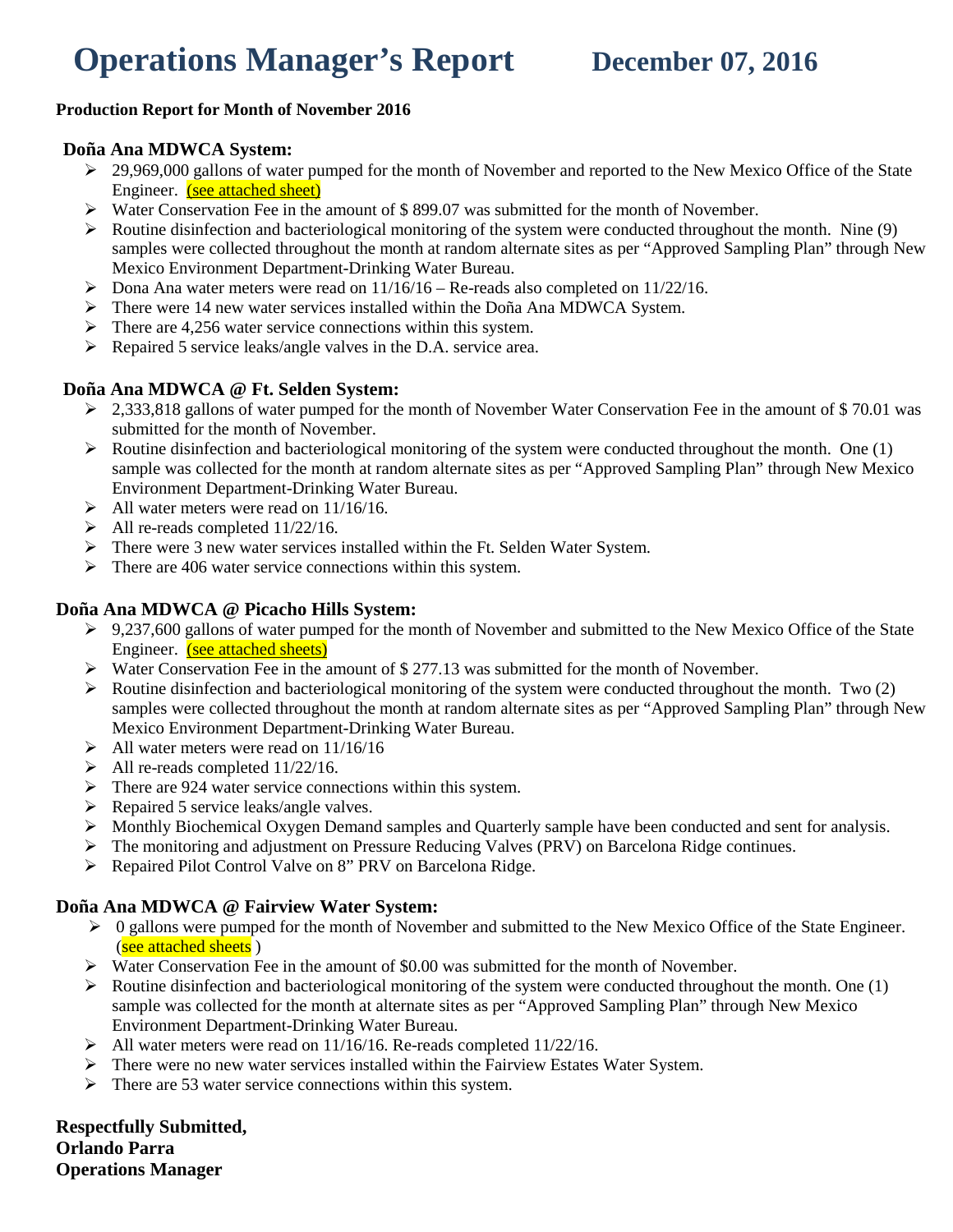| $\mathbf{c}$             | <b>JUL</b> | AUG        | <b>SEPT</b> | <b>OCT</b> | <b>NOV</b>   | <b>DEC</b>               | <b>JAN</b> | <b>FEB</b> | <b>MAR</b> | <b>APR</b> | <b>MAY</b> | <b>JUN</b> | Yrly. Gal. Total |
|--------------------------|------------|------------|-------------|------------|--------------|--------------------------|------------|------------|------------|------------|------------|------------|------------------|
| Pumped                   | 80,517,330 | 80,290,558 | 57,461,459  | 50,085,109 | 45,631,298   |                          |            |            |            |            |            |            | 313,985,754      |
| Billed                   | 73,373,704 | 73,690,343 | 50,386,172  | 42,551,304 | 41, 181, 259 |                          |            |            |            |            |            |            | 281,182,782      |
| Flushing/Breaks          |            |            |             |            |              |                          |            |            |            |            |            |            |                  |
| Unbilled                 | 55,431     | 49,105     | 35,476      | 26,841     | 14,866       |                          |            |            |            |            |            |            | 181,719          |
| Water Loss               | 7,088,195  | 6,551,110  | 7,039,811   | 7,506,964  | 4,435,173    | $\overline{\phantom{0}}$ |            |            |            |            |            |            | 32,621,253       |
| % of Loss                | 9%         | 8%         | 12%         | 15%        | 10%          | #DIV/0!                  | #DIV/0!    | #DIV/0!    | #DIV/0!    | #DIV/0!    | #DIV/0!    | #DIV/0!    | 10%              |
|                          |            |            |             |            |              |                          |            |            |            |            |            |            |                  |
| <b>Picacho Hills</b>     |            |            |             |            |              |                          |            |            |            |            |            |            |                  |
| Pumped                   | 13,514,800 | 15,242,700 | 12,478,900  | 9,565,800  | 10,943,200   |                          |            |            |            |            |            |            | 61,745,400       |
| Billed                   | 11,644,585 | 12,538,947 | 10,245,259  | 8,561,688  | 9,274,259    |                          |            |            |            |            |            |            | 52,264,738       |
| Unbilled                 | 14,089     | 10,750     | 9,958       | 6,032      | ٠            |                          |            |            |            |            |            |            | 40,829           |
| Water Loss               | 1,856,126  | 2,693,003  | 2,223,683   | 998,080    | 1,668,941    |                          |            |            |            |            |            |            | 9,480,662        |
|                          | 14%        | 18%        | 18%         | 10%        | 15%          | #DIV/0!                  | #DIV/0!    | #DIV/0!    | #DIV/0!    | #DIV/0!    | #DIV/0!    | #DIV/0!    | 15%              |
|                          |            |            |             |            |              |                          |            |            |            |            |            |            |                  |
| Dona Ana/Radium/Fairview |            |            |             |            |              |                          |            |            |            |            |            |            |                  |
| Pumped                   | 67,002,530 | 65,047,858 | 44,982,559  | 40,517,309 | 34,688,098   |                          |            |            |            |            |            |            | 252,238,354      |
| Billed                   | 61,729,119 | 61,151,396 | 40,140,913  | 33,989,616 | 31,907,000   |                          |            |            |            |            |            |            | 228,918,044      |
| hellidall                | 41 342     | 38 355     | 25 518      | 20,809     | 14866        |                          |            |            |            |            |            |            | 140 890          |

| ------     | --------- | --------- | .           | --------- | ---------- |         |         |         |         |         |         |         |            |
|------------|-----------|-----------|-------------|-----------|------------|---------|---------|---------|---------|---------|---------|---------|------------|
| Unbilled   | 41.342    | 38,355    | 25,518      | 20,809    | 14,866     |         |         |         |         |         |         |         | 140,890    |
| Water Loss | 5,232,069 | 3.858.107 | 4,816,128   | 6.506.884 | 2.766.232  |         |         |         |         |         |         |         | 23,179,420 |
|            | 8%        | 6%        | 11%<br>ᅩㅗノい | 16%       | 8%         | #DIV/0! | #DIV/0! | #DIV/0! | #DIV/0! | #DIV/0! | #DIV/0! | #DIV/0! | 9%         |

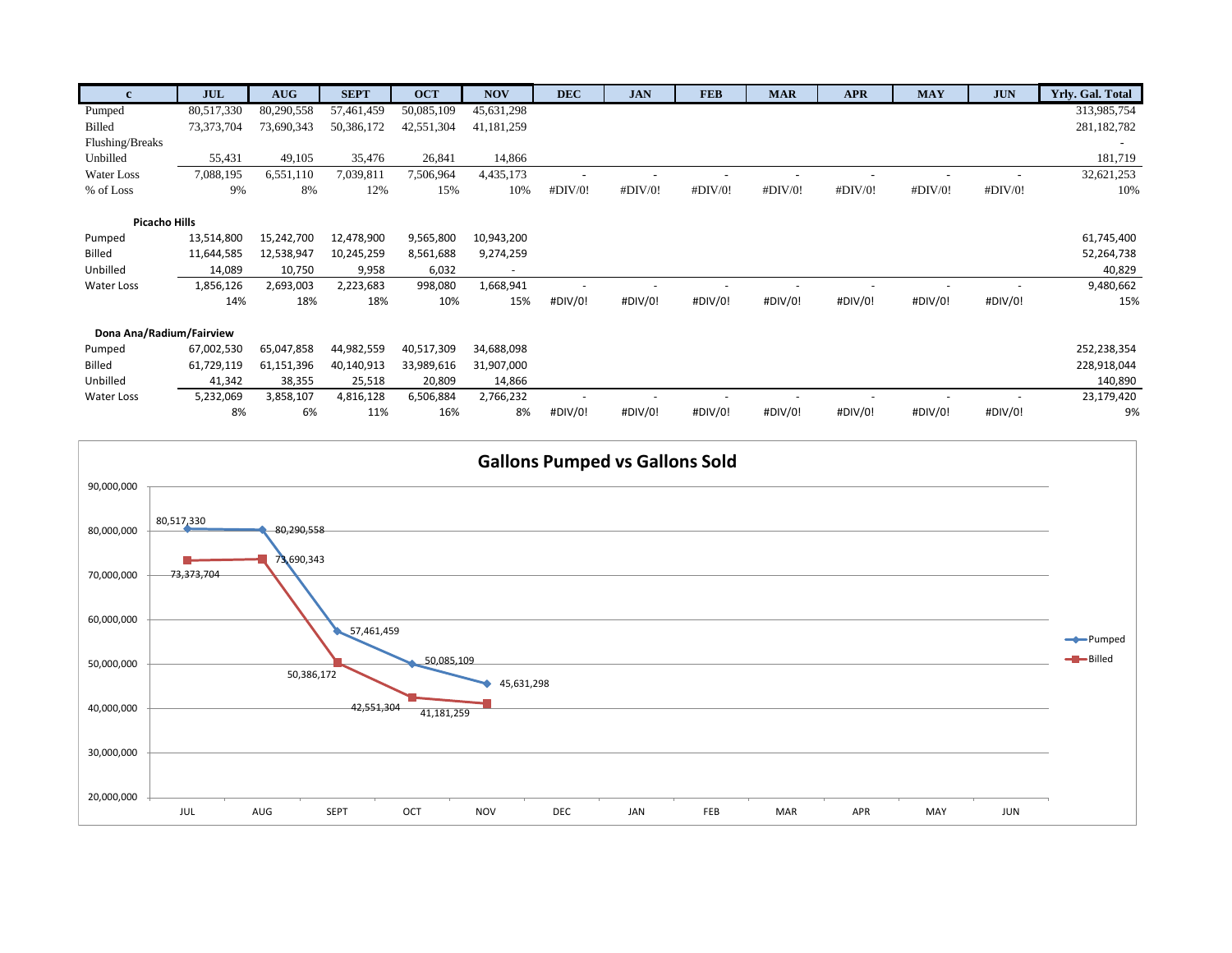**December 14, 2016**



# **Doña Ana MDWCA Pumping Data 2012-2019 LRG-1905, 1905 S, 1905-S-1, 1905-S-2, 1905-S-3, 1905-S-4**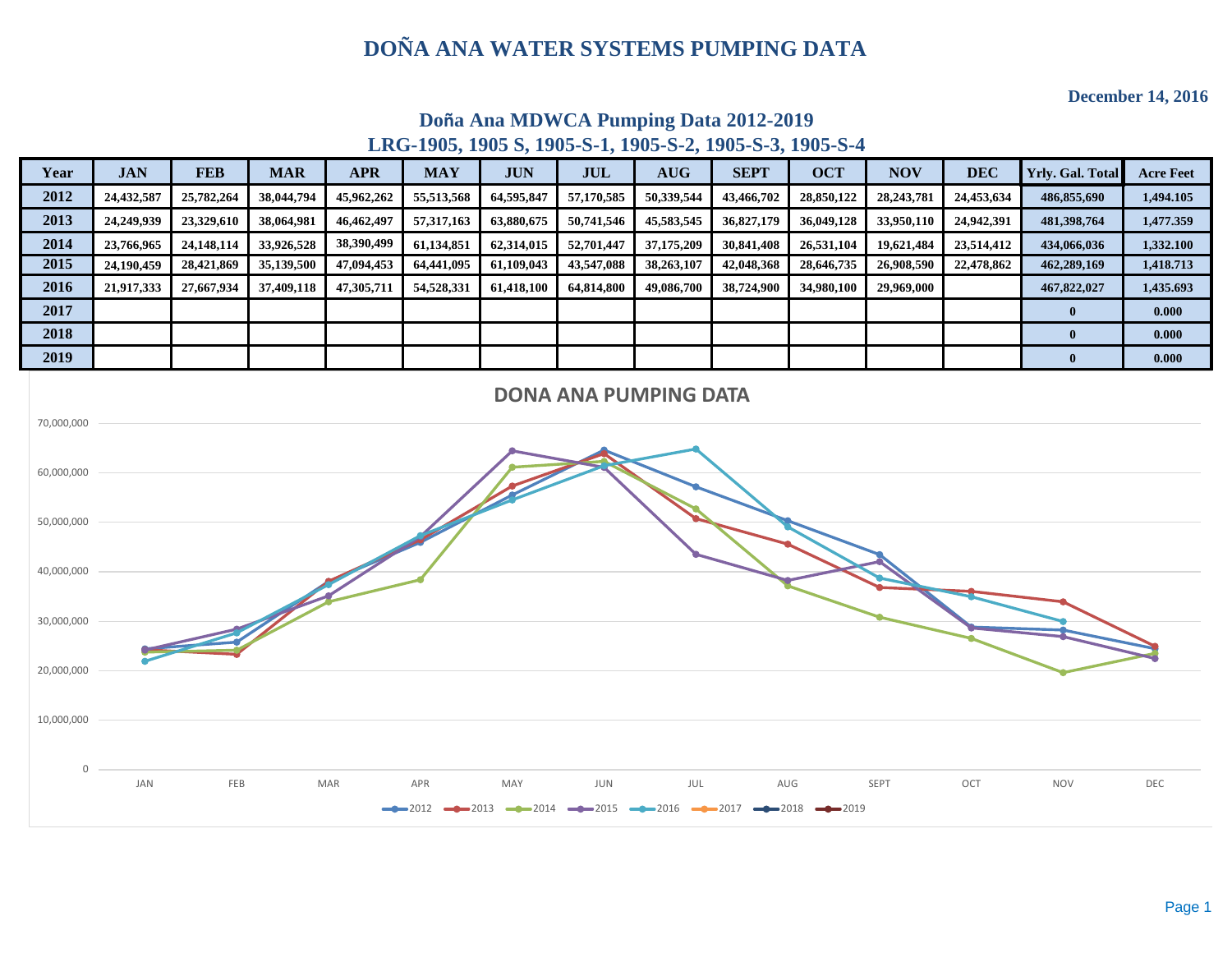## **Doña Ana MDWCA at Ft. Selden Pumping Data 2012-2019**



#### **LRG 80-S-2, 80-S-4, 80-POD6**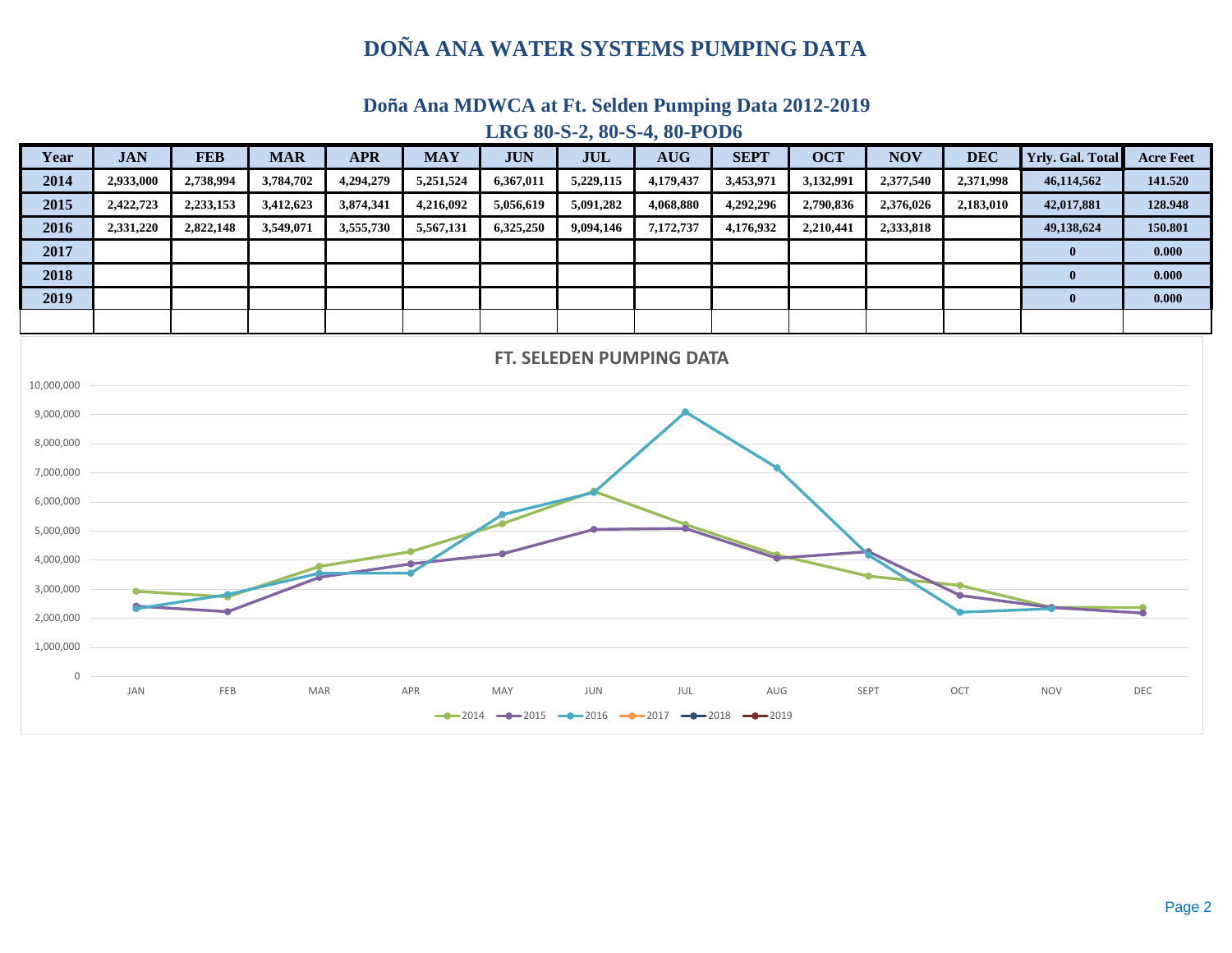**Doña Ana MDWCA at Picacho Hills Pumping Data 2012-2019** 

**LRG-4250, 4250-S, 4250-S-2**

| Year | <b>JAN</b> | <b>FEB</b> | <b>MAR</b> | <b>APR</b> | <b>MAY</b> | <b>JUN</b> | <b>JUL</b> | <b>AUG</b> | <b>SEPT</b> | <b>OCT</b> | $\overline{\text{NOV}}$ | <b>DEC</b> | <b>Yrly. Gal. Total</b> | <b>Acre Feet</b> |
|------|------------|------------|------------|------------|------------|------------|------------|------------|-------------|------------|-------------------------|------------|-------------------------|------------------|
| 2014 | 7,127,600  | 7,538,000  | 9,229,176  | 10,473,776 | 12,509,408 | 13,558,832 | 12,891,892 | 10,678,512 | 9,388,149   | 9,588,205  | 7,655,945               | 7,394,480  | 118,033,975             | 362.233          |
| 2015 | 6,594,504  | 6,131,834  | 8,739,758  | 10,213,292 | 11,057,268 | 12,772,516 | 11,534,792 | 11,617,400 | 10,691,123  | 8,823,303  | 7,393,799               | 6,115,782  | 111,685,371             | 342.750          |
| 2016 | 5,803,070  | 6.625.130  | 8.903.256  | 9,656,308  | 11,938,800 | 13.382,000 | 19,500,100 | 18,774,500 | 11.995.200  | 10.128.400 | 9,237,600               |            | 125,944,364             | 386.509          |
| 2017 |            |            |            |            |            |            |            |            |             |            |                         |            |                         | 0.000            |
| 2018 |            |            |            |            |            |            |            |            |             |            |                         |            |                         | 0.000            |
| 2019 |            |            |            |            |            |            |            |            |             |            |                         |            |                         | 0.000            |

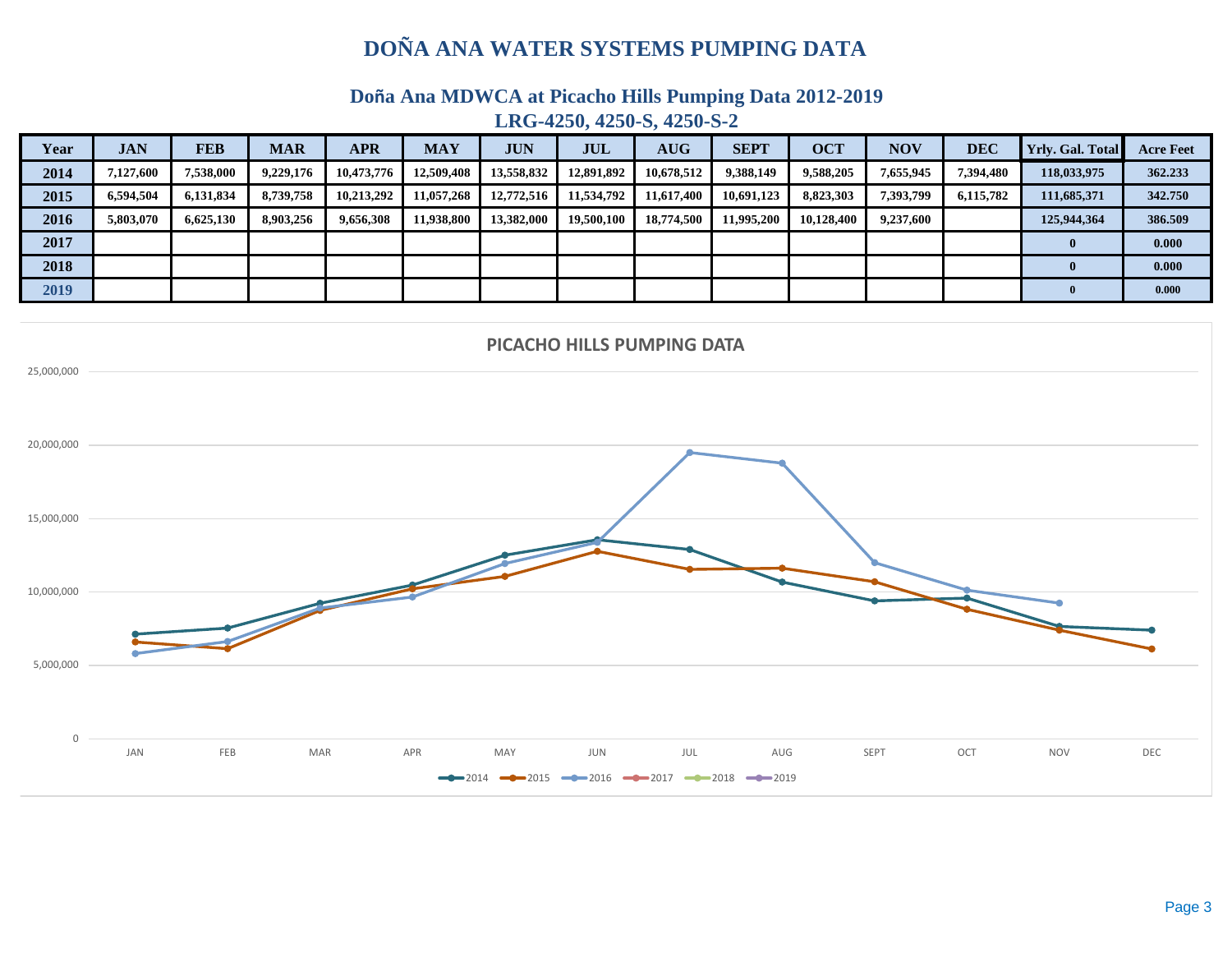**LRG -15880 POD 1, LRG -15880 POD 2 Doña Ana MDWCA at Fairview Pumping Data 2012-2019**

| Year | <b>JAN</b> | <b>FEB</b> | <b>MAR</b> | <b>APR</b> | <b>MAY</b> | <b>JUN</b> | <b>JUL</b> | <b>AUG</b> | <b>SEPT</b> | <b>OCT</b> | <b>NOV</b> | <b>DEC</b> | <b>Yrly. Gal. Total</b> | <b>Acre Feet</b> |
|------|------------|------------|------------|------------|------------|------------|------------|------------|-------------|------------|------------|------------|-------------------------|------------------|
| 2014 | 404,930    | 308,900    | 476.600    | 478,764    | 649,720    | 859,330    | 614,320    | 389,240    | 382,830     | 300,450    | 301,300    | 296,600    | 5,462,984               | 16.765           |
| 2015 | 344,640    | 288,540    | 430,580    | 541,400    | 664,440    | 810,570    | 556,890    | 512,000    | 498,900     | 331,030    | 340,530    | 449,600    | 5,769,120               | 17.705           |
| 2016 | 316,100    | 377,000    | 496.000    | 569,400    | 691.200    | 874,300    | 1,006,100  | 0          | 0           |            | $\bf{0}$   |            | 4,330,100               | 13.289           |
| 2017 |            |            |            |            |            |            |            |            |             |            |            |            | $\bf{0}$                | 0.000            |
| 2018 |            |            |            |            |            |            |            |            |             |            |            |            | $\mathbf{0}$            | 0.000            |
| 2019 |            |            |            |            |            |            |            |            |             |            |            |            | $\mathbf{0}$            | 0.000            |
|      |            |            |            |            |            |            |            |            |             |            |            |            |                         |                  |
|      |            |            |            |            |            |            |            |            |             |            |            |            |                         |                  |

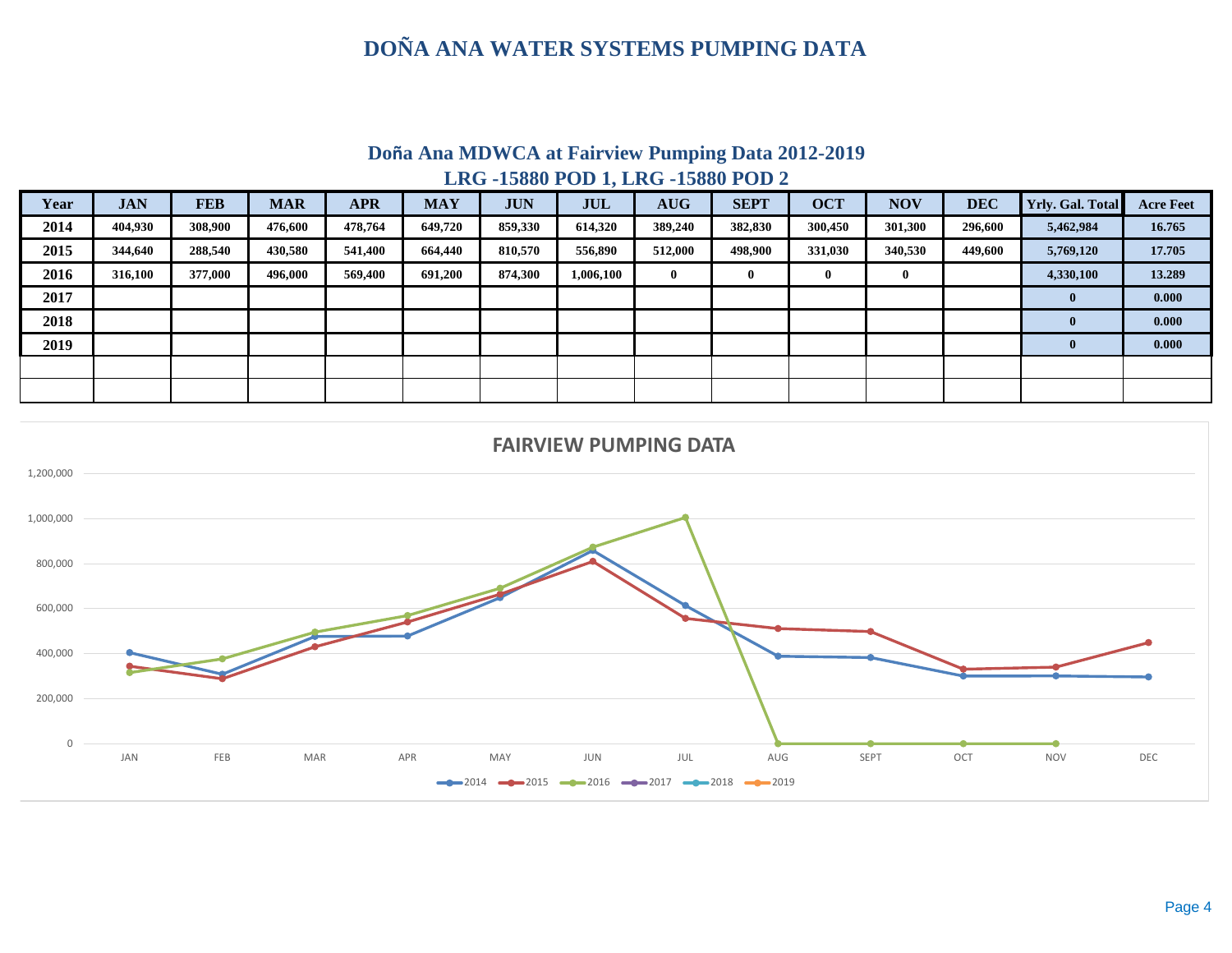# **PROJECT MANAGERS REPORT 12/2/2016**

#### **PICACHO HILLS PROJECTS**

#### TANK @ PICACHO HILLS

• General Hydronic's Inc. has completed the two water tanks both totaling 1.7 Million Gallon located on top of Picacho Mountain Loop. Air release valves and the Bore across Barcelona Ridge Drive is complete. Doña Ana MDWCA is in the process of working with a contractor on the quote for the PRV's. We are awaiting an update on the lag time for the booster skid to come in that will be place in the Anthem Booster Station.

#### DISTRICT 5 WASTEWATER DISCHARGE PERMIT

• Our discharge permit was submitted to New Mexico Environmental Department (NMED) Ground Water Quality Bureau (GWQB) for review and approval in October 2015.. However, NMED has indicated that review and/or approval of the permit could extend up to 12 months.

#### **FAIRVIEW PROJECTS**

#### Fairview Water II

• An alternate route has been planned on the south side of Picacho Ave. and preliminary plans have been submitted to Doña Ana Mutual Domestic Water Consumers Association (DAMDWCA), the Doña Ana County (DAC), New Mexico Environmental Department (NMED), and New Mexico Department of Transportation (NMDOT) .

#### **DONA ANA PROJECTS**

#### South East Collection

• SMA is currently finalizing bidding documents, the easements, and permits for the force main portion of the project. The Vacuum Building Station Building and Force Main water project has been bid. DJM Construction is the low bidder. SMA is working on finalizing the bidding documents and scheduling a start date. The vacuum station building permit is ready to be release to DJM Construction.

#### Well #7 and Well #5

• Well #7 is a Turbine pump that was pumping a lot of sand and gravel. The well was pulled and a camera is going to be placed down the well because we believe that there may be a hole in the casing. A Camera was placed down the well but because of clarity no hole could be seen. An advanced camera has been brought in to camera the Well but still the clarity of the Well was still an issue. We are in the process of bailing out the sand and gravel that has accumulated in the bottom of the well to see if this is where the hole is located. The column pipe seems to be in good condition but the pump needs to be replaced. Well #5 is a submersible pump that was also pulled because it was not pumping any water. The casings threads were worn bad and will need to be replaced. We also noticed that the shaft has seized. This pump is being taken apart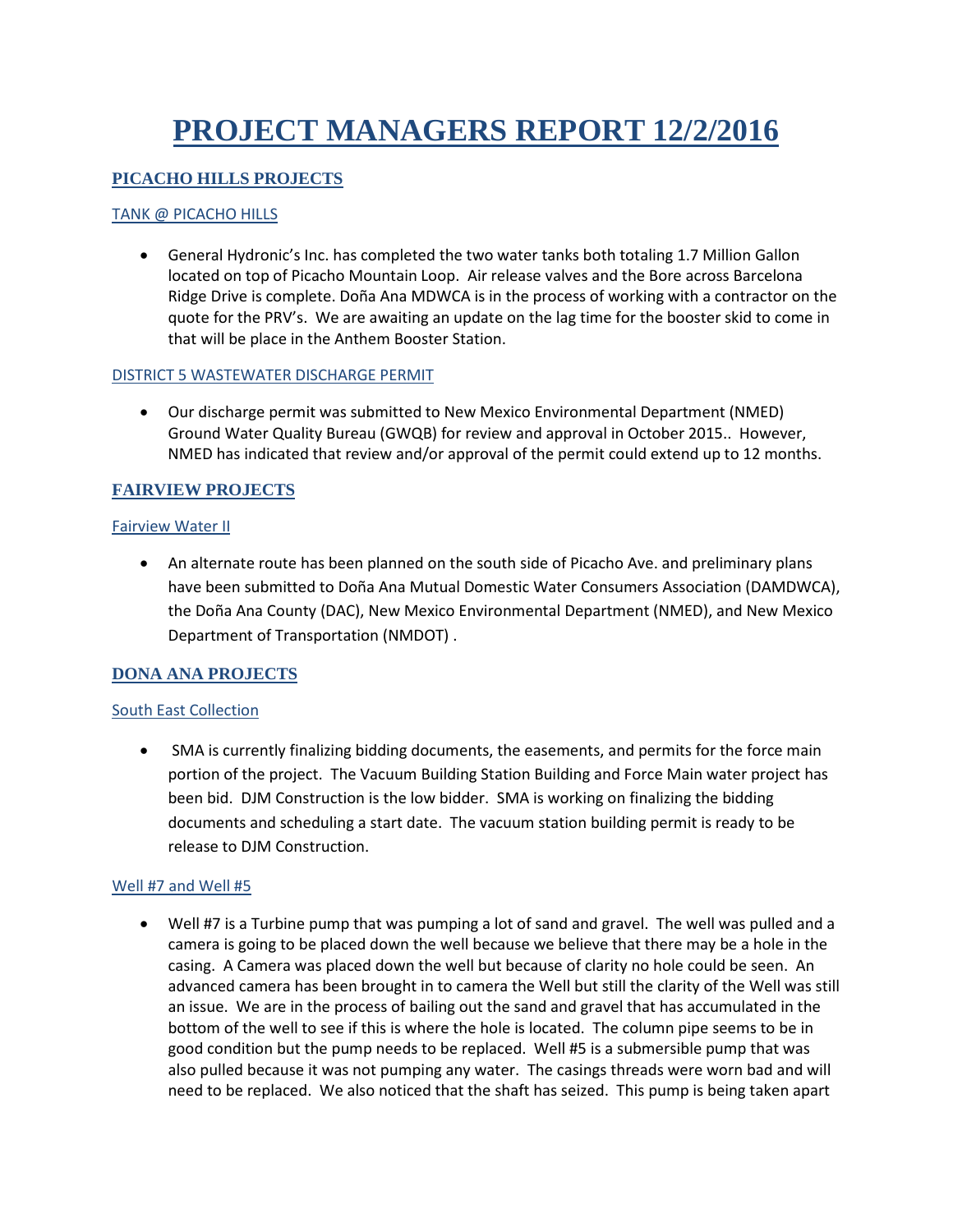and while doing so the shaft is broken inside of the pump. Price quotes on everything to replace these two wells is being worked on.

#### Transmission Waterlines

• The transmission waterline located on Valley and Taylor has started. Three crews have been on site working on the project. Two crews are located on Valley and one crew located on Taylor. The contractor is placing on average 220 LF/Day of pipe. To date the contractor has placed 3,300 LF of 18-inch waterline on Valley Drive and Taylor Drive. The project has had a few problems with waterlines being hit and lines breaking but other than that going good and still on schedule.

#### **RADIUM SPRINGS**

#### Radium Springs Water

• SMA submitted preliminary plans to Dona Ana MDWCA for review. Plans have been submitted back to SMA with redlines which will be completed by end of month. Once completed plans will be sent out to all the following agencies: NMDOT, DAC, Elephant Butt Irrigation District (EBID), United Stated Department of Agriculture (USDA), New Mexico Drinking Water (NMDW), and Railroad.

#### Well #11

• The required samples have been taken that were required by NMED and results have been received. We were advised that we are to take and submit another sample because we are required to have two consecutive samples for two different quarters before the Well can be place online. DAMDWCA is in the process of taking the second samples for the second quarter.

#### **MISCELLANIOUS PROJECTS**

#### GIS Mapping

• There are no updates to this project since the last report. The GIS collector is broke.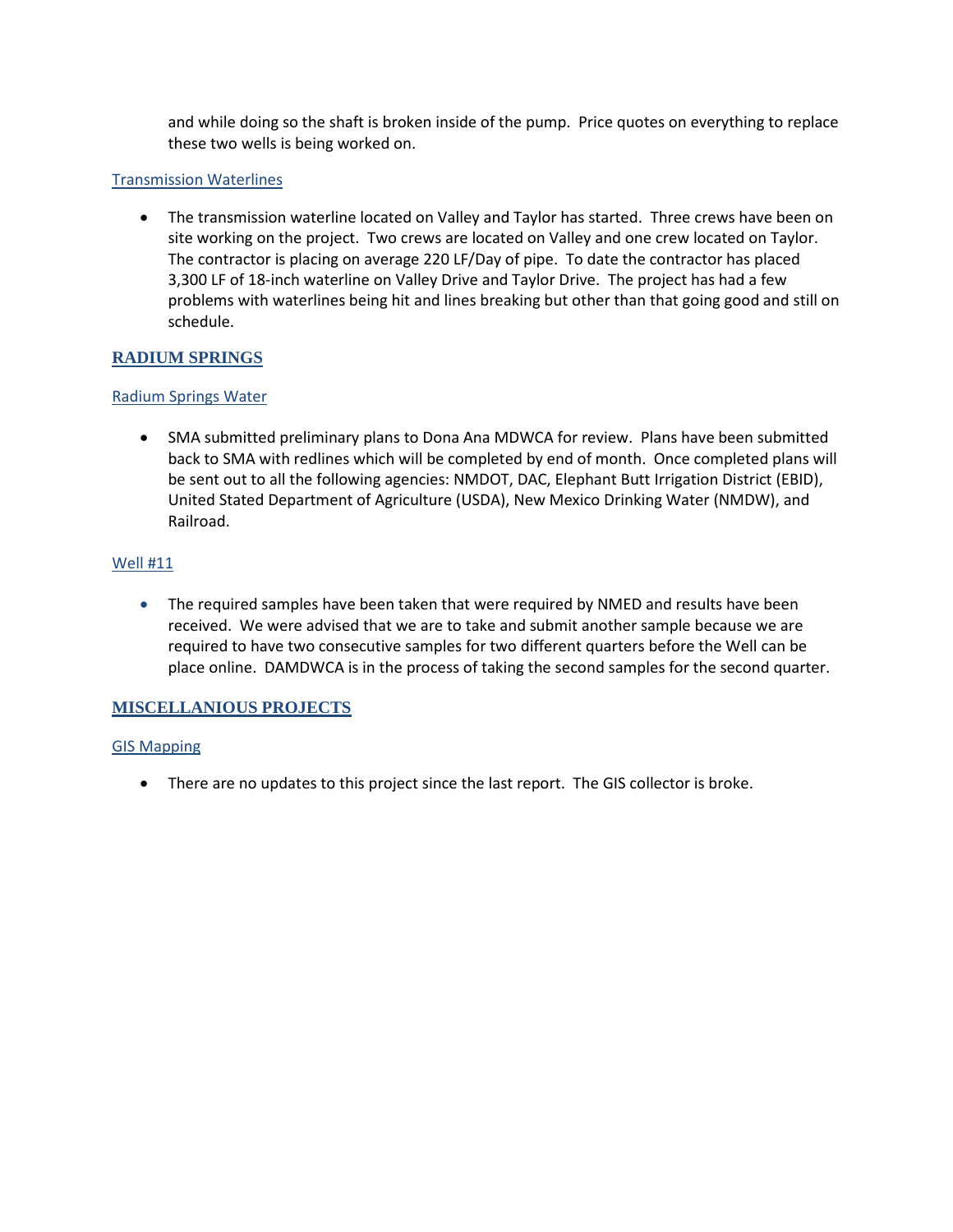| Form 8879-EO                                           | <b>IRS e-file Signature Authorization</b><br>for an Exempt Organization                                                                                                                                                                                                                                                                                                                                                                                                                                                                                                                                                                                                                                                                                                                                                                                                                                                                                                                                                                                                                                                                                                                                                                                                                                                                                                                                                                                                                                                                                                                                                                                  |                                                            | OMB No. 1545-1878                               |
|--------------------------------------------------------|----------------------------------------------------------------------------------------------------------------------------------------------------------------------------------------------------------------------------------------------------------------------------------------------------------------------------------------------------------------------------------------------------------------------------------------------------------------------------------------------------------------------------------------------------------------------------------------------------------------------------------------------------------------------------------------------------------------------------------------------------------------------------------------------------------------------------------------------------------------------------------------------------------------------------------------------------------------------------------------------------------------------------------------------------------------------------------------------------------------------------------------------------------------------------------------------------------------------------------------------------------------------------------------------------------------------------------------------------------------------------------------------------------------------------------------------------------------------------------------------------------------------------------------------------------------------------------------------------------------------------------------------------------|------------------------------------------------------------|-------------------------------------------------|
| Department of the Treasury<br>Internal Revenue Service | $7/01$ , 2015, and ending<br>For calendar year 2015, or fiscal year beginning<br>u Do not send to the IRS. Keep for your records.<br>u Information about Form 8879-EO and its instructions is at www.irs.gov/form8879eo.                                                                                                                                                                                                                                                                                                                                                                                                                                                                                                                                                                                                                                                                                                                                                                                                                                                                                                                                                                                                                                                                                                                                                                                                                                                                                                                                                                                                                                 | $6/30_{20}$ 16                                             | 2015                                            |
| Name of exempt organization                            | Dona Ana Mutual Domestic Water                                                                                                                                                                                                                                                                                                                                                                                                                                                                                                                                                                                                                                                                                                                                                                                                                                                                                                                                                                                                                                                                                                                                                                                                                                                                                                                                                                                                                                                                                                                                                                                                                           | Employer identification number                             |                                                 |
|                                                        | Consumers Association                                                                                                                                                                                                                                                                                                                                                                                                                                                                                                                                                                                                                                                                                                                                                                                                                                                                                                                                                                                                                                                                                                                                                                                                                                                                                                                                                                                                                                                                                                                                                                                                                                    | 85-0243460                                                 |                                                 |
| Name and title of officer                              | James Melton                                                                                                                                                                                                                                                                                                                                                                                                                                                                                                                                                                                                                                                                                                                                                                                                                                                                                                                                                                                                                                                                                                                                                                                                                                                                                                                                                                                                                                                                                                                                                                                                                                             |                                                            |                                                 |
|                                                        | President                                                                                                                                                                                                                                                                                                                                                                                                                                                                                                                                                                                                                                                                                                                                                                                                                                                                                                                                                                                                                                                                                                                                                                                                                                                                                                                                                                                                                                                                                                                                                                                                                                                |                                                            |                                                 |
| Part I                                                 | Type of Return and Return Information (Whole Dollars Only)                                                                                                                                                                                                                                                                                                                                                                                                                                                                                                                                                                                                                                                                                                                                                                                                                                                                                                                                                                                                                                                                                                                                                                                                                                                                                                                                                                                                                                                                                                                                                                                               |                                                            |                                                 |
|                                                        | Check the box for the return for which you are using this Form 8879-EO and enter the applicable amount, if any, from the return. If you<br>check the box on line 1a, 2a, 3a, 4a, or 5a, below, and the amount on that line for the return being filed with this form was blank, then<br>leave line 1b, 2b, 3b, 4b, or 5b, whichever is applicable, blank (do not enter -0-). But, if you entered -0- on the return, then enter -0- on<br>the applicable line below. Do not complete more than 1 line in Part I.                                                                                                                                                                                                                                                                                                                                                                                                                                                                                                                                                                                                                                                                                                                                                                                                                                                                                                                                                                                                                                                                                                                                          |                                                            |                                                 |
| 1a Form 990 check here $\blacktriangleright$           |                                                                                                                                                                                                                                                                                                                                                                                                                                                                                                                                                                                                                                                                                                                                                                                                                                                                                                                                                                                                                                                                                                                                                                                                                                                                                                                                                                                                                                                                                                                                                                                                                                                          |                                                            |                                                 |
| 2a Form 990-EZ check here $\blacktriangleright$        | $\Box$ <b>b</b> Total revenue, if any (Form 990-EZ, line 9) $\ldots$ $\ldots$ $\ldots$ $\ldots$ $\ldots$                                                                                                                                                                                                                                                                                                                                                                                                                                                                                                                                                                                                                                                                                                                                                                                                                                                                                                                                                                                                                                                                                                                                                                                                                                                                                                                                                                                                                                                                                                                                                 |                                                            | 2b                                              |
| 3a Form 1120-POL check here $\blacktriangleright$      |                                                                                                                                                                                                                                                                                                                                                                                                                                                                                                                                                                                                                                                                                                                                                                                                                                                                                                                                                                                                                                                                                                                                                                                                                                                                                                                                                                                                                                                                                                                                                                                                                                                          |                                                            |                                                 |
| 4a Form 990-PF check here $\blacktriangleright$        | <b>b</b> Tax based on investment income (Form 990-PF, Part VI, line 5) $\ldots$                                                                                                                                                                                                                                                                                                                                                                                                                                                                                                                                                                                                                                                                                                                                                                                                                                                                                                                                                                                                                                                                                                                                                                                                                                                                                                                                                                                                                                                                                                                                                                          |                                                            | $\overline{\mathbf{a}}$ $\overline{\mathbf{b}}$ |
|                                                        |                                                                                                                                                                                                                                                                                                                                                                                                                                                                                                                                                                                                                                                                                                                                                                                                                                                                                                                                                                                                                                                                                                                                                                                                                                                                                                                                                                                                                                                                                                                                                                                                                                                          |                                                            | 5b                                              |
|                                                        |                                                                                                                                                                                                                                                                                                                                                                                                                                                                                                                                                                                                                                                                                                                                                                                                                                                                                                                                                                                                                                                                                                                                                                                                                                                                                                                                                                                                                                                                                                                                                                                                                                                          |                                                            |                                                 |
| Part II                                                | Declaration and Signature Authorization of Officer                                                                                                                                                                                                                                                                                                                                                                                                                                                                                                                                                                                                                                                                                                                                                                                                                                                                                                                                                                                                                                                                                                                                                                                                                                                                                                                                                                                                                                                                                                                                                                                                       |                                                            |                                                 |
|                                                        | organization's 2015 electronic return and accompanying schedules and statements and to the best of my knowledge and belief, they<br>are true, correct, and complete. I further declare that the amount in Part I above is the amount shown on the copy of the<br>organization's electronic return. I consent to allow my intermediate service provider, transmitter, or electronic return originator (ERO)<br>to send the organization's return to the IRS and to receive from the IRS (a) an acknowledgement of receipt or reason for rejection of<br>the transmission, (b) the reason for any delay in processing the return or refund, and (c) the date of any refund. If applicable, I<br>authorize the U.S. Treasury and its designated Financial Agent to initiate an electronic funds withdrawal (direct debit) entry to the<br>financial institution account indicated in the tax preparation software for payment of the organization's federal taxes owed on this<br>return, and the financial institution to debit the entry to this account. To revoke a payment, I must contact the U.S. Treasury Financial<br>Agent at 1-888-353-4537 no later than 2 business days prior to the payment (settlement) date. I also authorize the financial institutions<br>involved in the processing of the electronic payment of taxes to receive confidential information necessary to answer inquiries and<br>resolve issues related to the payment. I have selected a personal identification number (PIN) as my signature for the organization's<br>electronic return and, if applicable, the organization's consent to electronic funds withdrawal. |                                                            |                                                 |
| Officer's PIN: check one box only                      |                                                                                                                                                                                                                                                                                                                                                                                                                                                                                                                                                                                                                                                                                                                                                                                                                                                                                                                                                                                                                                                                                                                                                                                                                                                                                                                                                                                                                                                                                                                                                                                                                                                          |                                                            |                                                 |
|                                                        |                                                                                                                                                                                                                                                                                                                                                                                                                                                                                                                                                                                                                                                                                                                                                                                                                                                                                                                                                                                                                                                                                                                                                                                                                                                                                                                                                                                                                                                                                                                                                                                                                                                          |                                                            |                                                 |
| $ {\bf X} $                                            | I authorize De'Aun Willoughby CPA<br>to enter my PIN<br><b>ERO firm name</b>                                                                                                                                                                                                                                                                                                                                                                                                                                                                                                                                                                                                                                                                                                                                                                                                                                                                                                                                                                                                                                                                                                                                                                                                                                                                                                                                                                                                                                                                                                                                                                             | 85024<br>Enter five numbers, but<br>do not enter all zeros | as my signature                                 |
|                                                        | on the organization's tax year 2015 electronically filed return. If I have indicated within this return that a copy of the return is<br>being filed with a state agency(ies) regulating charities as part of the IRS Fed/State program, I also authorize the aforementioned<br>ERO to enter my PIN on the return's disclosure consent screen.                                                                                                                                                                                                                                                                                                                                                                                                                                                                                                                                                                                                                                                                                                                                                                                                                                                                                                                                                                                                                                                                                                                                                                                                                                                                                                            |                                                            |                                                 |
|                                                        | As an officer of the organization, I will enter my PIN as my signature on the organization's tax year 2015 electronically filed return.<br>If I have indicated within this return that a copy of the return is being filed with a state agency(ies) regulating charities as part of<br>the IRS Fed/State program, I will enter my PIN on the return's disclosure consent screen.                                                                                                                                                                                                                                                                                                                                                                                                                                                                                                                                                                                                                                                                                                                                                                                                                                                                                                                                                                                                                                                                                                                                                                                                                                                                         |                                                            |                                                 |
| Officer's signature                                    | Date                                                                                                                                                                                                                                                                                                                                                                                                                                                                                                                                                                                                                                                                                                                                                                                                                                                                                                                                                                                                                                                                                                                                                                                                                                                                                                                                                                                                                                                                                                                                                                                                                                                     | 12/07/16                                                   |                                                 |
| Part III                                               | <b>Certification and Authentication</b>                                                                                                                                                                                                                                                                                                                                                                                                                                                                                                                                                                                                                                                                                                                                                                                                                                                                                                                                                                                                                                                                                                                                                                                                                                                                                                                                                                                                                                                                                                                                                                                                                  |                                                            |                                                 |
|                                                        | <b>ERO's EFIN/PIN.</b> Enter your six-digit electronic filing identification<br>number (EFIN) followed by your five-digit self-selected PIN.                                                                                                                                                                                                                                                                                                                                                                                                                                                                                                                                                                                                                                                                                                                                                                                                                                                                                                                                                                                                                                                                                                                                                                                                                                                                                                                                                                                                                                                                                                             |                                                            | 85144888124<br>do not enter all zeros           |
|                                                        | I certify that the above numeric entry is my PIN, which is my signature on the 2015 electronically filed return for the organization<br>indicated above. I confirm that I am submitting this return in accordance with the requirements of <b>Pub. 4163</b> , Modernized e-File (MeF)<br>Information for Authorized IRS e-file Providers for Business Returns.                                                                                                                                                                                                                                                                                                                                                                                                                                                                                                                                                                                                                                                                                                                                                                                                                                                                                                                                                                                                                                                                                                                                                                                                                                                                                           |                                                            |                                                 |
| ERO's signature                                        | De'Aun Willoughby, CPA<br>Date                                                                                                                                                                                                                                                                                                                                                                                                                                                                                                                                                                                                                                                                                                                                                                                                                                                                                                                                                                                                                                                                                                                                                                                                                                                                                                                                                                                                                                                                                                                                                                                                                           | 12/07/16                                                   |                                                 |
|                                                        | <b>ERO Must Retain This Form-See Instructions</b><br>Do Not Submit This Form To the IRS Unless Requested To Do So                                                                                                                                                                                                                                                                                                                                                                                                                                                                                                                                                                                                                                                                                                                                                                                                                                                                                                                                                                                                                                                                                                                                                                                                                                                                                                                                                                                                                                                                                                                                        |                                                            |                                                 |
|                                                        |                                                                                                                                                                                                                                                                                                                                                                                                                                                                                                                                                                                                                                                                                                                                                                                                                                                                                                                                                                                                                                                                                                                                                                                                                                                                                                                                                                                                                                                                                                                                                                                                                                                          |                                                            |                                                 |

**For Paperwork Reduction Act Notice, see back of form.**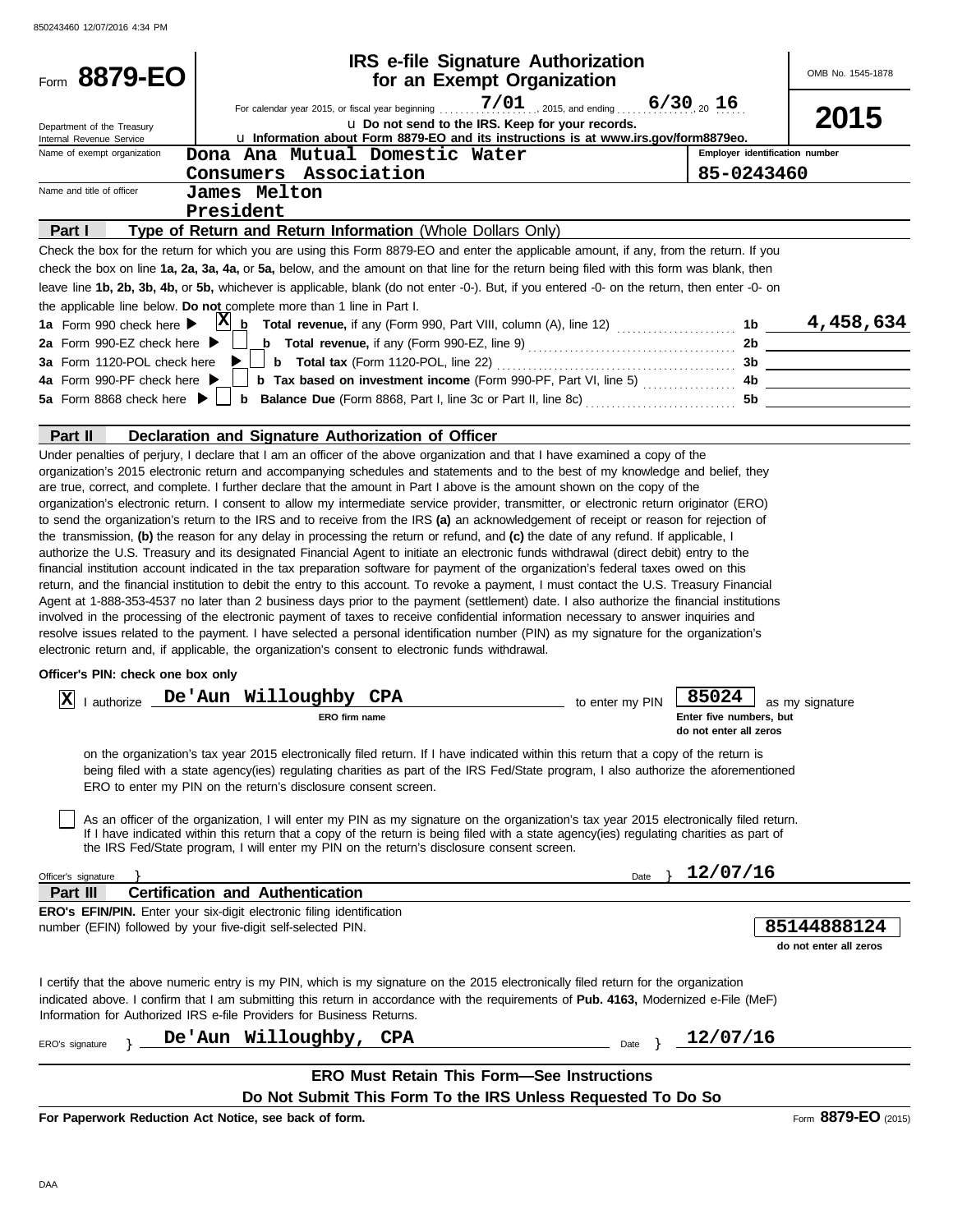Form 990

u **Do not enter social security numbers on this form as it may be made public. Open to Public 990 1990 2015 Depending Solution Solution Solution Script Script Script Script Script Prom Income Tax 1947(a)(1)** of the Internal Revenue Code (except private foundations)

OMB No. 1545-0047

|                                | Department of the Treasury<br>Internal Revenue Service |                                          |                                                                               | <b>u</b> Do not enter social security numbers on this form as it may be made public.                                                                                                                                                                                                                                     |           |                                               |                          | <b>Open to Public</b>                      |
|--------------------------------|--------------------------------------------------------|------------------------------------------|-------------------------------------------------------------------------------|--------------------------------------------------------------------------------------------------------------------------------------------------------------------------------------------------------------------------------------------------------------------------------------------------------------------------|-----------|-----------------------------------------------|--------------------------|--------------------------------------------|
|                                |                                                        |                                          |                                                                               | <b>u</b> Information about Form 990 and its instructions is at www.irs.gov/form990.<br>For the 2015 calendar year, or tax year beginning $07/01/15$ , and ending $06/30/16$                                                                                                                                              |           |                                               |                          | <b>Inspection</b>                          |
|                                |                                                        | C Name of organization                   |                                                                               | Dona Ana Mutual Domestic Water                                                                                                                                                                                                                                                                                           |           |                                               |                          | D Employer identification number           |
| в                              | Check if applicable:                                   |                                          |                                                                               | Consumers Association                                                                                                                                                                                                                                                                                                    |           |                                               |                          |                                            |
|                                | Address change                                         | Doing business as                        |                                                                               |                                                                                                                                                                                                                                                                                                                          |           |                                               |                          | 85-0243460                                 |
|                                | Name change                                            |                                          | Number and street (or P.O. box if mail is not delivered to street address)    |                                                                                                                                                                                                                                                                                                                          |           | Room/suite                                    | E Telephone number       |                                            |
|                                | Initial return                                         |                                          | PO Box 866                                                                    |                                                                                                                                                                                                                                                                                                                          |           |                                               |                          | 575-526-3491                               |
|                                | Final return/<br>terminated                            |                                          | City or town, state or province, country, and ZIP or foreign postal code      |                                                                                                                                                                                                                                                                                                                          |           |                                               |                          |                                            |
|                                | Amended return                                         | Dona Ana                                 |                                                                               | NM 88032                                                                                                                                                                                                                                                                                                                 |           |                                               | G Gross receipts \$      | 4,458,634                                  |
|                                |                                                        |                                          | F Name and address of principal officer:                                      |                                                                                                                                                                                                                                                                                                                          |           | H(a) Is this a group return for subordinates? |                          | $\mathbf{X}$ No<br>Yes                     |
|                                | Application pending                                    |                                          | James Melton                                                                  |                                                                                                                                                                                                                                                                                                                          |           |                                               |                          |                                            |
|                                |                                                        |                                          | PO Box 866                                                                    |                                                                                                                                                                                                                                                                                                                          |           | H(b) Are all subordinates included?           |                          | No<br>Yes                                  |
|                                |                                                        |                                          | Dona Ana                                                                      | NM 88032                                                                                                                                                                                                                                                                                                                 |           |                                               |                          | If "No," attach a list. (see instructions) |
|                                | Tax-exempt status:                                     |                                          | $\overline{\mathbf{X}}$ 501(c)<br>$(12)$ t (insert no.)<br>501(c)(3)          | 4947(a)(1) or                                                                                                                                                                                                                                                                                                            | 527       |                                               |                          |                                            |
|                                | Website: U                                             |                                          | www.dawater.org                                                               |                                                                                                                                                                                                                                                                                                                          |           | H(c) Group exemption number U                 |                          |                                            |
|                                | Form of organization:                                  | X Corporation                            | Trust<br>Association                                                          | Other $\mathbf u$                                                                                                                                                                                                                                                                                                        |           | L Year of formation: 1990                     |                          | M State of legal domicile: NM              |
|                                | Part I                                                 | <b>Summary</b>                           |                                                                               |                                                                                                                                                                                                                                                                                                                          |           |                                               |                          |                                            |
|                                |                                                        |                                          | 1 Briefly describe the organization's mission or most significant activities: |                                                                                                                                                                                                                                                                                                                          |           |                                               |                          |                                            |
|                                |                                                        |                                          |                                                                               | Dona Ana Mutual Domestic Water Consumers Association's purpose is to                                                                                                                                                                                                                                                     |           |                                               |                          |                                            |
|                                |                                                        |                                          |                                                                               | provide safe reliable water and solid waste services for its members while                                                                                                                                                                                                                                               |           |                                               |                          |                                            |
| Governance                     |                                                        |                                          |                                                                               | maintaining a sustainable water source for the future.                                                                                                                                                                                                                                                                   |           |                                               |                          |                                            |
|                                |                                                        |                                          |                                                                               | 2 Check this box <b>u</b>   if the organization discontinued its operations or disposed of more than 25% of its net assets.                                                                                                                                                                                              |           |                                               |                          |                                            |
| య                              |                                                        |                                          | 3 Number of voting members of the governing body (Part VI, line 1a)           |                                                                                                                                                                                                                                                                                                                          |           |                                               | 3                        | 4<br>$\mathbf 0$                           |
|                                |                                                        |                                          |                                                                               |                                                                                                                                                                                                                                                                                                                          |           |                                               | $\overline{\mathbf{4}}$  | 24                                         |
| Activities                     |                                                        |                                          |                                                                               | 5 Total number of individuals employed in calendar year 2015 (Part V, line 2a) [[[[[[[[[[[[[[[[[[[[[[[[[[[[[[[                                                                                                                                                                                                           |           |                                               | 5                        | 0                                          |
|                                |                                                        |                                          | 6 Total number of volunteers (estimate if necessary)                          |                                                                                                                                                                                                                                                                                                                          |           |                                               | 6                        | 0                                          |
|                                |                                                        |                                          |                                                                               |                                                                                                                                                                                                                                                                                                                          |           |                                               | 7a<br>7b                 | 0                                          |
|                                |                                                        |                                          |                                                                               |                                                                                                                                                                                                                                                                                                                          |           | Prior Year                                    |                          | Current Year                               |
|                                |                                                        |                                          |                                                                               |                                                                                                                                                                                                                                                                                                                          |           |                                               | 1,382,940                | 744,077                                    |
| Revenue                        |                                                        |                                          |                                                                               |                                                                                                                                                                                                                                                                                                                          |           |                                               | 3,571,180                | 3,682,458                                  |
|                                |                                                        |                                          |                                                                               |                                                                                                                                                                                                                                                                                                                          |           |                                               | 49,971                   | 32,099                                     |
|                                |                                                        |                                          |                                                                               | 11 Other revenue (Part VIII, column (A), lines 5, 6d, 8c, 9c, 10c, and 11e)                                                                                                                                                                                                                                              |           |                                               |                          |                                            |
|                                |                                                        |                                          |                                                                               | 12 Total revenue - add lines 8 through 11 (must equal Part VIII, column (A), line 12)                                                                                                                                                                                                                                    |           |                                               | 5,004,091                | 4,458,634                                  |
|                                |                                                        |                                          | 13 Grants and similar amounts paid (Part IX, column (A), lines 1-3)           |                                                                                                                                                                                                                                                                                                                          |           |                                               |                          |                                            |
|                                |                                                        |                                          | 14 Benefits paid to or for members (Part IX, column (A), line 4)              |                                                                                                                                                                                                                                                                                                                          |           |                                               |                          |                                            |
|                                |                                                        |                                          |                                                                               | 15 Salaries, other compensation, employee benefits (Part IX, column (A), lines 5-10)                                                                                                                                                                                                                                     |           |                                               | 875,659                  | 1,034,488                                  |
|                                |                                                        |                                          | 16a Professional fundraising fees (Part IX, column (A), line 11e)             |                                                                                                                                                                                                                                                                                                                          |           |                                               |                          |                                            |
| Expen                          |                                                        |                                          | <b>b</b> Total fundraising expenses (Part IX, column (D), line 25) <b>u</b>   | $\overline{\phantom{a}}$                                                                                                                                                                                                                                                                                                 |           |                                               |                          |                                            |
|                                |                                                        |                                          |                                                                               |                                                                                                                                                                                                                                                                                                                          |           |                                               | 2,357,478                | 2,428,119                                  |
|                                |                                                        |                                          |                                                                               | 18 Total expenses. Add lines 13-17 (must equal Part IX, column (A), line 25) [                                                                                                                                                                                                                                           |           |                                               | 3,233,137                | 3,462,607                                  |
|                                |                                                        |                                          | 19 Revenue less expenses. Subtract line 18 from line 12                       |                                                                                                                                                                                                                                                                                                                          |           |                                               | 1,770,954                | 996,027                                    |
| Net Assets or<br>Fund Balances |                                                        |                                          |                                                                               |                                                                                                                                                                                                                                                                                                                          |           | Beginning of Current Year                     |                          | End of Year                                |
|                                |                                                        | <b>20</b> Total assets (Part X, line 16) |                                                                               |                                                                                                                                                                                                                                                                                                                          |           | 32, 173, 730                                  |                          | 37, 315, 439                               |
|                                |                                                        | 21 Total liabilities (Part X, line 26)   |                                                                               |                                                                                                                                                                                                                                                                                                                          |           | 13,136,583<br>19,037,147                      |                          | 17,282,265                                 |
|                                |                                                        |                                          |                                                                               |                                                                                                                                                                                                                                                                                                                          |           |                                               |                          | 20,033,174                                 |
|                                | Part II                                                | <b>Signature Block</b>                   |                                                                               |                                                                                                                                                                                                                                                                                                                          |           |                                               |                          |                                            |
|                                |                                                        |                                          |                                                                               | Under penalties of perjury, I declare that I have examined this return, including accompanying schedules and statements, and to the best of my knowledge and belief, it is<br>true, correct, and complete. Declaration of preparer (other than officer) is based on all information of which preparer has any knowledge. |           |                                               |                          |                                            |
|                                |                                                        |                                          |                                                                               |                                                                                                                                                                                                                                                                                                                          |           |                                               |                          |                                            |
| <b>Sign</b>                    |                                                        | Signature of officer                     |                                                                               |                                                                                                                                                                                                                                                                                                                          |           |                                               | Date                     |                                            |
| Here                           |                                                        |                                          | James Melton                                                                  |                                                                                                                                                                                                                                                                                                                          | President |                                               |                          |                                            |
|                                |                                                        | Type or print name and title             |                                                                               |                                                                                                                                                                                                                                                                                                                          |           |                                               |                          |                                            |
|                                |                                                        | Print/Type preparer's name               |                                                                               | Preparer's signature                                                                                                                                                                                                                                                                                                     |           | Date                                          | Check                    | PTIN                                       |
| Paid                           |                                                        | De'Aun Willoughby, CPA                   |                                                                               | De'Aun Willoughby, CPA                                                                                                                                                                                                                                                                                                   |           |                                               | $12/07/16$ self-employed | P00622133                                  |
|                                | Preparer                                               | Firm's name                              | <b>De'Aun</b>                                                                 | Willoughby CPA                                                                                                                                                                                                                                                                                                           |           |                                               | Firm's $EIN$ }           | 85-0388106                                 |
|                                | <b>Use Only</b>                                        |                                          | 225 Innsdale Terrace                                                          |                                                                                                                                                                                                                                                                                                                          |           |                                               |                          |                                            |
|                                |                                                        | Firm's address                           | Clovis, NM                                                                    | 88101-3061                                                                                                                                                                                                                                                                                                               |           |                                               | Phone no.                | 855-253-4313                               |
|                                |                                                        |                                          |                                                                               | May the IRS discuss this return with the preparer shown above? (see instructions)                                                                                                                                                                                                                                        |           |                                               |                          | Yes $ X $ No                               |

| Sign                                                                      |             | Signature of officer         |                        |    |  |                                                                                   |           |      |              | Date                     |     |              |                 |
|---------------------------------------------------------------------------|-------------|------------------------------|------------------------|----|--|-----------------------------------------------------------------------------------|-----------|------|--------------|--------------------------|-----|--------------|-----------------|
| Here                                                                      |             | James                        | Melton                 |    |  |                                                                                   | President |      |              |                          |     |              |                 |
|                                                                           |             | Type or print name and title |                        |    |  |                                                                                   |           |      |              |                          |     |              |                 |
|                                                                           |             | Print/Type preparer's name   |                        |    |  | Preparer's signature                                                              |           | Date |              | Check                    | if. | PTIN         |                 |
| Paid                                                                      |             |                              | De'Aun Willoughby, CPA |    |  | De'Aun Willoughby, CPA                                                            |           |      |              | $12/07/16$ self-employed |     | P00622133    |                 |
| Preparer                                                                  | Firm's name |                              | De'Aun Willoughby CPA  |    |  |                                                                                   |           |      | Firm's EIN Y |                          |     | 85-0388106   |                 |
| Use Only                                                                  |             |                              | 225 Innsdale Terrace   |    |  |                                                                                   |           |      |              |                          |     |              |                 |
|                                                                           |             | Firm's address               | Clovis,                | NM |  | 88101-3061                                                                        |           |      | Phone no.    |                          |     | 855-253-4313 |                 |
|                                                                           |             |                              |                        |    |  | May the IRS discuss this return with the preparer shown above? (see instructions) |           |      |              |                          |     | <b>Yes</b>   | $ X $ No        |
| For Paperwork Reduction Act Notice, see the separate instructions.<br>DAA |             |                              |                        |    |  |                                                                                   |           |      |              |                          |     |              | Form 990 (2015) |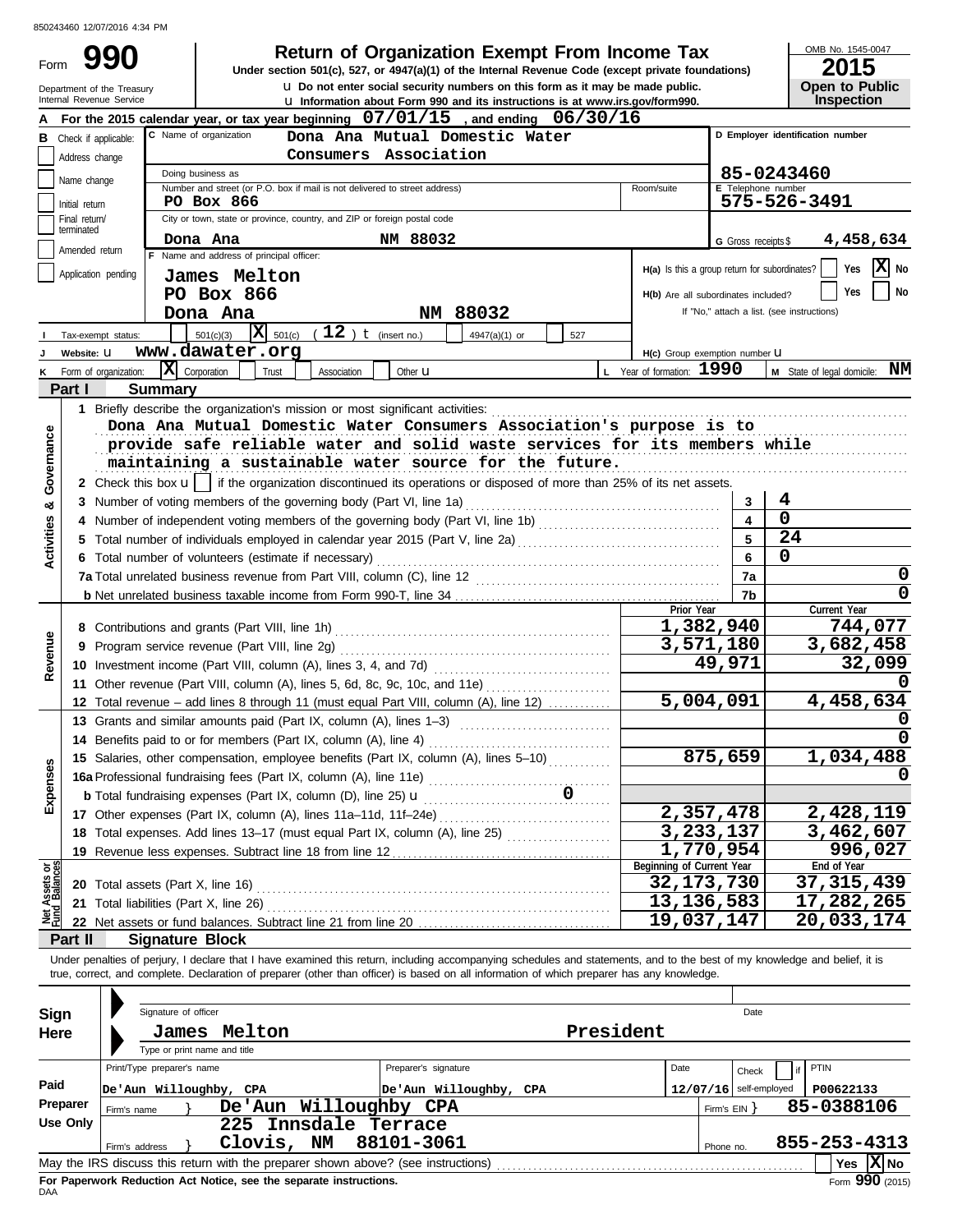850243460 12/07/2016 4:34 PM

|           | 85-0243460<br>Form 990 (2015) <b>Dona Ana Mutual Domestic Water</b>                                                                                                                                                                                          | Page 2                |
|-----------|--------------------------------------------------------------------------------------------------------------------------------------------------------------------------------------------------------------------------------------------------------------|-----------------------|
|           | <b>Statement of Program Service Accomplishments</b><br>Part III                                                                                                                                                                                              | $ \mathbf{x} $        |
| $1 \quad$ | Briefly describe the organization's mission:<br>Dona Ana Mutual Domestic Water Consumers Association's purpose is to<br>provide safe reliable water and solid waste services for its members while<br>maintaining a sustainable water source for the future. |                       |
| 2         | Did the organization undertake any significant program services during the year which were not listed on the<br>prior Form 990 or 990-EZ?                                                                                                                    | Yes $ X $ No          |
| 3.        | If "Yes," describe these new services on Schedule O.<br>Did the organization cease conducting, or make significant changes in how it conducts, any program                                                                                                   |                       |
| 4         | services?<br>If "Yes," describe these changes on Schedule O.<br>Describe the organization's program service accomplishments for each of its three largest program services, as measured by                                                                   | Yes $ \mathbf{X} $ No |
|           | expenses. Section 501(c)(3) and 501(c)(4) organizations are required to report the amount of grants and allocations to others,<br>the total expenses, and revenue, if any, for each program service reported.                                                |                       |
|           | 4a (Code:<br>) (Expenses \$<br>including grants of \$<br>) (Revenue \$<br>Providing water and solid waste service to members.                                                                                                                                |                       |
|           |                                                                                                                                                                                                                                                              |                       |
|           |                                                                                                                                                                                                                                                              |                       |
|           |                                                                                                                                                                                                                                                              |                       |
|           |                                                                                                                                                                                                                                                              |                       |
|           |                                                                                                                                                                                                                                                              |                       |
|           | ) (Expenses \$<br>including grants of \$<br>) (Revenue \$<br>4b (Code:                                                                                                                                                                                       |                       |
|           |                                                                                                                                                                                                                                                              |                       |
|           |                                                                                                                                                                                                                                                              |                       |
|           |                                                                                                                                                                                                                                                              |                       |
|           |                                                                                                                                                                                                                                                              |                       |
|           |                                                                                                                                                                                                                                                              |                       |
|           | 4c (Code:<br>) (Expenses \$<br>including grants of \$<br>) (Revenue \$                                                                                                                                                                                       |                       |
|           |                                                                                                                                                                                                                                                              |                       |
|           |                                                                                                                                                                                                                                                              |                       |
|           |                                                                                                                                                                                                                                                              |                       |
|           |                                                                                                                                                                                                                                                              |                       |
|           |                                                                                                                                                                                                                                                              |                       |
|           | 4d Other program services (Describe in Schedule O.)<br>(Expenses \$<br>including grants of \$<br>(Revenue \$                                                                                                                                                 |                       |
|           | 4e Total program service expenses u                                                                                                                                                                                                                          |                       |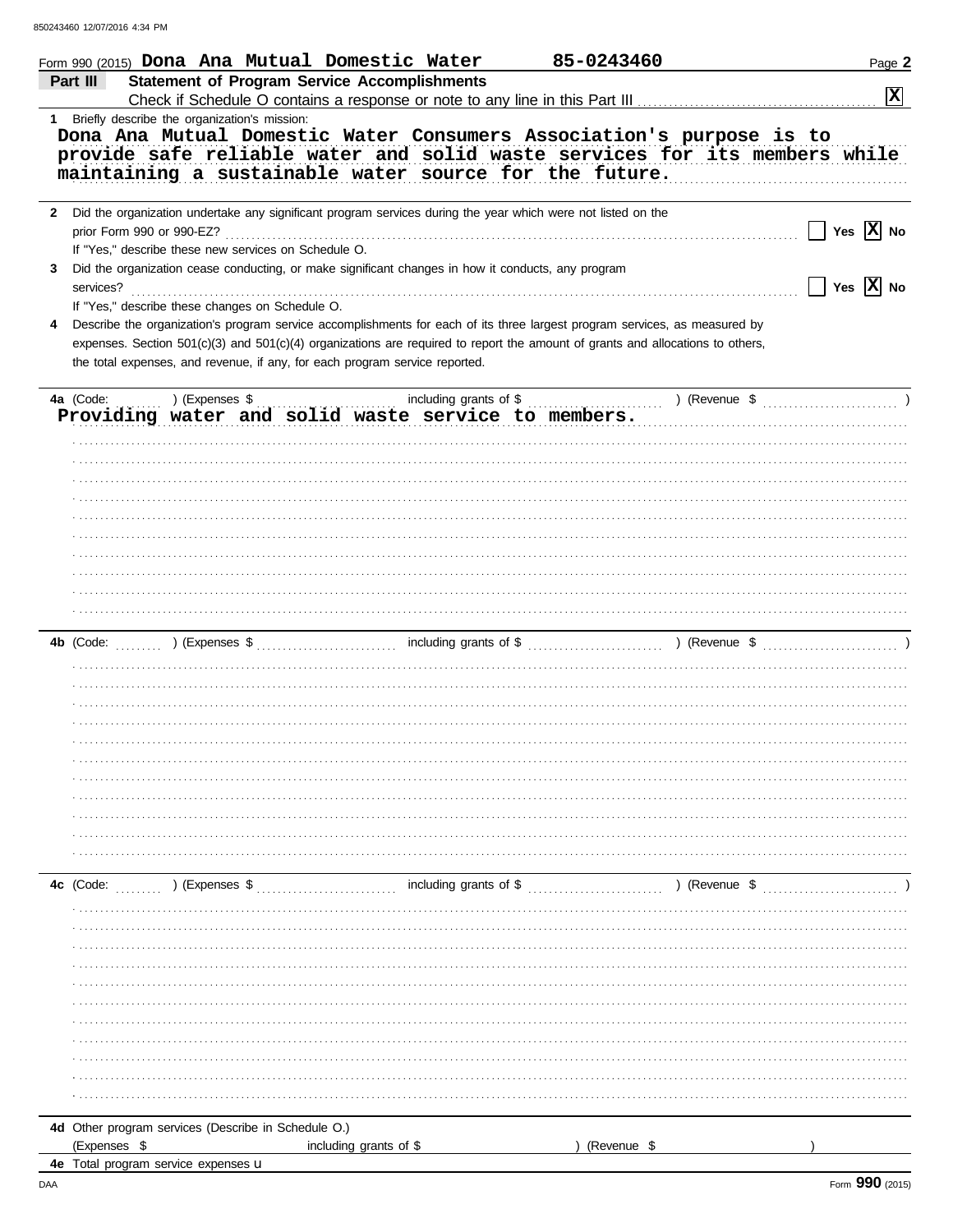#### **Part IV Checklist of Required Schedules** Form 990 (2015) Page **3 Dona Ana Mutual Domestic Water 85-0243460**

|     |                                                                                                                                                                                                                        |                 | Yes | No. |
|-----|------------------------------------------------------------------------------------------------------------------------------------------------------------------------------------------------------------------------|-----------------|-----|-----|
| 1   | Is the organization described in section $501(c)(3)$ or $4947(a)(1)$ (other than a private foundation)? If "Yes,"                                                                                                      |                 |     |     |
|     | complete Schedule A                                                                                                                                                                                                    | 1               |     | X   |
| 2   |                                                                                                                                                                                                                        | $\mathbf{2}$    |     | X   |
| 3   | Did the organization engage in direct or indirect political campaign activities on behalf of or in opposition to                                                                                                       |                 |     |     |
|     | candidates for public office? If "Yes," complete Schedule C, Part I                                                                                                                                                    | 3               |     | X   |
| 4   | Section 501(c)(3) organizations. Did the organization engage in lobbying activities, or have a section 501(h)                                                                                                          |                 |     |     |
|     | election in effect during the tax year? If "Yes," complete Schedule C, Part II                                                                                                                                         | 4               |     |     |
| 5   | Is the organization a section $501(c)(4)$ , $501(c)(5)$ , or $501(c)(6)$ organization that receives membership dues,                                                                                                   |                 |     |     |
|     | assessments, or similar amounts as defined in Revenue Procedure 98-19? If "Yes," complete Schedule C,                                                                                                                  |                 |     | x   |
|     | Part III                                                                                                                                                                                                               | 5               |     |     |
| 6   | Did the organization maintain any donor advised funds or any similar funds or accounts for which donors<br>have the right to provide advice on the distribution or investment of amounts in such funds or accounts? If |                 |     |     |
|     |                                                                                                                                                                                                                        | 6               |     | X   |
|     | "Yes," complete Schedule D, Part I<br>Did the organization receive or hold a conservation easement, including easements to preserve open space,                                                                        |                 |     |     |
| 7   | the environment, historic land areas, or historic structures? If "Yes," complete Schedule D, Part II                                                                                                                   | 7               |     | X.  |
| 8   | Did the organization maintain collections of works of art, historical treasures, or other similar assets? If "Yes,"                                                                                                    |                 |     |     |
|     | complete Schedule D, Part III                                                                                                                                                                                          | 8               |     | x   |
| 9   | Did the organization report an amount in Part X, line 21, for escrow or custodial account liability, serve as a                                                                                                        |                 |     |     |
|     | custodian for amounts not listed in Part X; or provide credit counseling, debt management, credit repair, or                                                                                                           |                 |     |     |
|     | debt negotiation services? If "Yes," complete Schedule D, Part IV                                                                                                                                                      | 9               |     | X   |
| 10  | Did the organization, directly or through a related organization, hold assets in temporarily restricted                                                                                                                |                 |     |     |
|     | endowments, permanent endowments, or quasi-endowments? If "Yes," complete Schedule D, Part V                                                                                                                           | 10              |     | x.  |
| 11  | If the organization's answer to any of the following questions is "Yes," then complete Schedule D, Parts VI,                                                                                                           |                 |     |     |
|     | VII, VIII, IX, or X as applicable.                                                                                                                                                                                     |                 |     |     |
| а   | Did the organization report an amount for land, buildings, and equipment in Part X, line 10? If "Yes,"                                                                                                                 |                 |     |     |
|     | complete Schedule D, Part VI                                                                                                                                                                                           | 11a             | x   |     |
| b   | Did the organization report an amount for investments—other securities in Part X, line 12 that is 5% or more                                                                                                           |                 |     |     |
|     | of its total assets reported in Part X, line 16? If "Yes," complete Schedule D, Part VII                                                                                                                               | 11b             |     | X.  |
| c   | Did the organization report an amount for investments—program related in Part X, line 13 that is 5% or more                                                                                                            |                 |     |     |
|     | of its total assets reported in Part X, line 16? If "Yes," complete Schedule D, Part VIII                                                                                                                              | 11c             |     | X.  |
| d   | Did the organization report an amount for other assets in Part X, line 15 that is 5% or more of its total assets                                                                                                       |                 |     |     |
|     | reported in Part X, line 16? If "Yes," complete Schedule D, Part IX                                                                                                                                                    | 11d             |     | X   |
| е   | Did the organization report an amount for other liabilities in Part X, line 25? If "Yes," complete Schedule D, Part X                                                                                                  | 11e             | x   |     |
| f   | Did the organization's separate or consolidated financial statements for the tax year include a footnote that addresses                                                                                                |                 |     |     |
|     | the organization's liability for uncertain tax positions under FIN 48 (ASC 740)? If "Yes," complete Schedule D, Part X                                                                                                 | 11f             |     | x   |
| 12a | Did the organization obtain separate, independent audited financial statements for the tax year? If "Yes," complete                                                                                                    |                 |     |     |
|     | Schedule D. Parts XI and XII                                                                                                                                                                                           | 12a             | x   |     |
|     | <b>b</b> Was the organization included in consolidated, independent audited financial statements for the tax year? If                                                                                                  |                 |     |     |
|     | "Yes," and if the organization answered "No" to line 12a, then completing Schedule D, Parts XI and XII is optional                                                                                                     | 12 <sub>b</sub> |     | x   |
| 13  |                                                                                                                                                                                                                        | 13              |     | x   |
| 14a | Did the organization maintain an office, employees, or agents outside of the United States?                                                                                                                            | 14a             |     | x   |
| b   | Did the organization have aggregate revenues or expenses of more than \$10,000 from grantmaking,                                                                                                                       |                 |     |     |
|     | fundraising, business, investment, and program service activities outside the United States, or aggregate                                                                                                              |                 |     |     |
|     | foreign investments valued at \$100,000 or more? If "Yes," complete Schedule F, Parts I and IV [[[[[[[[[[[[[[[[                                                                                                        | 14b             |     | X,  |
| 15  | Did the organization report on Part IX, column (A), line 3, more than \$5,000 of grants or other assistance to or                                                                                                      |                 |     |     |
|     |                                                                                                                                                                                                                        | 15              |     | X,  |
| 16  | Did the organization report on Part IX, column (A), line 3, more than \$5,000 of aggregate grants or other                                                                                                             |                 |     |     |
|     |                                                                                                                                                                                                                        | 16              |     | X.  |
| 17  | Did the organization report a total of more than \$15,000 of expenses for professional fundraising services on                                                                                                         |                 |     |     |
|     |                                                                                                                                                                                                                        | 17              |     | X.  |
| 18  | Did the organization report more than \$15,000 total of fundraising event gross income and contributions on                                                                                                            |                 |     |     |
|     | Part VIII, lines 1c and 8a? If "Yes," complete Schedule G, Part II                                                                                                                                                     | 18              |     | X.  |
| 19  | Did the organization report more than \$15,000 of gross income from gaming activities on Part VIII, line 9a?                                                                                                           |                 |     |     |
|     |                                                                                                                                                                                                                        | 19              |     | x   |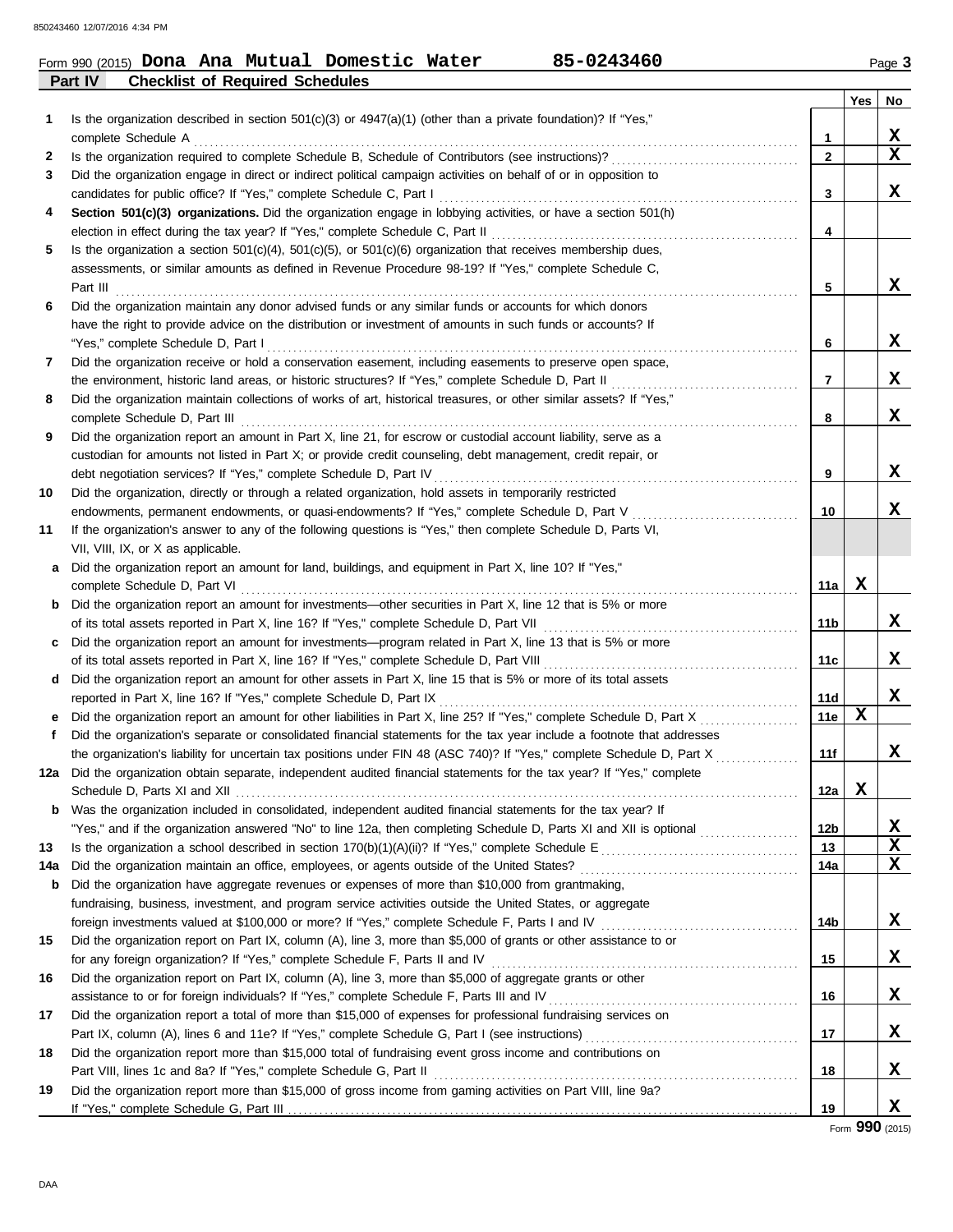850243460 12/07/2016 4:34 PM

|     | 85-0243460<br>Form 990 (2015) Dona Ana Mutual Domestic Water                                                                                                                                                             |                 |     | Page 4                  |
|-----|--------------------------------------------------------------------------------------------------------------------------------------------------------------------------------------------------------------------------|-----------------|-----|-------------------------|
|     | Part IV<br><b>Checklist of Required Schedules (continued)</b>                                                                                                                                                            |                 |     |                         |
|     |                                                                                                                                                                                                                          |                 | Yes | No                      |
| 20a | Did the organization operate one or more hospital facilities? If "Yes," complete Schedule H                                                                                                                              | 20a             |     | $\mathbf x$             |
| b   |                                                                                                                                                                                                                          | 20 <sub>b</sub> |     |                         |
| 21  | Did the organization report more than \$5,000 of grants or other assistance to any domestic organization or                                                                                                              |                 |     |                         |
|     | domestic government on Part IX, column (A), line 1? If "Yes," complete Schedule I, Parts I and II                                                                                                                        | 21              |     | x                       |
| 22  | Did the organization report more than \$5,000 of grants or other assistance to or for domestic individuals on                                                                                                            |                 |     |                         |
|     | Part IX, column (A), line 2? If "Yes," complete Schedule I, Parts I and III                                                                                                                                              | 22              |     | x                       |
| 23  | Did the organization answer "Yes" to Part VII, Section A, line 3, 4, or 5 about compensation of the                                                                                                                      |                 |     |                         |
|     | organization's current and former officers, directors, trustees, key employees, and highest compensated                                                                                                                  |                 |     |                         |
|     | employees? If "Yes," complete Schedule J                                                                                                                                                                                 | 23              |     | X                       |
|     | 24a Did the organization have a tax-exempt bond issue with an outstanding principal amount of more than                                                                                                                  |                 |     |                         |
|     | \$100,000 as of the last day of the year, that was issued after December 31, 2002? If "Yes," answer lines 24b                                                                                                            |                 |     |                         |
|     | through 24d and complete Schedule K. If "No," go to line 25a                                                                                                                                                             | 24a             |     | x                       |
| b   | Did the organization invest any proceeds of tax-exempt bonds beyond a temporary period exception?                                                                                                                        | 24b             |     |                         |
| c   | Did the organization maintain an escrow account other than a refunding escrow at any time during the year                                                                                                                |                 |     |                         |
|     | to defease any tax-exempt bonds?                                                                                                                                                                                         | 24c             |     |                         |
| d   | Did the organization act as an "on behalf of" issuer for bonds outstanding at any time during the year?                                                                                                                  | 24d             |     |                         |
|     | 25a Section 501(c)(3), 501(c)(4), and 501(c)(29) organizations. Did the organization engage in an excess benefit                                                                                                         |                 |     |                         |
|     | transaction with a disqualified person during the year? If "Yes," complete Schedule L, Part I                                                                                                                            | 25a             |     |                         |
| b   | Is the organization aware that it engaged in an excess benefit transaction with a disqualified person in a prior                                                                                                         |                 |     |                         |
|     | year, and that the transaction has not been reported on any of the organization's prior Forms 990 or 990-EZ?                                                                                                             |                 |     |                         |
|     | If "Yes," complete Schedule L, Part I                                                                                                                                                                                    | 25b             |     |                         |
| 26  | Did the organization report any amount on Part X, line 5, 6, or 22 for receivables from or payables to any                                                                                                               |                 |     |                         |
|     | current or former officers, directors, trustees, key employees, highest compensated employees, or                                                                                                                        |                 |     | X                       |
|     | disqualified persons? If "Yes," complete Schedule L, Part II                                                                                                                                                             | 26              |     |                         |
| 27  | Did the organization provide a grant or other assistance to an officer, director, trustee, key employee,                                                                                                                 |                 |     |                         |
|     | substantial contributor or employee thereof, a grant selection committee member, or to a 35% controlled                                                                                                                  |                 |     | X                       |
|     | entity or family member of any of these persons? If "Yes," complete Schedule L, Part III                                                                                                                                 | 27              |     |                         |
| 28  | Was the organization a party to a business transaction with one of the following parties (see Schedule L,                                                                                                                |                 |     |                         |
|     | Part IV instructions for applicable filing thresholds, conditions, and exceptions):                                                                                                                                      |                 |     | X                       |
| а   | A current or former officer, director, trustee, or key employee? If "Yes," complete Schedule L, Part IV                                                                                                                  | 28a             |     |                         |
| b   | A family member of a current or former officer, director, trustee, or key employee? If "Yes," complete                                                                                                                   |                 |     | X                       |
|     | Schedule L, Part IV                                                                                                                                                                                                      | 28b             |     |                         |
| c   | An entity of which a current or former officer, director, trustee, or key employee (or a family member thereof)                                                                                                          |                 |     | X                       |
|     | was an officer, director, trustee, or direct or indirect owner? If "Yes," complete Schedule L, Part IV                                                                                                                   | 28c<br>29       |     | $\overline{\mathbf{x}}$ |
| 29  | Did the organization receive more than \$25,000 in non-cash contributions? If "Yes," complete Schedule M<br><u> 1986 - Johann Stoff, Amerikaansk politiker (</u>                                                         |                 |     |                         |
| 30  | Did the organization receive contributions of art, historical treasures, or other similar assets, or qualified<br>conservation contributions? If "Yes," complete Schedule M                                              |                 |     | x                       |
|     | Did the organization liquidate, terminate, or dissolve and cease operations? If "Yes," complete Schedule N,                                                                                                              | 30              |     |                         |
| 31  |                                                                                                                                                                                                                          | 31              |     | x                       |
|     | Part I<br>Did the organization sell, exchange, dispose of, or transfer more than 25% of its net assets? If "Yes,"                                                                                                        |                 |     |                         |
| 32  | complete Schedule N, Part II                                                                                                                                                                                             | 32              |     | x                       |
| 33  | Did the organization own 100% of an entity disregarded as separate from the organization under Regulations                                                                                                               |                 |     |                         |
|     | sections 301.7701-2 and 301.7701-3? If "Yes," complete Schedule R, Part I                                                                                                                                                | 33              |     | x                       |
| 34  | Was the organization related to any tax-exempt or taxable entity? If "Yes," complete Schedule R, Parts II, III,                                                                                                          |                 |     |                         |
|     | or IV, and Part V, line 1                                                                                                                                                                                                | 34              |     | X                       |
| 35a |                                                                                                                                                                                                                          | 35a             |     | $\mathbf x$             |
| b   | If "Yes" to line 35a, did the organization receive any payment from or engage in any transaction with a                                                                                                                  |                 |     |                         |
|     |                                                                                                                                                                                                                          | 35 <sub>b</sub> |     |                         |
|     |                                                                                                                                                                                                                          |                 |     |                         |
| 36  | Section 501(c)(3) organizations. Did the organization make any transfers to an exempt non-charitable<br>related organization? If "Yes," complete Schedule R, Part V, line 2                                              |                 |     |                         |
|     |                                                                                                                                                                                                                          | 36              |     |                         |
| 37  | Did the organization conduct more than 5% of its activities through an entity that is not a related organization<br>and that is treated as a partnership for federal income tax purposes? If "Yes," complete Schedule R, |                 |     |                         |
|     | Part VI                                                                                                                                                                                                                  | 37              |     | x                       |
| 38  | Did the organization complete Schedule O and provide explanations in Schedule O for Part VI, lines 11b and                                                                                                               |                 |     |                         |
|     | 19? Note. All Form 990 filers are required to complete Schedule O.                                                                                                                                                       | 38              |     | X                       |
|     |                                                                                                                                                                                                                          |                 |     |                         |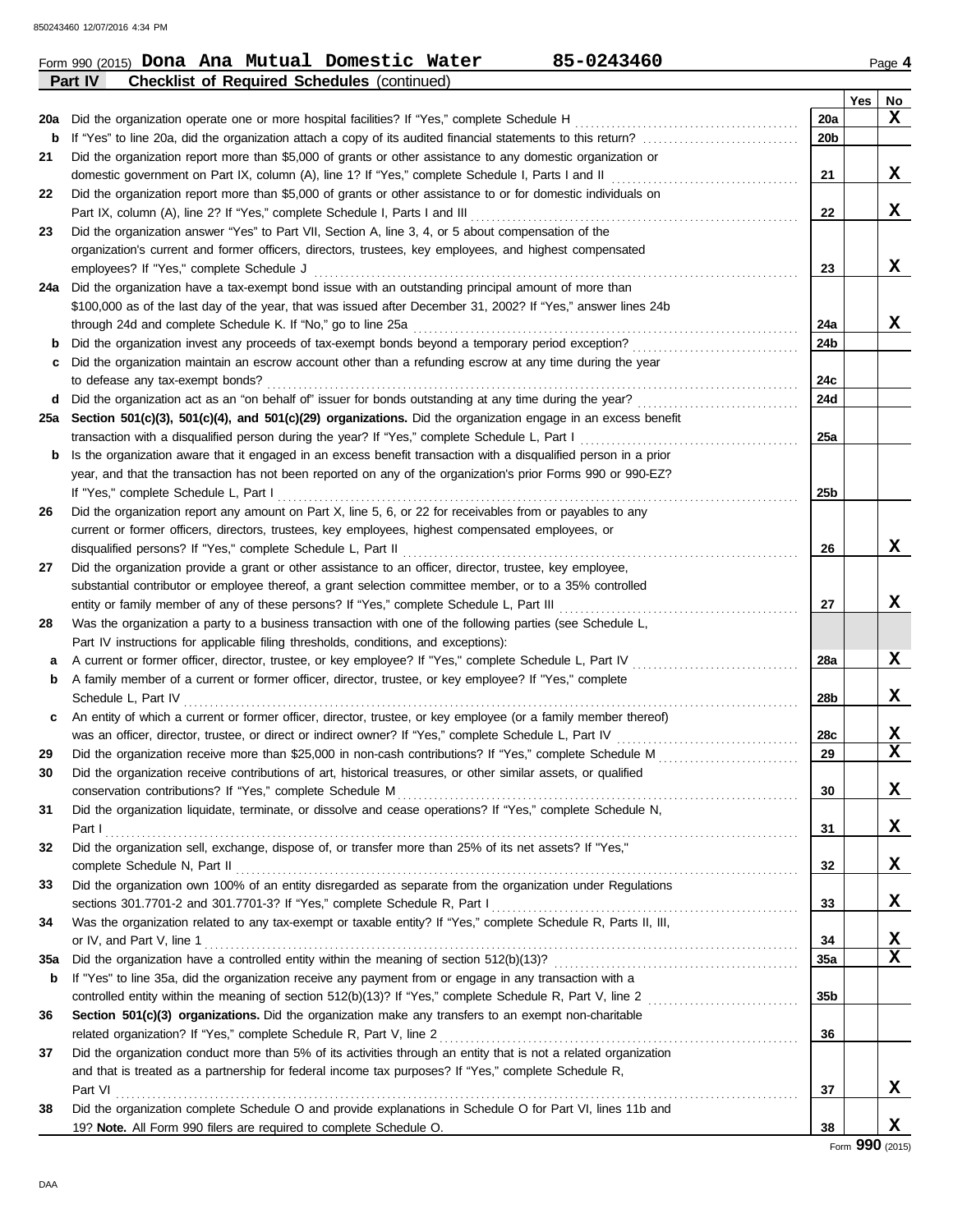|         | Part V<br>Statements Regarding Other IRS Filings and Tax Compliance                                                                                                                                                                                                    |                 |             |                      |                 |    |
|---------|------------------------------------------------------------------------------------------------------------------------------------------------------------------------------------------------------------------------------------------------------------------------|-----------------|-------------|----------------------|-----------------|----|
|         | Check if Schedule O contains a response or note to any line in this Part V [11] Check if Schedule O contains a response or note to any line in this Part V                                                                                                             |                 |             |                      |                 |    |
|         |                                                                                                                                                                                                                                                                        |                 |             |                      | <b>Yes</b>      | No |
| 1а      | Enter the number reported in Box 3 of Form 1096. Enter -0- if not applicable                                                                                                                                                                                           | 1a              | 20          |                      |                 |    |
| b       | Enter the number of Forms W-2G included in line 1a. Enter -0- if not applicable                                                                                                                                                                                        | 1 <sub>b</sub>  | $\mathbf 0$ |                      |                 |    |
| c       | Did the organization comply with backup withholding rules for reportable payments to vendors and                                                                                                                                                                       |                 |             |                      |                 |    |
|         | reportable gaming (gambling) winnings to prize winners?                                                                                                                                                                                                                |                 |             | 1c                   |                 |    |
|         | 2a Enter the number of employees reported on Form W-3, Transmittal of Wage and Tax                                                                                                                                                                                     |                 |             |                      |                 |    |
|         | Statements, filed for the calendar year ending with or within the year covered by this return                                                                                                                                                                          | 2a              | 24          |                      |                 |    |
| b       | If at least one is reported on line 2a, did the organization file all required federal employment tax returns?                                                                                                                                                         |                 |             | 2 <sub>b</sub>       | $\mathbf x$     |    |
|         | Note. If the sum of lines 1a and 2a is greater than 250, you may be required to e-file (see instructions)                                                                                                                                                              |                 |             |                      |                 | X  |
| За      | Did the organization have unrelated business gross income of \$1,000 or more during the year?                                                                                                                                                                          |                 |             | 3a<br>3 <sub>b</sub> |                 |    |
| b       | If "Yes," has it filed a Form 990-T for this year? If "No" to line 3b, provide an explanation in Schedule O<br>At any time during the calendar year, did the organization have an interest in, or a signature or other authority                                       |                 |             |                      |                 |    |
| 4a      | over, a financial account in a foreign country (such as a bank account, securities account, or other financial                                                                                                                                                         |                 |             |                      |                 |    |
|         | account)?                                                                                                                                                                                                                                                              |                 |             | 4a                   |                 | X  |
| b       |                                                                                                                                                                                                                                                                        |                 |             |                      |                 |    |
|         | See instructions for filing requirements for FinCEN Form 114, Report of Foreign Bank and Financial Accounts                                                                                                                                                            |                 |             |                      |                 |    |
|         | (FBAR).                                                                                                                                                                                                                                                                |                 |             |                      |                 |    |
| 5а      | Was the organization a party to a prohibited tax shelter transaction at any time during the tax year?                                                                                                                                                                  |                 |             | 5a                   |                 | X  |
| b       |                                                                                                                                                                                                                                                                        |                 |             | 5 <sub>b</sub>       |                 | X  |
| c       | If "Yes" to line 5a or 5b, did the organization file Form 8886-T?                                                                                                                                                                                                      |                 |             | 5c                   |                 |    |
| 6а      | Does the organization have annual gross receipts that are normally greater than \$100,000, and did the                                                                                                                                                                 |                 |             |                      |                 |    |
|         | organization solicit any contributions that were not tax deductible as charitable contributions?                                                                                                                                                                       |                 |             | 6a                   |                 | x  |
| b       | If "Yes," did the organization include with every solicitation an express statement that such contributions or                                                                                                                                                         |                 |             |                      |                 |    |
|         | gifts were not tax deductible?                                                                                                                                                                                                                                         |                 |             | 6b                   |                 |    |
| 7       | Organizations that may receive deductible contributions under section 170(c).                                                                                                                                                                                          |                 |             |                      |                 |    |
| а       | Did the organization receive a payment in excess of \$75 made partly as a contribution and partly for goods                                                                                                                                                            |                 |             |                      |                 |    |
|         | and services provided to the payor?                                                                                                                                                                                                                                    |                 |             | 7a                   |                 |    |
| b       |                                                                                                                                                                                                                                                                        |                 |             | 7b                   |                 |    |
| c       | Did the organization sell, exchange, or otherwise dispose of tangible personal property for which it was                                                                                                                                                               |                 |             |                      |                 |    |
|         |                                                                                                                                                                                                                                                                        |                 |             | 7c                   |                 |    |
| d       |                                                                                                                                                                                                                                                                        | 7d              |             |                      |                 |    |
| е       |                                                                                                                                                                                                                                                                        |                 |             | 7e                   |                 |    |
| f       |                                                                                                                                                                                                                                                                        |                 |             | 7f                   |                 |    |
| g       | If the organization received a contribution of qualified intellectual property, did the organization file Form 8899 as required?<br>If the organization received a contribution of cars, boats, airplanes, or other vehicles, did the organization file a Form 1098-C? |                 |             | 7g<br>7h             |                 |    |
| h.<br>8 | Sponsoring organizations maintaining donor advised funds. Did a donor advised fund maintained by the                                                                                                                                                                   |                 |             |                      |                 |    |
|         |                                                                                                                                                                                                                                                                        |                 |             | 8                    |                 |    |
| 9       | Sponsoring organizations maintaining donor advised funds.                                                                                                                                                                                                              |                 |             |                      |                 |    |
| a       |                                                                                                                                                                                                                                                                        |                 |             | 9a                   |                 |    |
| b       |                                                                                                                                                                                                                                                                        |                 |             | 9b                   |                 |    |
| 10      | Section 501(c)(7) organizations. Enter:                                                                                                                                                                                                                                |                 |             |                      |                 |    |
| а       |                                                                                                                                                                                                                                                                        | 10a             |             |                      |                 |    |
| b       | Gross receipts, included on Form 990, Part VIII, line 12, for public use of club facilities                                                                                                                                                                            | 10 <sub>b</sub> |             |                      |                 |    |
| 11      | Section 501(c)(12) organizations. Enter:                                                                                                                                                                                                                               |                 |             |                      |                 |    |
| а       |                                                                                                                                                                                                                                                                        | 11a             |             |                      |                 |    |
| b       | Gross income from other sources (Do not net amounts due or paid to other sources                                                                                                                                                                                       |                 |             |                      |                 |    |
|         | against amounts due or received from them.)                                                                                                                                                                                                                            | 11 <sub>b</sub> |             |                      |                 |    |
| 12a     | Section 4947(a)(1) non-exempt charitable trusts. Is the organization filing Form 990 in lieu of Form 1041?                                                                                                                                                             |                 |             | 12a                  |                 |    |
| b       |                                                                                                                                                                                                                                                                        |                 |             |                      |                 |    |
| 13      | Section 501(c)(29) qualified nonprofit health insurance issuers.                                                                                                                                                                                                       |                 |             |                      |                 |    |
| a       |                                                                                                                                                                                                                                                                        |                 |             | 13а                  |                 |    |
|         | Note. See the instructions for additional information the organization must report on Schedule O.                                                                                                                                                                      |                 |             |                      |                 |    |
| b       | Enter the amount of reserves the organization is required to maintain by the states in which                                                                                                                                                                           | 13 <sub>b</sub> |             |                      |                 |    |
| c       | Enter the amount of reserves on hand                                                                                                                                                                                                                                   | 13c             |             |                      |                 |    |
| 14a     |                                                                                                                                                                                                                                                                        |                 |             | 14a                  |                 | X  |
| b       | If "Yes," has it filed a Form 720 to report these payments? If "No," provide an explanation in Schedule O                                                                                                                                                              |                 |             | 14 <sub>b</sub>      |                 |    |
| DAA     |                                                                                                                                                                                                                                                                        |                 |             |                      | Form 990 (2015) |    |

|  |  | Form 990 (2015) Dona Ana Mutual Domestic Water | 85-0243460 | Page 5 |  |
|--|--|------------------------------------------------|------------|--------|--|
|  |  |                                                |            |        |  |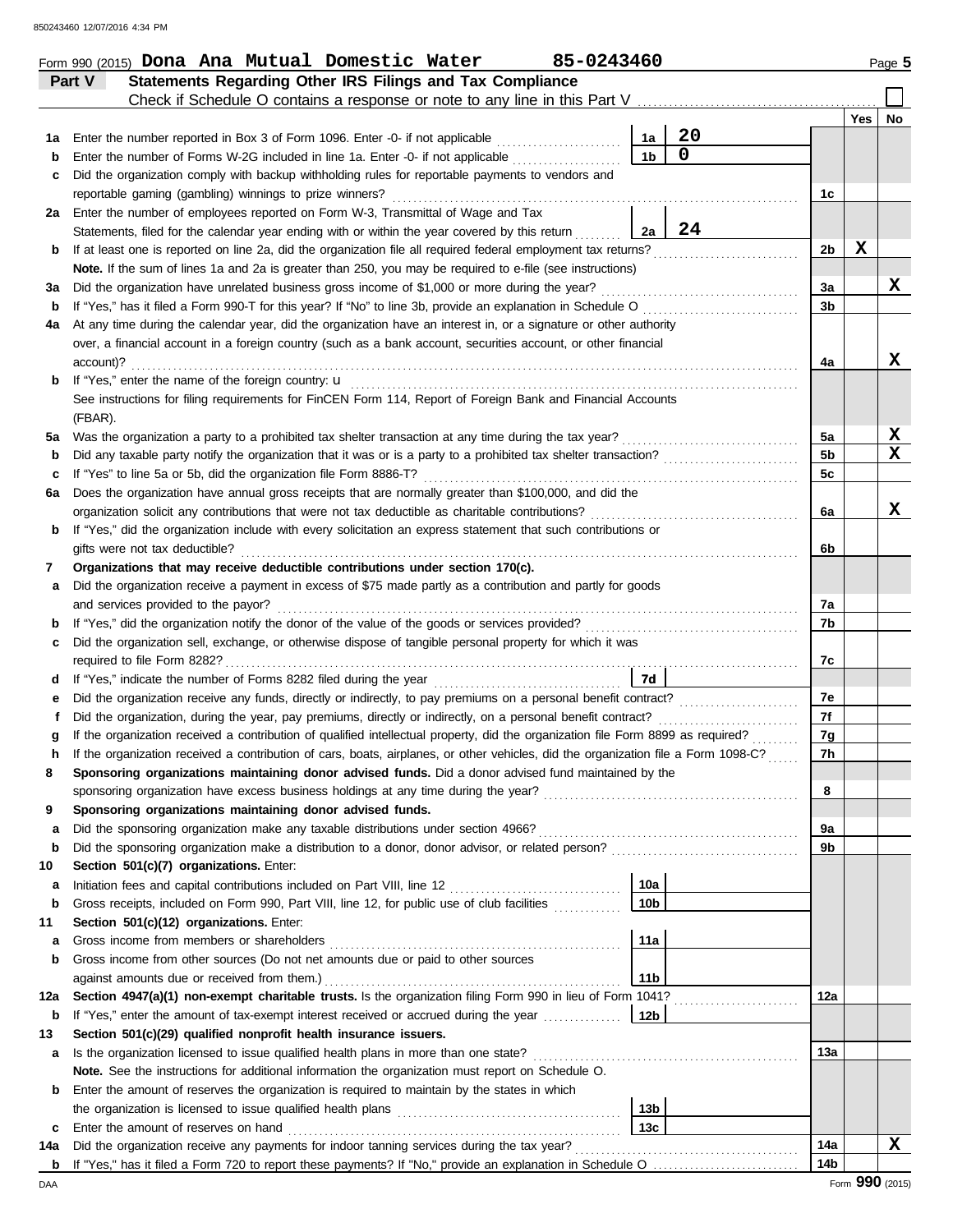|     | 85-0243460<br>Form 990 (2015) Dona Ana Mutual Domestic Water                                                                            |              |             | Page 6          |
|-----|-----------------------------------------------------------------------------------------------------------------------------------------|--------------|-------------|-----------------|
|     | Part VI<br>Governance, Management, and Disclosure For each "Yes" response to lines 2 through 7b below, and for a "No"                   |              |             |                 |
|     | response to line 8a, 8b, or 10b below, describe the circumstances, processes, or changes in Schedule O. See instructions.               |              |             |                 |
|     |                                                                                                                                         |              |             |                 |
|     | Section A. Governing Body and Management                                                                                                |              |             |                 |
|     |                                                                                                                                         |              | Yes         | No              |
| 1а  | 4<br>1a<br>Enter the number of voting members of the governing body at the end of the tax year                                          |              |             |                 |
|     | If there are material differences in voting rights among members of the governing body, or                                              |              |             |                 |
|     | if the governing body delegated broad authority to an executive committee or similar                                                    |              |             |                 |
|     | committee, explain in Schedule O.                                                                                                       |              |             |                 |
|     | 0<br>1 <sub>b</sub>                                                                                                                     |              |             |                 |
| b   | Enter the number of voting members included in line 1a, above, who are independent                                                      |              |             |                 |
| 2   | Did any officer, director, trustee, or key employee have a family relationship or a business relationship with                          |              |             | X               |
|     | any other officer, director, trustee, or key employee?                                                                                  | $\mathbf{2}$ |             |                 |
| 3   | Did the organization delegate control over management duties customarily performed by or under the direct                               |              |             |                 |
|     | supervision of officers, directors, or trustees, or key employees to a management company or other person?                              | 3            |             | X               |
| 4   | Did the organization make any significant changes to its governing documents since the prior Form 990 was filed?                        | 4            |             | $\mathbf x$     |
| 5   | Did the organization become aware during the year of a significant diversion of the organization's assets?                              | 5            |             | $\mathbf x$     |
| 6   | Did the organization have members or stockholders?<br>.                                                                                 | 6            | $\mathbf x$ |                 |
| 7a  | Did the organization have members, stockholders, or other persons who had the power to elect or appoint                                 |              |             |                 |
|     | one or more members of the governing body?                                                                                              | 7a           | X           |                 |
| b   | Are any governance decisions of the organization reserved to (or subject to approval by) members,                                       |              |             |                 |
|     | stockholders, or persons other than the governing body?                                                                                 | 7b           |             | x               |
| 8   | Did the organization contemporaneously document the meetings held or written actions undertaken during the year by the following:       |              |             |                 |
| а   | The governing body?                                                                                                                     | 8а           | X           |                 |
| b   | Each committee with authority to act on behalf of the governing body?                                                                   | 8b           | $\mathbf x$ |                 |
| 9   | Is there any officer, director, trustee, or key employee listed in Part VII, Section A, who cannot be reached at                        |              |             |                 |
|     |                                                                                                                                         | 9            |             | x               |
|     | <b>Section B. Policies</b> (This Section B requests information about policies not required by the Internal Revenue Code.)              |              |             |                 |
|     |                                                                                                                                         |              | Yes         | No              |
| 10a | Did the organization have local chapters, branches, or affiliates?                                                                      | 10a          |             | X               |
| b   | If "Yes," did the organization have written policies and procedures governing the activities of such chapters,                          |              |             |                 |
|     | affiliates, and branches to ensure their operations are consistent with the organization's exempt purposes?                             | 10b          |             |                 |
| 11a | Has the organization provided a complete copy of this Form 990 to all members of its governing body before filing the form?             | 11a          | X           |                 |
|     |                                                                                                                                         |              |             |                 |
| b   | Describe in Schedule O the process, if any, used by the organization to review this Form 990.                                           |              |             | X               |
| 12a | Did the organization have a written conflict of interest policy? If "No," go to line 13                                                 | 12a          |             |                 |
| b   | Were officers, directors, or trustees, and key employees required to disclose annually interests that could give rise to conflicts?     | 12b          |             |                 |
| с   | Did the organization regularly and consistently monitor and enforce compliance with the policy? If "Yes,"                               |              |             |                 |
|     | describe in Schedule O how this was done                                                                                                | 12c          |             |                 |
| 13  | Did the organization have a written whistleblower policy?                                                                               | 13           |             | $\mathbf x$     |
| 14  | Did the organization have a written document retention and destruction policy?                                                          | 14           | X           |                 |
| 15  | Did the process for determining compensation of the following persons include a review and approval by                                  |              |             |                 |
|     | independent persons, comparability data, and contemporaneous substantiation of the deliberation and decision?                           |              |             |                 |
| а   | The organization's CEO, Executive Director, or top management official                                                                  | 15a          | X           |                 |
| b   | Other officers or key employees of the organization                                                                                     | 15b          |             | X               |
|     | If "Yes" to line 15a or 15b, describe the process in Schedule O (see instructions).                                                     |              |             |                 |
| 16a | Did the organization invest in, contribute assets to, or participate in a joint venture or similar arrangement                          |              |             |                 |
|     | with a taxable entity during the year?                                                                                                  | 16a          |             | X               |
| b   | If "Yes," did the organization follow a written policy or procedure requiring the organization to evaluate its                          |              |             |                 |
|     | participation in joint venture arrangements under applicable federal tax law, and take steps to safeguard the                           |              |             |                 |
|     |                                                                                                                                         | 16b          |             |                 |
|     | <b>Section C. Disclosure</b>                                                                                                            |              |             |                 |
| 17  | List the states with which a copy of this Form 990 is required to be filed $\mathbf{u}$ NM                                              |              |             |                 |
| 18  | Section 6104 requires an organization to make its Forms 1023 (or 1024 if applicable), 990, and 990-T (Section 501(c)(3)s only)          |              |             |                 |
|     | available for public inspection. Indicate how you made these available. Check all that apply.                                           |              |             |                 |
|     | Another's website $ \mathbf{X} $ Upon request<br>Own website<br>Other (explain in Schedule O)                                           |              |             |                 |
| 19  | Describe in Schedule O whether (and if so, how) the organization made its governing documents, conflict of interest policy, and         |              |             |                 |
|     |                                                                                                                                         |              |             |                 |
|     | financial statements available to the public during the tax year.                                                                       |              |             |                 |
| 20  | State the name, address, and telephone number of the person who possesses the organization's books and records: u<br>5535 Ledesma Drive |              |             |                 |
|     | Taxpayer<br>NM 88032<br>Las Cruces                                                                                                      | 575-526-3491 |             |                 |
|     |                                                                                                                                         |              |             |                 |
| DAA |                                                                                                                                         |              |             | Form 990 (2015) |

DAA Form **990** (2015)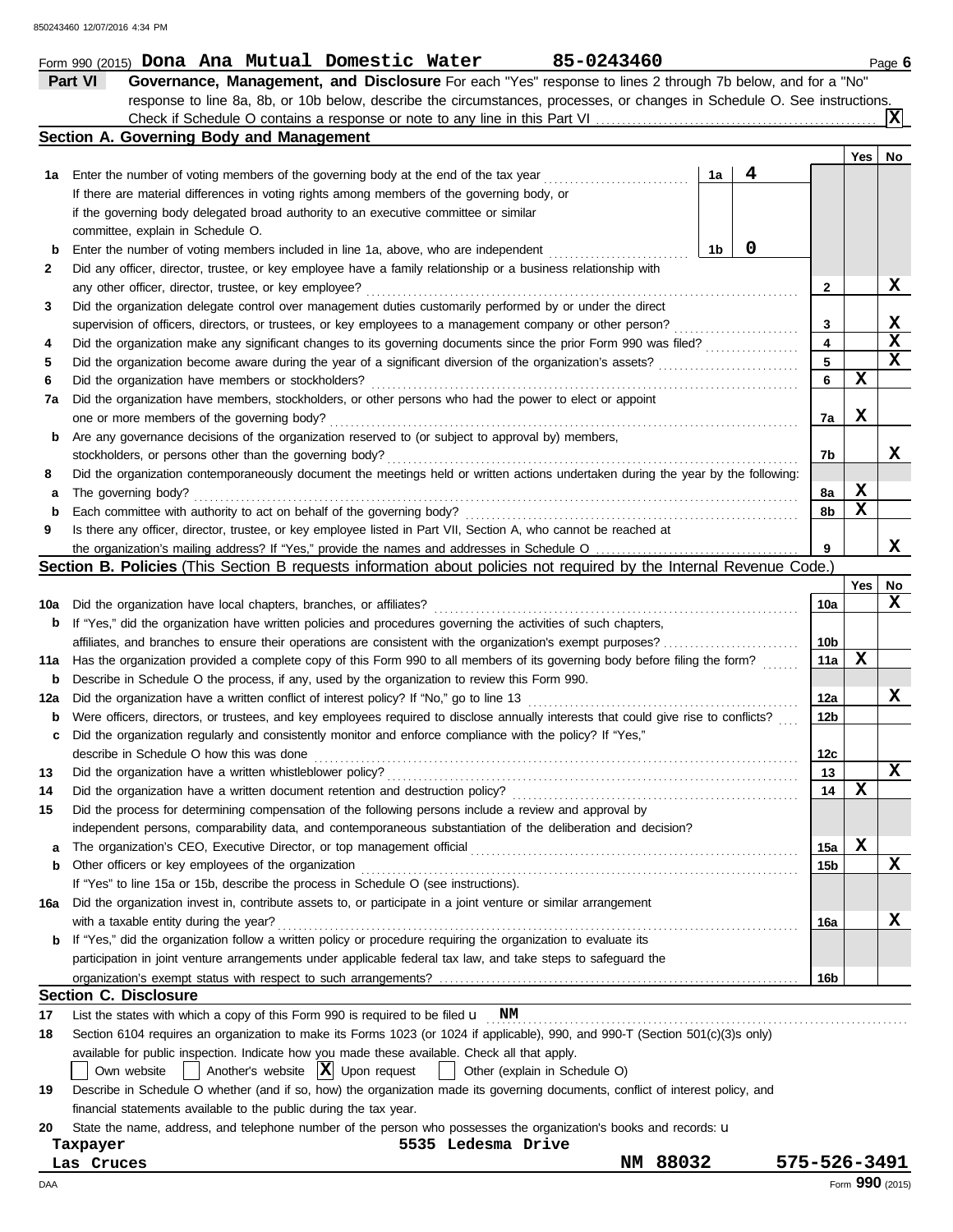|                          |  |                                | Form 990 (2015) Dona Ana Mutual Domestic Water                                            | 85-0243460                                                                                                                             | Page 7                                                                                           |
|--------------------------|--|--------------------------------|-------------------------------------------------------------------------------------------|----------------------------------------------------------------------------------------------------------------------------------------|--------------------------------------------------------------------------------------------------|
| Part VII                 |  |                                |                                                                                           |                                                                                                                                        | Compensation of Officers, Directors, Trustees, Key Employees, Highest Compensated Employees, and |
|                          |  | <b>Independent Contractors</b> |                                                                                           |                                                                                                                                        |                                                                                                  |
|                          |  |                                |                                                                                           | Check if Schedule O contains a response or note to any line in this Part VII                                                           |                                                                                                  |
| Section A.               |  |                                |                                                                                           | Officers, Directors, Trustees, Key Employees, and Highest Compensated Employees                                                        |                                                                                                  |
| organization's tax year. |  |                                |                                                                                           | 1a Complete this table for all persons required to be listed. Report compensation for the calendar year ending with or within the      |                                                                                                  |
|                          |  |                                | compensation. Enter -0- in columns $(D)$ , $(E)$ , and $(F)$ if no compensation was paid. | • List all of the organization's current officers, directors, trustees (whether individuals or organizations), regardless of amount of |                                                                                                  |

● List all of the organization's **current** key employees, if any. See instructions for definition of "key employee."

who received reportable compensation (Box 5 of Form W-2 and/or Box 7 of Form 1099-MISC) of more than \$100,000 from the organization and any related organizations. ■ List the organization's five **current** highest compensated employees (other than an officer, director, trustee, or key employee)<br> **•** Preceived reportable compensation (Box 5 of Form *M, 2 and/or Box 7 of Form 1000 MISC* 

■ List all of the organization's **former** officers, key employees, and highest compensated employees who received more than<br> **•** 00.000 of reportable compensation from the ergonization and any related ergonizations \$100,000 of reportable compensation from the organization and any related organizations.

■ List all of the organization's **former directors or trustees** that received, in the capacity as a former director or trustee of the<br>paization, more than \$10,000 of reportable compensation from the organization and any r organization, more than \$10,000 of reportable compensation from the organization and any related organizations. List persons in the following order: individual trustees or directors; institutional trustees; officers; key employees; highest compensated employees; and former such persons.

 $\overline{X}$  Check this box if neither the organization nor any related organization compensated any current officer, director, or trustee.

| (A)<br>Name and Title | (B)<br>Average<br>hours per<br>week<br>(list any               |                                   |                       |             | (C)<br>Position | (do not check more than one<br>box, unless person is both an<br>officer and a director/trustee) |               | (D)<br>Reportable<br>compensation<br>from<br>the | (E)<br>Reportable<br>compensation from<br>related<br>organizations | (F)<br>Estimated<br>amount of<br>other<br>compensation   |
|-----------------------|----------------------------------------------------------------|-----------------------------------|-----------------------|-------------|-----------------|-------------------------------------------------------------------------------------------------|---------------|--------------------------------------------------|--------------------------------------------------------------------|----------------------------------------------------------|
|                       | hours for<br>related<br>organizations<br>below dotted<br>line) | Individual trustee<br>or director | Institutional trustee | Officer     | Key employee    | Highest compensated<br>employee                                                                 | <b>Former</b> | organization<br>(W-2/1099-MISC)                  | (W-2/1099-MISC)                                                    | from the<br>organization<br>and related<br>organizations |
| $(1)$ James Melton    | 0.00                                                           |                                   |                       |             |                 |                                                                                                 |               |                                                  |                                                                    |                                                          |
| President             | 0.00                                                           |                                   |                       | $\mathbf x$ |                 |                                                                                                 |               | 0                                                | 0                                                                  | $\pmb{0}$                                                |
| $(2)$ Jamie Stull     | 0.00                                                           |                                   |                       |             |                 |                                                                                                 |               |                                                  |                                                                    |                                                          |
| Vice President        | 0.00                                                           |                                   |                       | $\mathbf x$ |                 |                                                                                                 |               | 0                                                | 0                                                                  | $\pmb{0}$                                                |
| (3) Kurt Anderson     | 0.00                                                           |                                   |                       |             |                 |                                                                                                 |               |                                                  |                                                                    |                                                          |
| Secretary/Treasurer   | 0.00                                                           |                                   |                       | $\mathbf x$ |                 |                                                                                                 |               | 0                                                | 0                                                                  | $\mathbf 0$                                              |
| (4) Ray Ponteri       |                                                                |                                   |                       |             |                 |                                                                                                 |               |                                                  |                                                                    |                                                          |
|                       | 0.00                                                           |                                   |                       |             |                 |                                                                                                 |               |                                                  |                                                                    |                                                          |
| .<br>Member           | 0.00                                                           |                                   |                       | $\mathbf x$ |                 |                                                                                                 |               | 0                                                | 0                                                                  | $\pmb{0}$                                                |
| (5)                   |                                                                |                                   |                       |             |                 |                                                                                                 |               |                                                  |                                                                    |                                                          |
| (6)                   |                                                                |                                   |                       |             |                 |                                                                                                 |               |                                                  |                                                                    |                                                          |
|                       |                                                                |                                   |                       |             |                 |                                                                                                 |               |                                                  |                                                                    |                                                          |
| (7)                   |                                                                |                                   |                       |             |                 |                                                                                                 |               |                                                  |                                                                    |                                                          |
|                       |                                                                |                                   |                       |             |                 |                                                                                                 |               |                                                  |                                                                    |                                                          |
| (8)                   |                                                                |                                   |                       |             |                 |                                                                                                 |               |                                                  |                                                                    |                                                          |
|                       |                                                                |                                   |                       |             |                 |                                                                                                 |               |                                                  |                                                                    |                                                          |
| (9)                   |                                                                |                                   |                       |             |                 |                                                                                                 |               |                                                  |                                                                    |                                                          |
|                       |                                                                |                                   |                       |             |                 |                                                                                                 |               |                                                  |                                                                    |                                                          |
| (10)                  |                                                                |                                   |                       |             |                 |                                                                                                 |               |                                                  |                                                                    |                                                          |
|                       |                                                                |                                   |                       |             |                 |                                                                                                 |               |                                                  |                                                                    |                                                          |
| (11)                  |                                                                |                                   |                       |             |                 |                                                                                                 |               |                                                  |                                                                    |                                                          |
|                       |                                                                |                                   |                       |             |                 |                                                                                                 |               |                                                  |                                                                    |                                                          |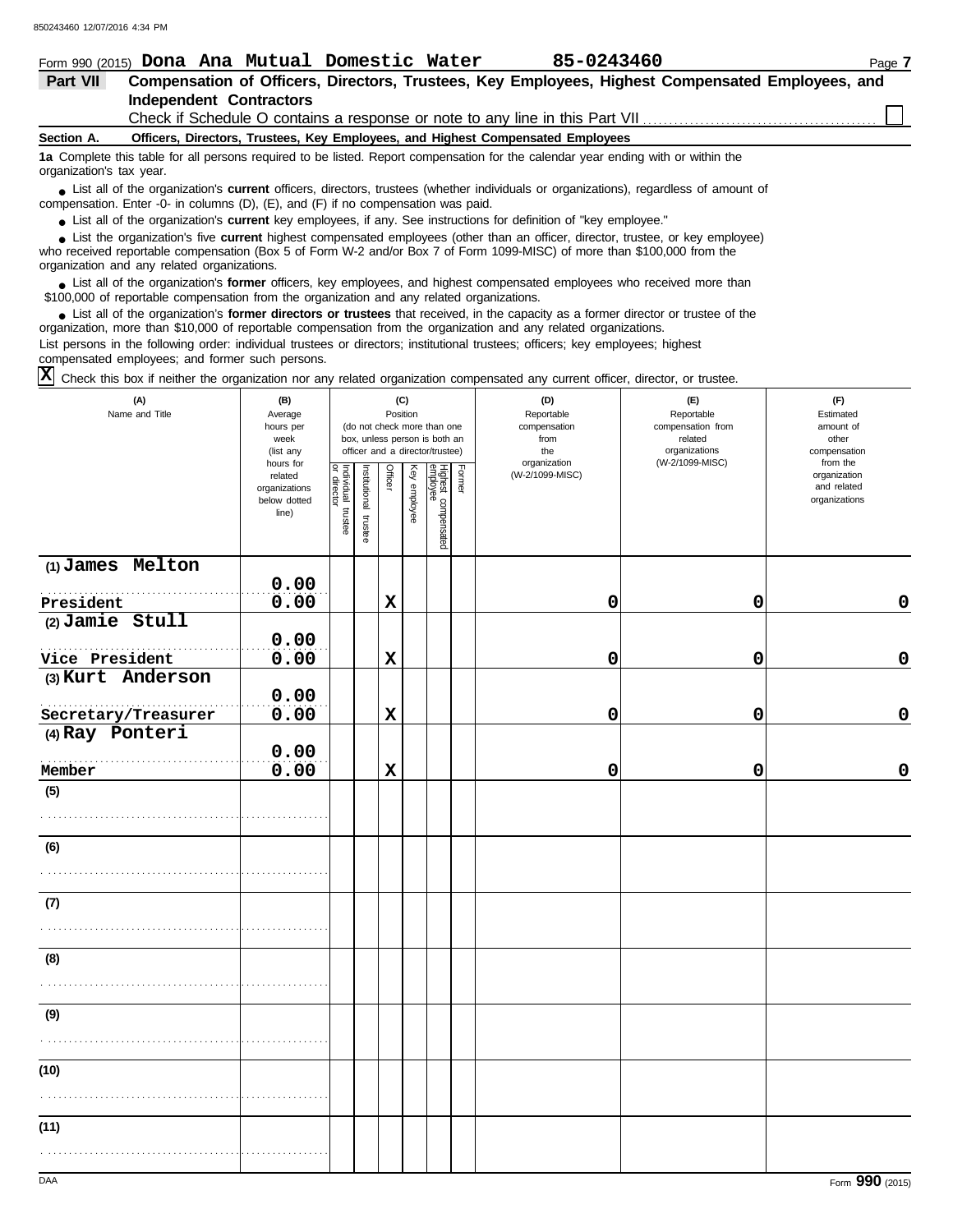| 850243460 12/07/2016 4:34 PM | Form 990 (2015) Dona Ana Mutual Domestic Water                                                |                                                                |                         |                       |         |                 |                                                                                                 |        | 85-0243460                                                                                                                                                 |                                                                                                                                  |                                                          |                     | Page 8 |
|------------------------------|-----------------------------------------------------------------------------------------------|----------------------------------------------------------------|-------------------------|-----------------------|---------|-----------------|-------------------------------------------------------------------------------------------------|--------|------------------------------------------------------------------------------------------------------------------------------------------------------------|----------------------------------------------------------------------------------------------------------------------------------|----------------------------------------------------------|---------------------|--------|
| Part VII                     | (A)<br>Name and title                                                                         | (B)<br>Average<br>hours per<br>week<br>(list any               |                         |                       |         | (C)<br>Position | (do not check more than one<br>box, unless person is both an<br>officer and a director/trustee) |        | Section A. Officers, Directors, Trustees, Key Employees, and Highest Compensated Employees (continued)<br>(D)<br>Reportable<br>compensation<br>from<br>the | (E)<br>Reportable<br>compensation from<br>related<br>organizations                                                               | (F)<br>Estimated<br>amount of<br>other<br>compensation   |                     |        |
|                              |                                                                                               | hours for<br>related<br>organizations<br>below dotted<br>line) | Individual 1<br>trustee | Institutional trustee | Officer | Key employee    | Highest compensated<br>employee                                                                 | Former | organization<br>(W-2/1099-MISC)                                                                                                                            | (W-2/1099-MISC)                                                                                                                  | from the<br>organization<br>and related<br>organizations |                     |        |
|                              |                                                                                               |                                                                |                         |                       |         |                 |                                                                                                 |        |                                                                                                                                                            |                                                                                                                                  |                                                          |                     |        |
|                              |                                                                                               |                                                                |                         |                       |         |                 |                                                                                                 |        |                                                                                                                                                            |                                                                                                                                  |                                                          |                     |        |
|                              |                                                                                               |                                                                |                         |                       |         |                 |                                                                                                 |        |                                                                                                                                                            |                                                                                                                                  |                                                          |                     |        |
|                              |                                                                                               |                                                                |                         |                       |         |                 |                                                                                                 |        |                                                                                                                                                            |                                                                                                                                  |                                                          |                     |        |
|                              |                                                                                               |                                                                |                         |                       |         |                 |                                                                                                 |        |                                                                                                                                                            |                                                                                                                                  |                                                          |                     |        |
|                              |                                                                                               |                                                                |                         |                       |         |                 |                                                                                                 |        |                                                                                                                                                            |                                                                                                                                  |                                                          |                     |        |
|                              |                                                                                               |                                                                |                         |                       |         |                 |                                                                                                 |        |                                                                                                                                                            |                                                                                                                                  |                                                          |                     |        |
|                              |                                                                                               |                                                                |                         |                       |         |                 |                                                                                                 |        |                                                                                                                                                            |                                                                                                                                  |                                                          |                     |        |
|                              | c Total from continuation sheets to Part VII. Section A                                       |                                                                |                         |                       |         |                 |                                                                                                 | u<br>u |                                                                                                                                                            |                                                                                                                                  |                                                          |                     |        |
| d                            |                                                                                               |                                                                |                         |                       |         |                 |                                                                                                 |        |                                                                                                                                                            |                                                                                                                                  |                                                          |                     |        |
| 2                            | reportable compensation from the organization $\bf{u}$ 0                                      |                                                                |                         |                       |         |                 |                                                                                                 |        | Total number of individuals (including but not limited to those listed above) who received more than \$100,000 of                                          |                                                                                                                                  |                                                          |                     |        |
|                              |                                                                                               |                                                                |                         |                       |         |                 |                                                                                                 |        |                                                                                                                                                            |                                                                                                                                  |                                                          | Yes                 | No     |
| 3                            |                                                                                               |                                                                |                         |                       |         |                 |                                                                                                 |        | Did the organization list any former officer, director, or trustee, key employee, or highest compensated                                                   |                                                                                                                                  | 3                                                        |                     | х      |
| 4                            |                                                                                               |                                                                |                         |                       |         |                 |                                                                                                 |        | For any individual listed on line 1a, is the sum of reportable compensation and other compensation from the                                                |                                                                                                                                  |                                                          |                     |        |
|                              |                                                                                               |                                                                |                         |                       |         |                 |                                                                                                 |        | organization and related organizations greater than \$150,000? If "Yes," complete Schedule J for such                                                      |                                                                                                                                  | 4                                                        |                     | х      |
| 5                            |                                                                                               |                                                                |                         |                       |         |                 |                                                                                                 |        | Did any person listed on line 1a receive or accrue compensation from any unrelated organization or individual                                              |                                                                                                                                  | 5                                                        |                     | X      |
|                              | Section B. Independent Contractors                                                            |                                                                |                         |                       |         |                 |                                                                                                 |        |                                                                                                                                                            |                                                                                                                                  |                                                          |                     |        |
| 1                            |                                                                                               |                                                                |                         |                       |         |                 |                                                                                                 |        | Complete this table for your five highest compensated independent contractors that received more than \$100,000 of                                         | compensation from the organization. Report compensation for the calendar year ending with or within the organization's tax year. |                                                          |                     |        |
|                              |                                                                                               | (A)<br>Name and business address                               |                         |                       |         |                 |                                                                                                 |        |                                                                                                                                                            | (B)<br>Description of services                                                                                                   |                                                          | (C)<br>Compensation |        |
|                              |                                                                                               |                                                                |                         |                       |         |                 |                                                                                                 |        |                                                                                                                                                            |                                                                                                                                  |                                                          |                     |        |
|                              |                                                                                               |                                                                |                         |                       |         |                 |                                                                                                 |        |                                                                                                                                                            |                                                                                                                                  |                                                          |                     |        |
|                              |                                                                                               |                                                                |                         |                       |         |                 |                                                                                                 |        |                                                                                                                                                            |                                                                                                                                  |                                                          |                     |        |
|                              |                                                                                               |                                                                |                         |                       |         |                 |                                                                                                 |        |                                                                                                                                                            |                                                                                                                                  |                                                          |                     |        |
| 2                            | Total number of independent contractors (including but not limited to those listed above) who |                                                                |                         |                       |         |                 |                                                                                                 |        |                                                                                                                                                            |                                                                                                                                  |                                                          |                     |        |
|                              | received more than \$100,000 of compensation from the organization u                          |                                                                |                         |                       |         |                 |                                                                                                 |        |                                                                                                                                                            | 0                                                                                                                                |                                                          |                     |        |

DAA Form **990** (2015)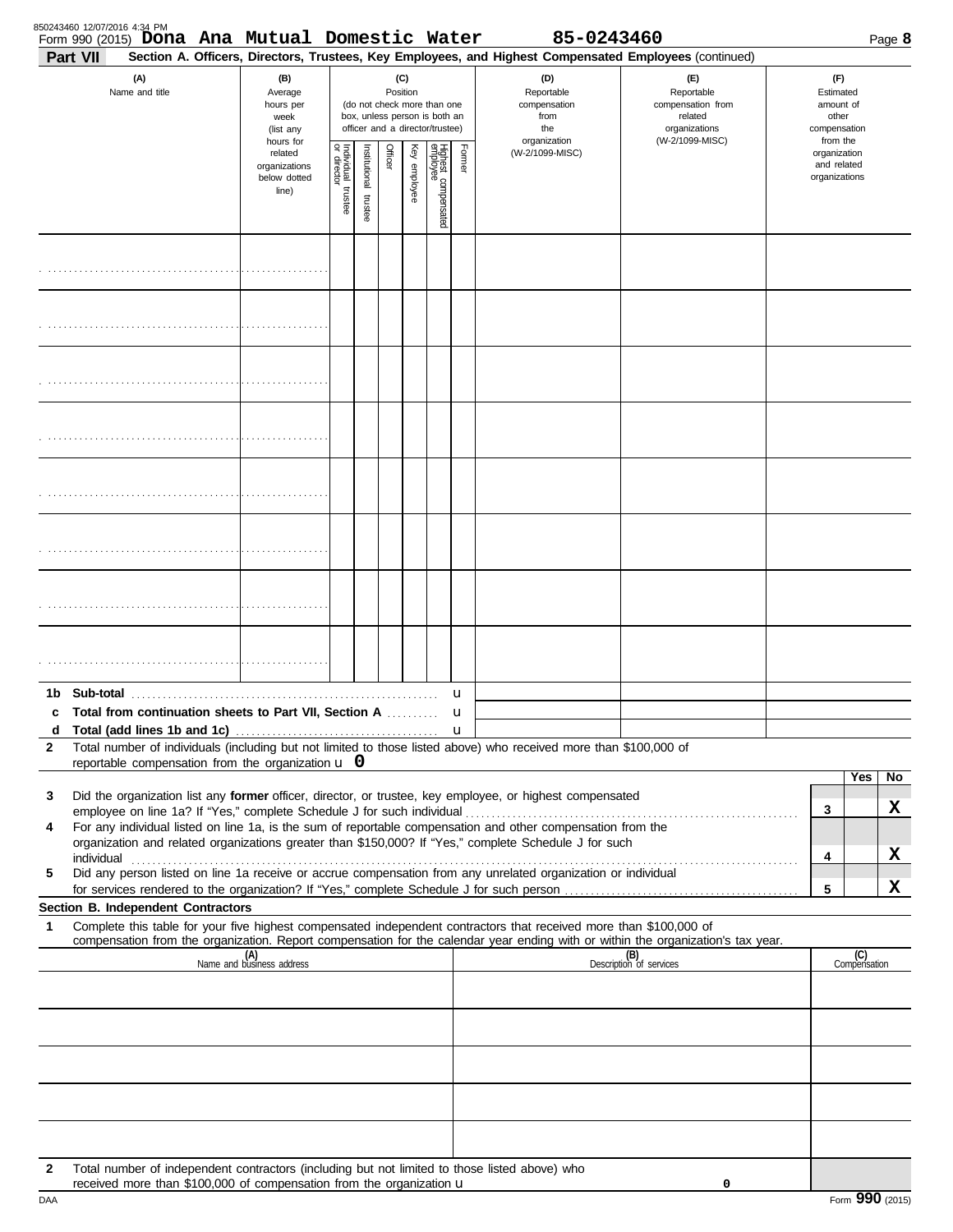**Part VIII Statement of Revenue**

#### Form 990 (2015) Page **9 Dona Ana Mutual Domestic Water 85-0243460**

#### Check if Schedule O contains a response or note to any line in this Part VIII. **(A) (B) (C) (D)** Total revenue **Related or CONFORT CONFORT CONFORT Revenue**<br>
exempt business excluded from tax exempt business function under sections revenue 512-514 revenue Gifts, Grants<br>ilar Amounts **Contributions, Gifts, Grants and Other Similar Amounts 1a 1a** Federated campaigns ...... **1b b** Membership dues *........*.. **1c c** Fundraising events . . . . . . . . **1d d** Related organizations ...... **744,077 1e e** Government grants (contributions) . . . Contributions,<br>and Other Sin **f** All other contributions, gifts, grants, and similar amounts not included above **1f** \$………………… **g** Noncash contributions included in lines 1a-1f: **744,077** u **h Total.** Add lines 1a–1f . . . . . . . . . . . . . . . . . . . . . . . . . . . . . . . . Revenue **Program Service Revenue Busn. Code** . . . . . . . . . . . . . . . . . . . . . . . . . . . . . . . . . . . . . . . . . . . . . . **2a Sales and Services 3,313,273 3,313,273 b** Fines and Penalties **189,294 189,294** Program Service **c** . Installation Charges . . . . . . . . . . . . . 124,126 . . . 124,126 . . . . . . . . . . . . . . . . . . . . . . . . . . . . . . . . . . . . . . . . . . . . . . **Miscellaneous 42,459 42,459 d e 13,306 13,306 13,306 13,306 f** All other program service revenue . . . . . . . . . . **3,682,458 g Total.** Add lines 2a–2f . . . . . . . . . . . . . . . . . . . . . . . . . . . . . . . . u **3** Investment income (including dividends, interest, **32,099 32,099** and other similar amounts)  $\mathbf{u}$ 4 Income from investment of tax-exempt bond proceeds **u 5** Royalties . . . . . . . . . . . . . . . . . . . . . . . . . . . . . . . . . . . . . . . . . . . . . u (i) Real (ii) Personal **6a** Gross rents **b** Less: rental exps. **c** Rental inc. or (loss) **d** Net rental income or (loss) ............................. u **7a** Gross amount from (i) Securities (ii) Other sales of assets other than inventory **b** Less: cost or other basis & sales exps. **c** Gain or (loss) **d** u Net gain or (loss) . . . . . . . . . . . . . . . . . . . . . . . . . . . . . . . . . . . . . **8a** Gross income from fundraising events **Other Revenue Other Revenue** (not including \$ . . . . . . . . . . . . . . . . . . . . . of contributions reported on line 1c). See Part IV, line 18 . . . . . . . . . . . . . . . **a b b** Less: direct expenses . . . . . . . . . u **c** Net income or (loss) from fundraising events . . . . . . . . **9a** Gross income from gaming activities. See Part IV, line 19 . . . . . . . . . . . . . . . **a b b** Less: direct expenses **........**.. u Net income or (loss) from gaming activities . . . . . . . . . . **c** 10a Gross sales of inventory, less returns and allowances . . . . . . . . **a b b** Less: cost of goods sold ...... Net income or (loss) from sales of inventory . . . . . . . . . **c** u Miscellaneous Revenue **Busn. Code 11a b** . . . . . . . . . . . . . . . . . . . . . . . . . . . . . . . . . . . . . . . . . . . . . . **c d** All other revenue .............................. **e Total.** Add lines 11a–11d . . . . . . . . . . . . . . . . . . . . . . . . . . . . u **4,458,634 3,714,557 0 0** u **Total revenue.** See instructions. . . . . . . . . . . . . . . . . . . . . **12**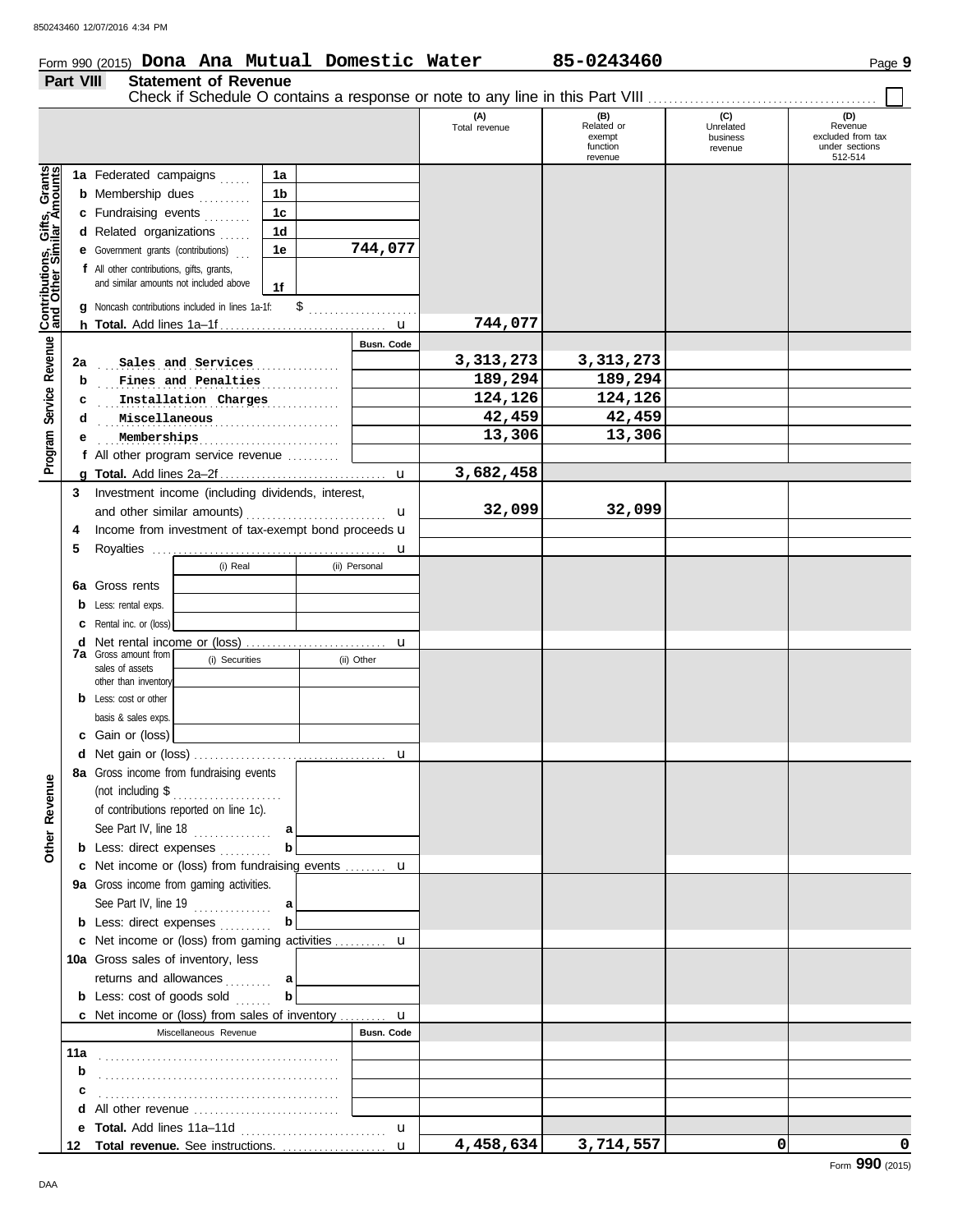#### **Part IX Statement of Functional Expenses** Form 990 (2015) Page **10 Dona Ana Mutual Domestic Water 85-0243460**

|          | Check if Schedule O contains a response or note to any line in this Part IX                                                                                                                                                                                                      |                       |                                    |                                           |                                |
|----------|----------------------------------------------------------------------------------------------------------------------------------------------------------------------------------------------------------------------------------------------------------------------------------|-----------------------|------------------------------------|-------------------------------------------|--------------------------------|
|          | Do not include amounts reported on lines 6b,<br>7b, 8b, 9b, and 10b of Part VIII.                                                                                                                                                                                                | (A)<br>Total expenses | (B)<br>Program service<br>expenses | (C)<br>Management and<br>general expenses | (D)<br>Fundraising<br>expenses |
| 1        | Grants and other assistance to domestic organizations                                                                                                                                                                                                                            |                       |                                    |                                           |                                |
|          | and domestic governments. See Part IV, line 21                                                                                                                                                                                                                                   |                       |                                    |                                           |                                |
| 2        | Grants and other assistance to domestic                                                                                                                                                                                                                                          |                       |                                    |                                           |                                |
|          | individuals. See Part IV, line 22                                                                                                                                                                                                                                                |                       |                                    |                                           |                                |
| 3        | Grants and other assistance to foreign                                                                                                                                                                                                                                           |                       |                                    |                                           |                                |
|          | organizations, foreign governments, and foreign                                                                                                                                                                                                                                  |                       |                                    |                                           |                                |
|          | individuals. See Part IV, lines 15 and 16                                                                                                                                                                                                                                        |                       |                                    |                                           |                                |
| 4        | Benefits paid to or for members                                                                                                                                                                                                                                                  |                       |                                    |                                           |                                |
| 5        | Compensation of current officers, directors,                                                                                                                                                                                                                                     |                       |                                    |                                           |                                |
|          | trustees, and key employees<br>.                                                                                                                                                                                                                                                 |                       |                                    |                                           |                                |
| 6        | Compensation not included above, to disqualified                                                                                                                                                                                                                                 |                       |                                    |                                           |                                |
|          | persons (as defined under section 4958(f)(1)) and                                                                                                                                                                                                                                |                       |                                    |                                           |                                |
|          | persons described in section 4958(c)(3)(B)                                                                                                                                                                                                                                       |                       |                                    |                                           |                                |
| 7        | Other salaries and wages<br><u>.</u><br>1980 - Paul Barbara, president                                                                                                                                                                                                           | 682,004               |                                    |                                           |                                |
| 8        | Pension plan accruals and contributions (include                                                                                                                                                                                                                                 |                       |                                    |                                           |                                |
|          | section 401(k) and 403(b) employer contributions)                                                                                                                                                                                                                                | 59,010                |                                    |                                           |                                |
| 9        | Other employee benefits                                                                                                                                                                                                                                                          | 252,047               |                                    |                                           |                                |
| 10       |                                                                                                                                                                                                                                                                                  | 41,427                |                                    |                                           |                                |
| 11       | Fees for services (non-employees):                                                                                                                                                                                                                                               |                       |                                    |                                           |                                |
| а        |                                                                                                                                                                                                                                                                                  |                       |                                    |                                           |                                |
| b        |                                                                                                                                                                                                                                                                                  | 158,668               |                                    |                                           |                                |
| c        |                                                                                                                                                                                                                                                                                  | 18,911                |                                    |                                           |                                |
| d        |                                                                                                                                                                                                                                                                                  |                       |                                    |                                           |                                |
| е        | Professional fundraising services. See Part IV, line 17                                                                                                                                                                                                                          |                       |                                    |                                           |                                |
| f        | Investment management fees                                                                                                                                                                                                                                                       |                       |                                    |                                           |                                |
| g        | Other. (If line 11g amount exceeds 10% of line 25, column                                                                                                                                                                                                                        |                       |                                    |                                           |                                |
|          | (A) amount, list line 11g expenses on Schedule O.)                                                                                                                                                                                                                               | 185,367               |                                    |                                           |                                |
| 12       | Advertising and promotion                                                                                                                                                                                                                                                        | 8,813                 |                                    |                                           |                                |
| 13       |                                                                                                                                                                                                                                                                                  | 244,255               |                                    |                                           |                                |
| 14       | Information technology                                                                                                                                                                                                                                                           |                       |                                    |                                           |                                |
| 15       |                                                                                                                                                                                                                                                                                  |                       |                                    |                                           |                                |
| 16       |                                                                                                                                                                                                                                                                                  | 254,720               |                                    |                                           |                                |
| 17       |                                                                                                                                                                                                                                                                                  |                       |                                    |                                           |                                |
| 18       | Payments of travel or entertainment expenses                                                                                                                                                                                                                                     |                       |                                    |                                           |                                |
|          | for any federal, state, or local public officials                                                                                                                                                                                                                                |                       |                                    |                                           |                                |
| 19       | Conferences, conventions, and meetings                                                                                                                                                                                                                                           | 12,503                |                                    |                                           |                                |
| 20       | $\textbf{Interest} \hspace{0.05in} \ldots \hspace{0.05in} \ldots \hspace{0.05in} \ldots \hspace{0.05in} \ldots \hspace{0.05in} \ldots \hspace{0.05in} \ldots \hspace{0.05in} \ldots \hspace{0.05in} \ldots \hspace{0.05in} \ldots \hspace{0.05in} \ldots \hspace{0.05in} \ldots$ | 129,508               |                                    |                                           |                                |
| 21       | Payments to affiliates                                                                                                                                                                                                                                                           | 831,187               |                                    |                                           |                                |
| 22<br>23 | Depreciation, depletion, and amortization                                                                                                                                                                                                                                        |                       |                                    |                                           |                                |
| 24       | Other expenses. Itemize expenses not covered                                                                                                                                                                                                                                     |                       |                                    |                                           |                                |
|          | above (List miscellaneous expenses in line 24e. If                                                                                                                                                                                                                               |                       |                                    |                                           |                                |
|          | line 24e amount exceeds 10% of line 25, column                                                                                                                                                                                                                                   |                       |                                    |                                           |                                |
|          | (A) amount, list line 24e expenses on Schedule O.)                                                                                                                                                                                                                               |                       |                                    |                                           |                                |
| а        | Repairs & Maintenance                                                                                                                                                                                                                                                            | 313,053               |                                    |                                           |                                |
| b        | Other                                                                                                                                                                                                                                                                            | 102,121               |                                    |                                           |                                |
| c        | Contractual Fees                                                                                                                                                                                                                                                                 | 70,381                |                                    |                                           |                                |
| d        | Vehicle Expense                                                                                                                                                                                                                                                                  | 42,921                |                                    |                                           |                                |
| е        | All other expenses                                                                                                                                                                                                                                                               | 55,711                |                                    |                                           |                                |
| 25       | Total functional expenses. Add lines 1 through 24e                                                                                                                                                                                                                               | 3,462,607             | 0                                  | 0                                         | 0                              |
| 26       | Joint costs. Complete this line only if the                                                                                                                                                                                                                                      |                       |                                    |                                           |                                |
|          | organization reported in column (B) joint costs                                                                                                                                                                                                                                  |                       |                                    |                                           |                                |
|          | from a combined educational campaign and<br>fundraising solicitation. Check here u<br>$\overline{\phantom{a}}$ if                                                                                                                                                                |                       |                                    |                                           |                                |
|          | following SOP 98-2 (ASC 958-720)                                                                                                                                                                                                                                                 |                       |                                    |                                           |                                |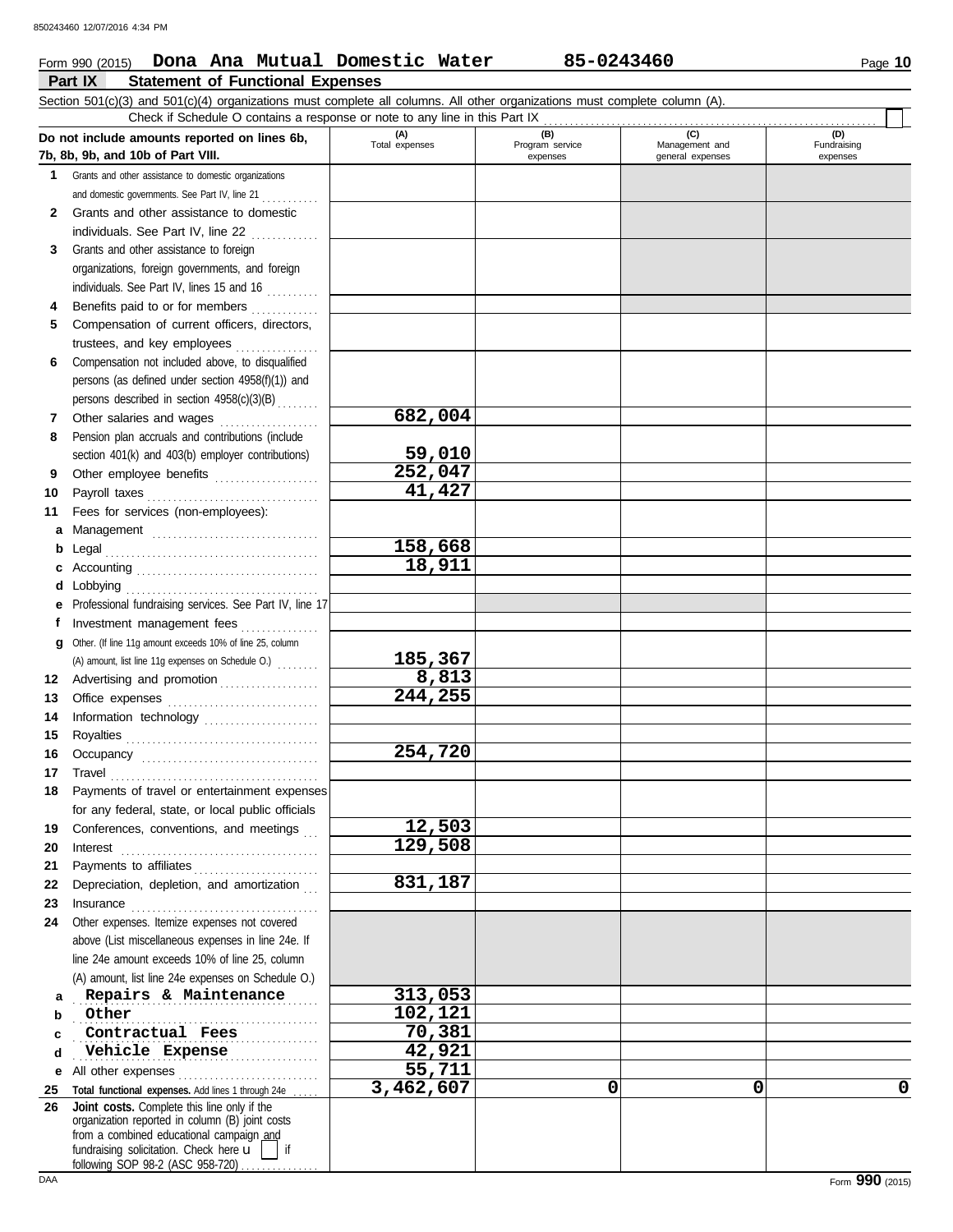#### Form 990 (2015) Page **11 Dona Ana Mutual Domestic Water 85-0243460**

| (A)<br>(B)<br>Beginning of year<br>End of year<br>5,822,461<br>7,638,071<br>$\mathbf{1}$<br>1<br>$\mathbf{2}$<br>2<br>3<br>3<br>306,330<br>318,230<br>4<br>4<br>Loans and other receivables from current and former officers, directors,<br>5<br>trustees, key employees, and highest compensated employees.<br>5<br>Complete Part II of Schedule L<br>Loans and other receivables from other disqualified persons (as defined under section<br>6<br>$4958(f)(1)$ ), persons described in section $4958(c)(3)(B)$ , and contributing employers and<br>sponsoring organizations of section 501(c)(9) voluntary employees' beneficiary<br>organizations (see instructions). Complete Part II of Schedule L<br>6<br>Assets<br>7<br>7<br>213,961<br>Inventories for sale or use <i>communication</i> and the state of the state or use of the state of the state of the state of the state of the state of the state of the state of the state of the state of the state of the state o<br>8<br>8<br>6,174<br>9<br>9<br>10a Land, buildings, and equipment: cost or<br>23,666,864<br>10 <sub>c</sub><br>b<br>2,103,251<br>11<br>11<br>12<br>12<br>13<br>13<br>14<br>Intangible assets with a state of the contract of the state of the state of the state of the state of the state of the state of the state of the state of the state of the state of the state of the state of the state of the<br>14<br>119,174<br>54,689<br>15<br>15<br>32, 173, 730<br>37, 315, 439<br>16<br>16<br>196,668<br>86,629<br>17<br>17<br>18<br>18<br>19<br>19<br>20<br>20<br>Escrow or custodial account liability. Complete Part IV of Schedule D<br>21<br>21<br>Loans and other payables to current and former officers, directors,<br>22<br>Liabilities<br>trustees, key employees, highest compensated employees, and<br>22<br>23<br>23<br>24<br>24<br>Other liabilities (including federal income tax, payables to related third<br>parties, and other liabilities not included on lines 17-24). Complete Part X<br>12,939,915<br>25<br>13, 136, 583<br>17,282,265<br>26<br>26<br>Organizations that follow SFAS 117 (ASC 958), check here u<br>and<br><b>Balances</b><br>complete lines 27 through 29, and lines 33 and 34.<br>Unrestricted net assets<br>27<br>27<br>28<br>28<br>Fund<br>Permanently restricted net assets<br>Organizations that do not follow SFAS 117 (ASC 958), check here <b>u</b> X and<br>29<br>29<br>Assets or<br>complete lines 30 through 34.<br>12,050<br>12,050<br>30<br>30<br>3,222,685<br>3,222,685<br>31<br>Paid-in or capital surplus, or land, building, or equipment fund<br>31<br>15,802,412<br>16,798,439<br>ğ<br>32<br>Retained earnings, endowment, accumulated income, or other funds<br>32<br>19,037,147<br>20,033,174<br>Total net assets or fund balances<br>33<br>33<br>32, 173, 730<br>34<br>34 | Part X | <b>Balance Sheet</b> |  |       |              |
|--------------------------------------------------------------------------------------------------------------------------------------------------------------------------------------------------------------------------------------------------------------------------------------------------------------------------------------------------------------------------------------------------------------------------------------------------------------------------------------------------------------------------------------------------------------------------------------------------------------------------------------------------------------------------------------------------------------------------------------------------------------------------------------------------------------------------------------------------------------------------------------------------------------------------------------------------------------------------------------------------------------------------------------------------------------------------------------------------------------------------------------------------------------------------------------------------------------------------------------------------------------------------------------------------------------------------------------------------------------------------------------------------------------------------------------------------------------------------------------------------------------------------------------------------------------------------------------------------------------------------------------------------------------------------------------------------------------------------------------------------------------------------------------------------------------------------------------------------------------------------------------------------------------------------------------------------------------------------------------------------------------------------------------------------------------------------------------------------------------------------------------------------------------------------------------------------------------------------------------------------------------------------------------------------------------------------------------------------------------------------------------------------------------------------------------------------------------------------------------------------------------------------------------------------------------------------------------------------------------------------------------------------------------------------------------------------------------------------------------------------------------------------------------------------------------------------------|--------|----------------------|--|-------|--------------|
|                                                                                                                                                                                                                                                                                                                                                                                                                                                                                                                                                                                                                                                                                                                                                                                                                                                                                                                                                                                                                                                                                                                                                                                                                                                                                                                                                                                                                                                                                                                                                                                                                                                                                                                                                                                                                                                                                                                                                                                                                                                                                                                                                                                                                                                                                                                                                                                                                                                                                                                                                                                                                                                                                                                                                                                                                                |        |                      |  |       |              |
|                                                                                                                                                                                                                                                                                                                                                                                                                                                                                                                                                                                                                                                                                                                                                                                                                                                                                                                                                                                                                                                                                                                                                                                                                                                                                                                                                                                                                                                                                                                                                                                                                                                                                                                                                                                                                                                                                                                                                                                                                                                                                                                                                                                                                                                                                                                                                                                                                                                                                                                                                                                                                                                                                                                                                                                                                                |        |                      |  |       |              |
|                                                                                                                                                                                                                                                                                                                                                                                                                                                                                                                                                                                                                                                                                                                                                                                                                                                                                                                                                                                                                                                                                                                                                                                                                                                                                                                                                                                                                                                                                                                                                                                                                                                                                                                                                                                                                                                                                                                                                                                                                                                                                                                                                                                                                                                                                                                                                                                                                                                                                                                                                                                                                                                                                                                                                                                                                                |        |                      |  |       |              |
|                                                                                                                                                                                                                                                                                                                                                                                                                                                                                                                                                                                                                                                                                                                                                                                                                                                                                                                                                                                                                                                                                                                                                                                                                                                                                                                                                                                                                                                                                                                                                                                                                                                                                                                                                                                                                                                                                                                                                                                                                                                                                                                                                                                                                                                                                                                                                                                                                                                                                                                                                                                                                                                                                                                                                                                                                                |        |                      |  |       |              |
|                                                                                                                                                                                                                                                                                                                                                                                                                                                                                                                                                                                                                                                                                                                                                                                                                                                                                                                                                                                                                                                                                                                                                                                                                                                                                                                                                                                                                                                                                                                                                                                                                                                                                                                                                                                                                                                                                                                                                                                                                                                                                                                                                                                                                                                                                                                                                                                                                                                                                                                                                                                                                                                                                                                                                                                                                                |        |                      |  |       |              |
|                                                                                                                                                                                                                                                                                                                                                                                                                                                                                                                                                                                                                                                                                                                                                                                                                                                                                                                                                                                                                                                                                                                                                                                                                                                                                                                                                                                                                                                                                                                                                                                                                                                                                                                                                                                                                                                                                                                                                                                                                                                                                                                                                                                                                                                                                                                                                                                                                                                                                                                                                                                                                                                                                                                                                                                                                                |        |                      |  |       |              |
|                                                                                                                                                                                                                                                                                                                                                                                                                                                                                                                                                                                                                                                                                                                                                                                                                                                                                                                                                                                                                                                                                                                                                                                                                                                                                                                                                                                                                                                                                                                                                                                                                                                                                                                                                                                                                                                                                                                                                                                                                                                                                                                                                                                                                                                                                                                                                                                                                                                                                                                                                                                                                                                                                                                                                                                                                                |        |                      |  |       |              |
|                                                                                                                                                                                                                                                                                                                                                                                                                                                                                                                                                                                                                                                                                                                                                                                                                                                                                                                                                                                                                                                                                                                                                                                                                                                                                                                                                                                                                                                                                                                                                                                                                                                                                                                                                                                                                                                                                                                                                                                                                                                                                                                                                                                                                                                                                                                                                                                                                                                                                                                                                                                                                                                                                                                                                                                                                                |        |                      |  |       |              |
|                                                                                                                                                                                                                                                                                                                                                                                                                                                                                                                                                                                                                                                                                                                                                                                                                                                                                                                                                                                                                                                                                                                                                                                                                                                                                                                                                                                                                                                                                                                                                                                                                                                                                                                                                                                                                                                                                                                                                                                                                                                                                                                                                                                                                                                                                                                                                                                                                                                                                                                                                                                                                                                                                                                                                                                                                                |        |                      |  |       |              |
|                                                                                                                                                                                                                                                                                                                                                                                                                                                                                                                                                                                                                                                                                                                                                                                                                                                                                                                                                                                                                                                                                                                                                                                                                                                                                                                                                                                                                                                                                                                                                                                                                                                                                                                                                                                                                                                                                                                                                                                                                                                                                                                                                                                                                                                                                                                                                                                                                                                                                                                                                                                                                                                                                                                                                                                                                                |        |                      |  |       |              |
|                                                                                                                                                                                                                                                                                                                                                                                                                                                                                                                                                                                                                                                                                                                                                                                                                                                                                                                                                                                                                                                                                                                                                                                                                                                                                                                                                                                                                                                                                                                                                                                                                                                                                                                                                                                                                                                                                                                                                                                                                                                                                                                                                                                                                                                                                                                                                                                                                                                                                                                                                                                                                                                                                                                                                                                                                                |        |                      |  |       |              |
|                                                                                                                                                                                                                                                                                                                                                                                                                                                                                                                                                                                                                                                                                                                                                                                                                                                                                                                                                                                                                                                                                                                                                                                                                                                                                                                                                                                                                                                                                                                                                                                                                                                                                                                                                                                                                                                                                                                                                                                                                                                                                                                                                                                                                                                                                                                                                                                                                                                                                                                                                                                                                                                                                                                                                                                                                                |        |                      |  |       |              |
|                                                                                                                                                                                                                                                                                                                                                                                                                                                                                                                                                                                                                                                                                                                                                                                                                                                                                                                                                                                                                                                                                                                                                                                                                                                                                                                                                                                                                                                                                                                                                                                                                                                                                                                                                                                                                                                                                                                                                                                                                                                                                                                                                                                                                                                                                                                                                                                                                                                                                                                                                                                                                                                                                                                                                                                                                                |        |                      |  |       |              |
|                                                                                                                                                                                                                                                                                                                                                                                                                                                                                                                                                                                                                                                                                                                                                                                                                                                                                                                                                                                                                                                                                                                                                                                                                                                                                                                                                                                                                                                                                                                                                                                                                                                                                                                                                                                                                                                                                                                                                                                                                                                                                                                                                                                                                                                                                                                                                                                                                                                                                                                                                                                                                                                                                                                                                                                                                                |        |                      |  |       |              |
|                                                                                                                                                                                                                                                                                                                                                                                                                                                                                                                                                                                                                                                                                                                                                                                                                                                                                                                                                                                                                                                                                                                                                                                                                                                                                                                                                                                                                                                                                                                                                                                                                                                                                                                                                                                                                                                                                                                                                                                                                                                                                                                                                                                                                                                                                                                                                                                                                                                                                                                                                                                                                                                                                                                                                                                                                                |        |                      |  |       | 174,154      |
|                                                                                                                                                                                                                                                                                                                                                                                                                                                                                                                                                                                                                                                                                                                                                                                                                                                                                                                                                                                                                                                                                                                                                                                                                                                                                                                                                                                                                                                                                                                                                                                                                                                                                                                                                                                                                                                                                                                                                                                                                                                                                                                                                                                                                                                                                                                                                                                                                                                                                                                                                                                                                                                                                                                                                                                                                                |        |                      |  | 4,486 |              |
|                                                                                                                                                                                                                                                                                                                                                                                                                                                                                                                                                                                                                                                                                                                                                                                                                                                                                                                                                                                                                                                                                                                                                                                                                                                                                                                                                                                                                                                                                                                                                                                                                                                                                                                                                                                                                                                                                                                                                                                                                                                                                                                                                                                                                                                                                                                                                                                                                                                                                                                                                                                                                                                                                                                                                                                                                                |        |                      |  |       |              |
|                                                                                                                                                                                                                                                                                                                                                                                                                                                                                                                                                                                                                                                                                                                                                                                                                                                                                                                                                                                                                                                                                                                                                                                                                                                                                                                                                                                                                                                                                                                                                                                                                                                                                                                                                                                                                                                                                                                                                                                                                                                                                                                                                                                                                                                                                                                                                                                                                                                                                                                                                                                                                                                                                                                                                                                                                                |        |                      |  |       |              |
|                                                                                                                                                                                                                                                                                                                                                                                                                                                                                                                                                                                                                                                                                                                                                                                                                                                                                                                                                                                                                                                                                                                                                                                                                                                                                                                                                                                                                                                                                                                                                                                                                                                                                                                                                                                                                                                                                                                                                                                                                                                                                                                                                                                                                                                                                                                                                                                                                                                                                                                                                                                                                                                                                                                                                                                                                                |        |                      |  |       | 27, 176, 126 |
|                                                                                                                                                                                                                                                                                                                                                                                                                                                                                                                                                                                                                                                                                                                                                                                                                                                                                                                                                                                                                                                                                                                                                                                                                                                                                                                                                                                                                                                                                                                                                                                                                                                                                                                                                                                                                                                                                                                                                                                                                                                                                                                                                                                                                                                                                                                                                                                                                                                                                                                                                                                                                                                                                                                                                                                                                                |        |                      |  |       | 1,885,198    |
|                                                                                                                                                                                                                                                                                                                                                                                                                                                                                                                                                                                                                                                                                                                                                                                                                                                                                                                                                                                                                                                                                                                                                                                                                                                                                                                                                                                                                                                                                                                                                                                                                                                                                                                                                                                                                                                                                                                                                                                                                                                                                                                                                                                                                                                                                                                                                                                                                                                                                                                                                                                                                                                                                                                                                                                                                                |        |                      |  |       |              |
|                                                                                                                                                                                                                                                                                                                                                                                                                                                                                                                                                                                                                                                                                                                                                                                                                                                                                                                                                                                                                                                                                                                                                                                                                                                                                                                                                                                                                                                                                                                                                                                                                                                                                                                                                                                                                                                                                                                                                                                                                                                                                                                                                                                                                                                                                                                                                                                                                                                                                                                                                                                                                                                                                                                                                                                                                                |        |                      |  |       |              |
|                                                                                                                                                                                                                                                                                                                                                                                                                                                                                                                                                                                                                                                                                                                                                                                                                                                                                                                                                                                                                                                                                                                                                                                                                                                                                                                                                                                                                                                                                                                                                                                                                                                                                                                                                                                                                                                                                                                                                                                                                                                                                                                                                                                                                                                                                                                                                                                                                                                                                                                                                                                                                                                                                                                                                                                                                                |        |                      |  |       |              |
|                                                                                                                                                                                                                                                                                                                                                                                                                                                                                                                                                                                                                                                                                                                                                                                                                                                                                                                                                                                                                                                                                                                                                                                                                                                                                                                                                                                                                                                                                                                                                                                                                                                                                                                                                                                                                                                                                                                                                                                                                                                                                                                                                                                                                                                                                                                                                                                                                                                                                                                                                                                                                                                                                                                                                                                                                                |        |                      |  |       |              |
|                                                                                                                                                                                                                                                                                                                                                                                                                                                                                                                                                                                                                                                                                                                                                                                                                                                                                                                                                                                                                                                                                                                                                                                                                                                                                                                                                                                                                                                                                                                                                                                                                                                                                                                                                                                                                                                                                                                                                                                                                                                                                                                                                                                                                                                                                                                                                                                                                                                                                                                                                                                                                                                                                                                                                                                                                                |        |                      |  |       |              |
|                                                                                                                                                                                                                                                                                                                                                                                                                                                                                                                                                                                                                                                                                                                                                                                                                                                                                                                                                                                                                                                                                                                                                                                                                                                                                                                                                                                                                                                                                                                                                                                                                                                                                                                                                                                                                                                                                                                                                                                                                                                                                                                                                                                                                                                                                                                                                                                                                                                                                                                                                                                                                                                                                                                                                                                                                                |        |                      |  |       |              |
|                                                                                                                                                                                                                                                                                                                                                                                                                                                                                                                                                                                                                                                                                                                                                                                                                                                                                                                                                                                                                                                                                                                                                                                                                                                                                                                                                                                                                                                                                                                                                                                                                                                                                                                                                                                                                                                                                                                                                                                                                                                                                                                                                                                                                                                                                                                                                                                                                                                                                                                                                                                                                                                                                                                                                                                                                                |        |                      |  |       |              |
|                                                                                                                                                                                                                                                                                                                                                                                                                                                                                                                                                                                                                                                                                                                                                                                                                                                                                                                                                                                                                                                                                                                                                                                                                                                                                                                                                                                                                                                                                                                                                                                                                                                                                                                                                                                                                                                                                                                                                                                                                                                                                                                                                                                                                                                                                                                                                                                                                                                                                                                                                                                                                                                                                                                                                                                                                                |        |                      |  |       |              |
|                                                                                                                                                                                                                                                                                                                                                                                                                                                                                                                                                                                                                                                                                                                                                                                                                                                                                                                                                                                                                                                                                                                                                                                                                                                                                                                                                                                                                                                                                                                                                                                                                                                                                                                                                                                                                                                                                                                                                                                                                                                                                                                                                                                                                                                                                                                                                                                                                                                                                                                                                                                                                                                                                                                                                                                                                                |        |                      |  |       |              |
|                                                                                                                                                                                                                                                                                                                                                                                                                                                                                                                                                                                                                                                                                                                                                                                                                                                                                                                                                                                                                                                                                                                                                                                                                                                                                                                                                                                                                                                                                                                                                                                                                                                                                                                                                                                                                                                                                                                                                                                                                                                                                                                                                                                                                                                                                                                                                                                                                                                                                                                                                                                                                                                                                                                                                                                                                                |        |                      |  |       |              |
|                                                                                                                                                                                                                                                                                                                                                                                                                                                                                                                                                                                                                                                                                                                                                                                                                                                                                                                                                                                                                                                                                                                                                                                                                                                                                                                                                                                                                                                                                                                                                                                                                                                                                                                                                                                                                                                                                                                                                                                                                                                                                                                                                                                                                                                                                                                                                                                                                                                                                                                                                                                                                                                                                                                                                                                                                                |        |                      |  |       |              |
|                                                                                                                                                                                                                                                                                                                                                                                                                                                                                                                                                                                                                                                                                                                                                                                                                                                                                                                                                                                                                                                                                                                                                                                                                                                                                                                                                                                                                                                                                                                                                                                                                                                                                                                                                                                                                                                                                                                                                                                                                                                                                                                                                                                                                                                                                                                                                                                                                                                                                                                                                                                                                                                                                                                                                                                                                                |        |                      |  |       |              |
|                                                                                                                                                                                                                                                                                                                                                                                                                                                                                                                                                                                                                                                                                                                                                                                                                                                                                                                                                                                                                                                                                                                                                                                                                                                                                                                                                                                                                                                                                                                                                                                                                                                                                                                                                                                                                                                                                                                                                                                                                                                                                                                                                                                                                                                                                                                                                                                                                                                                                                                                                                                                                                                                                                                                                                                                                                |        |                      |  |       |              |
|                                                                                                                                                                                                                                                                                                                                                                                                                                                                                                                                                                                                                                                                                                                                                                                                                                                                                                                                                                                                                                                                                                                                                                                                                                                                                                                                                                                                                                                                                                                                                                                                                                                                                                                                                                                                                                                                                                                                                                                                                                                                                                                                                                                                                                                                                                                                                                                                                                                                                                                                                                                                                                                                                                                                                                                                                                |        |                      |  |       |              |
|                                                                                                                                                                                                                                                                                                                                                                                                                                                                                                                                                                                                                                                                                                                                                                                                                                                                                                                                                                                                                                                                                                                                                                                                                                                                                                                                                                                                                                                                                                                                                                                                                                                                                                                                                                                                                                                                                                                                                                                                                                                                                                                                                                                                                                                                                                                                                                                                                                                                                                                                                                                                                                                                                                                                                                                                                                |        |                      |  |       |              |
|                                                                                                                                                                                                                                                                                                                                                                                                                                                                                                                                                                                                                                                                                                                                                                                                                                                                                                                                                                                                                                                                                                                                                                                                                                                                                                                                                                                                                                                                                                                                                                                                                                                                                                                                                                                                                                                                                                                                                                                                                                                                                                                                                                                                                                                                                                                                                                                                                                                                                                                                                                                                                                                                                                                                                                                                                                |        |                      |  |       |              |
|                                                                                                                                                                                                                                                                                                                                                                                                                                                                                                                                                                                                                                                                                                                                                                                                                                                                                                                                                                                                                                                                                                                                                                                                                                                                                                                                                                                                                                                                                                                                                                                                                                                                                                                                                                                                                                                                                                                                                                                                                                                                                                                                                                                                                                                                                                                                                                                                                                                                                                                                                                                                                                                                                                                                                                                                                                |        |                      |  |       | 17,195,636   |
|                                                                                                                                                                                                                                                                                                                                                                                                                                                                                                                                                                                                                                                                                                                                                                                                                                                                                                                                                                                                                                                                                                                                                                                                                                                                                                                                                                                                                                                                                                                                                                                                                                                                                                                                                                                                                                                                                                                                                                                                                                                                                                                                                                                                                                                                                                                                                                                                                                                                                                                                                                                                                                                                                                                                                                                                                                |        |                      |  |       |              |
|                                                                                                                                                                                                                                                                                                                                                                                                                                                                                                                                                                                                                                                                                                                                                                                                                                                                                                                                                                                                                                                                                                                                                                                                                                                                                                                                                                                                                                                                                                                                                                                                                                                                                                                                                                                                                                                                                                                                                                                                                                                                                                                                                                                                                                                                                                                                                                                                                                                                                                                                                                                                                                                                                                                                                                                                                                |        |                      |  |       |              |
|                                                                                                                                                                                                                                                                                                                                                                                                                                                                                                                                                                                                                                                                                                                                                                                                                                                                                                                                                                                                                                                                                                                                                                                                                                                                                                                                                                                                                                                                                                                                                                                                                                                                                                                                                                                                                                                                                                                                                                                                                                                                                                                                                                                                                                                                                                                                                                                                                                                                                                                                                                                                                                                                                                                                                                                                                                |        |                      |  |       |              |
|                                                                                                                                                                                                                                                                                                                                                                                                                                                                                                                                                                                                                                                                                                                                                                                                                                                                                                                                                                                                                                                                                                                                                                                                                                                                                                                                                                                                                                                                                                                                                                                                                                                                                                                                                                                                                                                                                                                                                                                                                                                                                                                                                                                                                                                                                                                                                                                                                                                                                                                                                                                                                                                                                                                                                                                                                                |        |                      |  |       |              |
|                                                                                                                                                                                                                                                                                                                                                                                                                                                                                                                                                                                                                                                                                                                                                                                                                                                                                                                                                                                                                                                                                                                                                                                                                                                                                                                                                                                                                                                                                                                                                                                                                                                                                                                                                                                                                                                                                                                                                                                                                                                                                                                                                                                                                                                                                                                                                                                                                                                                                                                                                                                                                                                                                                                                                                                                                                |        |                      |  |       |              |
|                                                                                                                                                                                                                                                                                                                                                                                                                                                                                                                                                                                                                                                                                                                                                                                                                                                                                                                                                                                                                                                                                                                                                                                                                                                                                                                                                                                                                                                                                                                                                                                                                                                                                                                                                                                                                                                                                                                                                                                                                                                                                                                                                                                                                                                                                                                                                                                                                                                                                                                                                                                                                                                                                                                                                                                                                                |        |                      |  |       |              |
|                                                                                                                                                                                                                                                                                                                                                                                                                                                                                                                                                                                                                                                                                                                                                                                                                                                                                                                                                                                                                                                                                                                                                                                                                                                                                                                                                                                                                                                                                                                                                                                                                                                                                                                                                                                                                                                                                                                                                                                                                                                                                                                                                                                                                                                                                                                                                                                                                                                                                                                                                                                                                                                                                                                                                                                                                                |        |                      |  |       |              |
|                                                                                                                                                                                                                                                                                                                                                                                                                                                                                                                                                                                                                                                                                                                                                                                                                                                                                                                                                                                                                                                                                                                                                                                                                                                                                                                                                                                                                                                                                                                                                                                                                                                                                                                                                                                                                                                                                                                                                                                                                                                                                                                                                                                                                                                                                                                                                                                                                                                                                                                                                                                                                                                                                                                                                                                                                                |        |                      |  |       |              |
|                                                                                                                                                                                                                                                                                                                                                                                                                                                                                                                                                                                                                                                                                                                                                                                                                                                                                                                                                                                                                                                                                                                                                                                                                                                                                                                                                                                                                                                                                                                                                                                                                                                                                                                                                                                                                                                                                                                                                                                                                                                                                                                                                                                                                                                                                                                                                                                                                                                                                                                                                                                                                                                                                                                                                                                                                                |        |                      |  |       |              |
|                                                                                                                                                                                                                                                                                                                                                                                                                                                                                                                                                                                                                                                                                                                                                                                                                                                                                                                                                                                                                                                                                                                                                                                                                                                                                                                                                                                                                                                                                                                                                                                                                                                                                                                                                                                                                                                                                                                                                                                                                                                                                                                                                                                                                                                                                                                                                                                                                                                                                                                                                                                                                                                                                                                                                                                                                                |        |                      |  |       |              |
|                                                                                                                                                                                                                                                                                                                                                                                                                                                                                                                                                                                                                                                                                                                                                                                                                                                                                                                                                                                                                                                                                                                                                                                                                                                                                                                                                                                                                                                                                                                                                                                                                                                                                                                                                                                                                                                                                                                                                                                                                                                                                                                                                                                                                                                                                                                                                                                                                                                                                                                                                                                                                                                                                                                                                                                                                                |        |                      |  |       |              |
|                                                                                                                                                                                                                                                                                                                                                                                                                                                                                                                                                                                                                                                                                                                                                                                                                                                                                                                                                                                                                                                                                                                                                                                                                                                                                                                                                                                                                                                                                                                                                                                                                                                                                                                                                                                                                                                                                                                                                                                                                                                                                                                                                                                                                                                                                                                                                                                                                                                                                                                                                                                                                                                                                                                                                                                                                                |        |                      |  |       | 37, 315, 439 |

Form **990** (2015)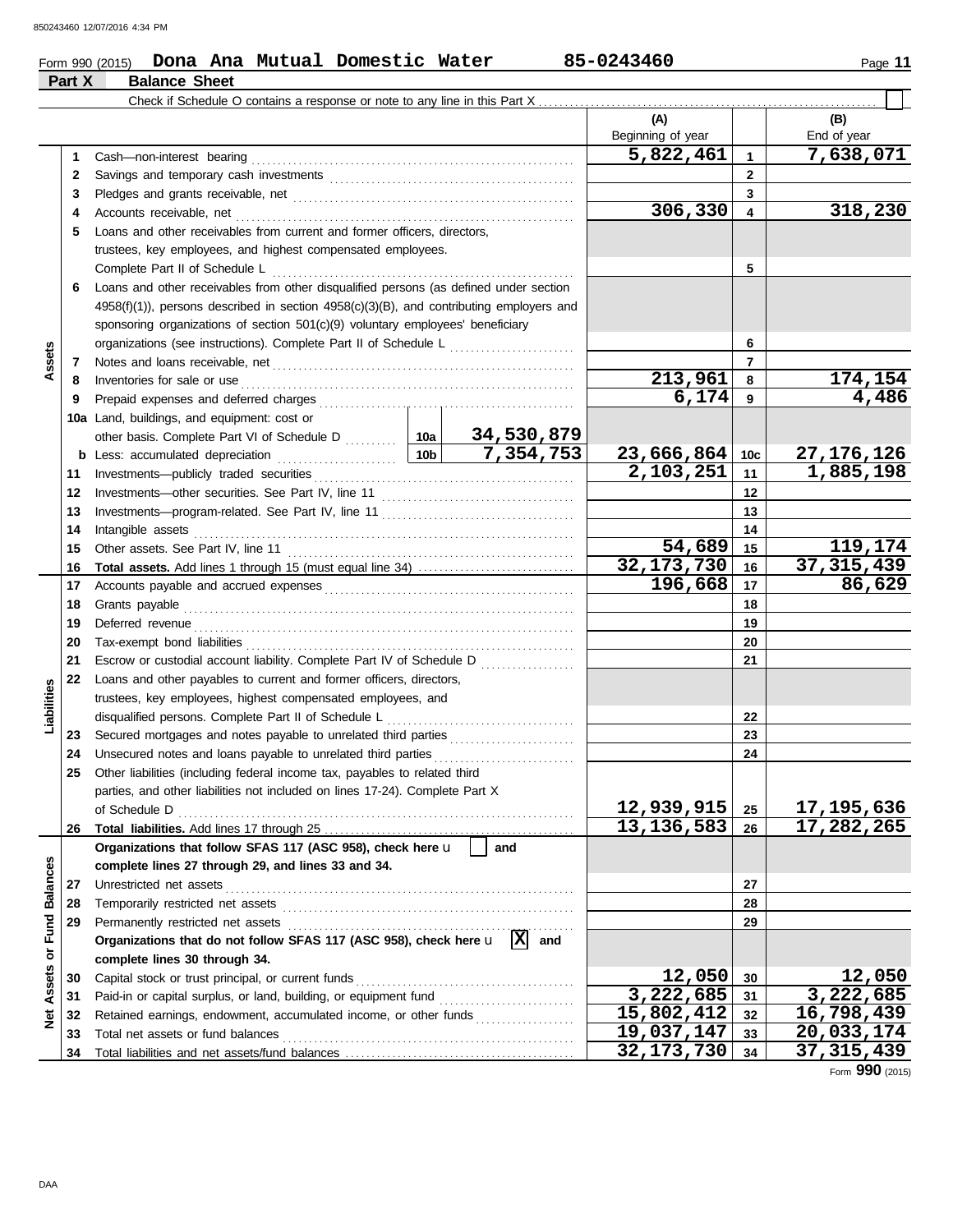850243460 12/07/2016 4:34 PM

|    | 85-0243460<br>Form 990 (2015) Dona Ana Mutual Domestic Water                                                                                                                                                                        |                         |                |            | Page 12 |
|----|-------------------------------------------------------------------------------------------------------------------------------------------------------------------------------------------------------------------------------------|-------------------------|----------------|------------|---------|
|    | <b>Reconciliation of Net Assets</b><br>Part XI                                                                                                                                                                                      |                         |                |            |         |
|    |                                                                                                                                                                                                                                     |                         |                |            |         |
| 1  | Total revenue (must equal Part VIII, column (A), line 12) [2010] [2010] [2010] [2010] [2010] [2010] [2010] [20                                                                                                                      | $\mathbf{1}$            |                | 4,458,634  |         |
| 2  |                                                                                                                                                                                                                                     | $2^{\circ}$             |                | 3,462,607  |         |
| 3  | Revenue less expenses. Subtract line 2 from line 1                                                                                                                                                                                  | 3                       |                | 996,027    |         |
| 4  |                                                                                                                                                                                                                                     | $\overline{\mathbf{4}}$ | 19,037,147     |            |         |
| 5  | Net unrealized gains (losses) on investments [11] results and the unrealized gains (losses) on investments [11] $\sim$                                                                                                              | 5                       |                |            |         |
| 6  |                                                                                                                                                                                                                                     | 6                       |                |            |         |
| 7  |                                                                                                                                                                                                                                     | $\overline{7}$          |                |            |         |
| 8  | Prior period adjustments <b>construction and construction of the construction</b> of the construction of the construction of the construction of the construction of the construction of the construction of the construction of th | 8                       |                |            |         |
| 9  |                                                                                                                                                                                                                                     | 9                       |                |            |         |
| 10 | Net assets or fund balances at end of year. Combine lines 3 through 9 (must equal Part X, line                                                                                                                                      |                         |                |            |         |
|    | 33, column (B))                                                                                                                                                                                                                     | 10                      | 20,033,174     |            |         |
|    | <b>Financial Statements and Reporting</b><br>Part XII                                                                                                                                                                               |                         |                |            |         |
|    |                                                                                                                                                                                                                                     |                         |                |            |         |
|    |                                                                                                                                                                                                                                     |                         |                | <b>Yes</b> | No      |
| 1  | X <br>Accounting method used to prepare the Form 990:<br>Cash<br>Accrual<br>Other                                                                                                                                                   |                         |                |            |         |
|    | If the organization changed its method of accounting from a prior year or checked "Other," explain in                                                                                                                               |                         |                |            |         |
|    | Schedule O.                                                                                                                                                                                                                         |                         |                |            |         |
|    | 2a Were the organization's financial statements compiled or reviewed by an independent accountant?                                                                                                                                  |                         | 2a             |            | X       |
|    | If "Yes," check a box below to indicate whether the financial statements for the year were compiled or                                                                                                                              |                         |                |            |         |
|    | reviewed on a separate basis, consolidated basis, or both:                                                                                                                                                                          |                         |                |            |         |
|    | Both consolidated and separate basis<br>Separate basis<br>  Consolidated basis                                                                                                                                                      |                         |                |            |         |
|    | <b>b</b> Were the organization's financial statements audited by an independent accountant?                                                                                                                                         |                         | 2b             |            | X       |
|    | If "Yes," check a box below to indicate whether the financial statements for the year were audited on a                                                                                                                             |                         |                |            |         |
|    | separate basis, consolidated basis, or both:                                                                                                                                                                                        |                         |                |            |         |
|    | Consolidated basis<br>  Both consolidated and separate basis<br>Separate basis<br>$\mathbf{L}$                                                                                                                                      |                         |                |            |         |
|    | c If "Yes" to line 2a or 2b, does the organization have a committee that assumes responsibility for oversight                                                                                                                       |                         |                |            |         |
|    | of the audit, review, or compilation of its financial statements and selection of an independent accountant?                                                                                                                        |                         | 2c             |            |         |
|    | If the organization changed either its oversight process or selection process during the tax year, explain in                                                                                                                       |                         |                |            |         |
|    | Schedule O.                                                                                                                                                                                                                         |                         |                |            |         |
|    | 3a As a result of a federal award, was the organization required to undergo an audit or audits as set forth in                                                                                                                      |                         |                |            |         |
|    |                                                                                                                                                                                                                                     |                         | 3a             |            |         |
|    | <b>b</b> If "Yes," did the organization undergo the required audit or audits? If the organization did not undergo the                                                                                                               |                         |                |            |         |
|    | required audit or audits, explain why in Schedule O and describe any steps taken to undergo such audits.                                                                                                                            |                         | 3 <sub>b</sub> |            |         |

Form **990** (2015)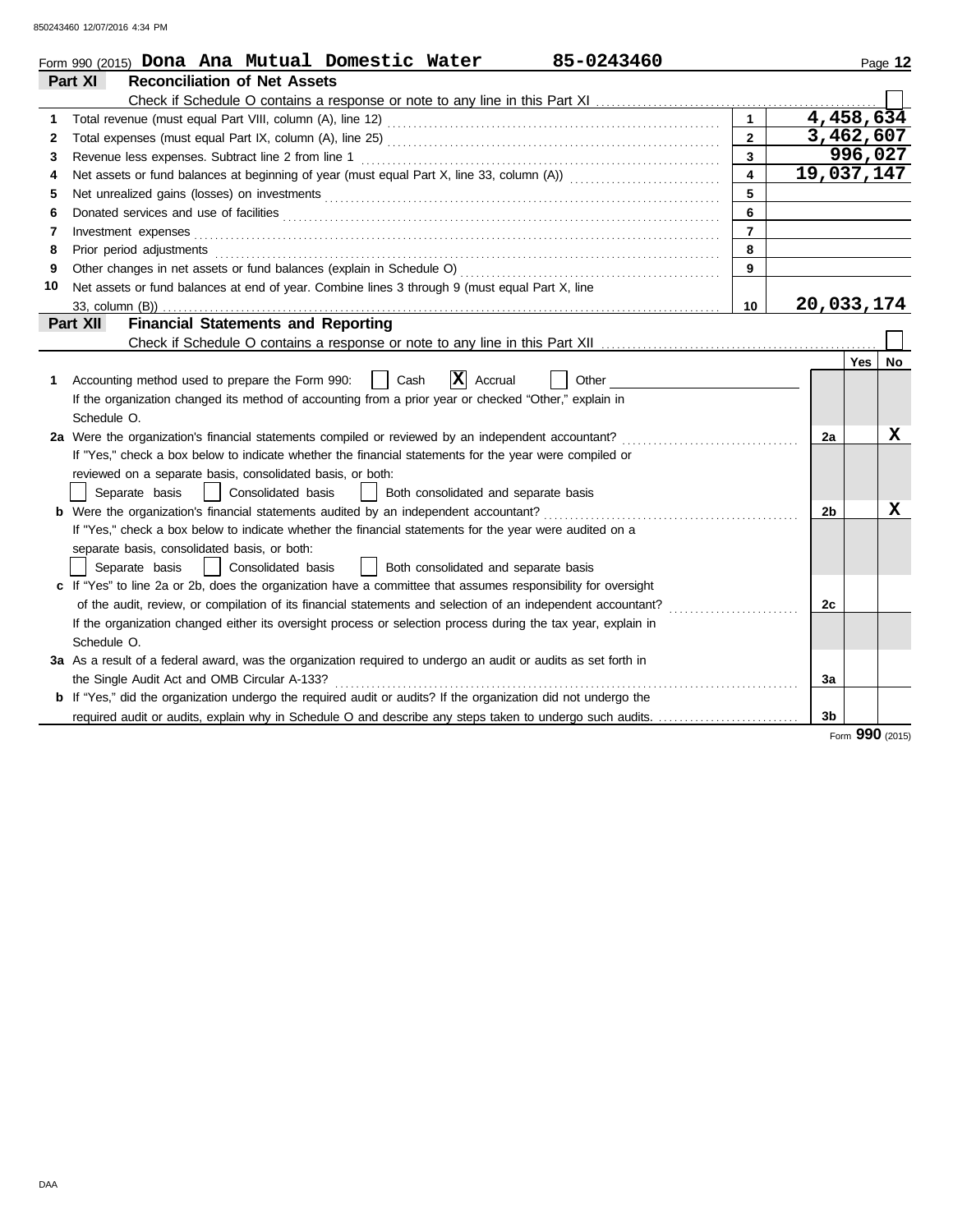|        | <b>SCHEDULE D</b>                         |                                                                                                                                                                                                                                            | <b>Supplemental Financial Statements</b>                                 |                 |                                | OMB No. 1545-0047               |
|--------|-------------------------------------------|--------------------------------------------------------------------------------------------------------------------------------------------------------------------------------------------------------------------------------------------|--------------------------------------------------------------------------|-----------------|--------------------------------|---------------------------------|
|        | (Form 990)                                |                                                                                                                                                                                                                                            | u Complete if the organization answered "Yes" on Form 990,               |                 |                                |                                 |
|        | Department of the Treasury                |                                                                                                                                                                                                                                            | Part IV, line 6, 7, 8, 9, 10, 11a, 11b, 11c, 11d, 11e, 11f, 12a, or 12b. |                 |                                | Open to Public                  |
|        | Internal Revenue Service                  | La Information about Schedule D (Form 990) and its instructions is at www.irs.gov/form990.                                                                                                                                                 | u Attach to Form 990.                                                    |                 |                                | <b>Inspection</b>               |
|        | Name of the organization                  |                                                                                                                                                                                                                                            |                                                                          |                 | Employer identification number |                                 |
|        |                                           | Dona Ana Mutual Domestic Water                                                                                                                                                                                                             |                                                                          |                 |                                |                                 |
|        | Consumers Association                     |                                                                                                                                                                                                                                            |                                                                          |                 | 85-0243460                     |                                 |
|        | Part I                                    | Organizations Maintaining Donor Advised Funds or Other Similar Funds or Accounts.<br>Complete if the organization answered "Yes" on Form 990, Part IV, line 6.                                                                             |                                                                          |                 |                                |                                 |
|        |                                           |                                                                                                                                                                                                                                            | (a) Donor advised funds                                                  |                 | (b) Funds and other accounts   |                                 |
|        |                                           |                                                                                                                                                                                                                                            |                                                                          |                 |                                |                                 |
| 1<br>2 | Total number at end of year               |                                                                                                                                                                                                                                            |                                                                          |                 |                                |                                 |
| 3      |                                           | Aggregate value of contributions to (during year) Material Material Material Processes (during year)<br>Aggregate value of grants from (during year) Materian Material Material Processes and Aggregate value of grants from (during year) |                                                                          |                 |                                |                                 |
| 4      |                                           |                                                                                                                                                                                                                                            |                                                                          |                 |                                |                                 |
| 5      |                                           | Did the organization inform all donors and donor advisors in writing that the assets held in donor advised                                                                                                                                 |                                                                          |                 |                                |                                 |
|        |                                           |                                                                                                                                                                                                                                            |                                                                          |                 |                                | No<br>Yes                       |
| 6      |                                           | Did the organization inform all grantees, donors, and donor advisors in writing that grant funds can be used                                                                                                                               |                                                                          |                 |                                |                                 |
|        |                                           | only for charitable purposes and not for the benefit of the donor or donor advisor, or for any other purpose                                                                                                                               |                                                                          |                 |                                |                                 |
|        | conferring impermissible private benefit? |                                                                                                                                                                                                                                            |                                                                          |                 |                                | Yes<br>No                       |
|        | Part II                                   | <b>Conservation Easements.</b>                                                                                                                                                                                                             |                                                                          |                 |                                |                                 |
|        |                                           | Complete if the organization answered "Yes" on Form 990, Part IV, line 7.                                                                                                                                                                  |                                                                          |                 |                                |                                 |
| 1      |                                           | Purpose(s) of conservation easements held by the organization (check all that apply).<br>Preservation of land for public use (e.g., recreation or education)                                                                               | Preservation of a historically important land area                       |                 |                                |                                 |
|        | Protection of natural habitat             |                                                                                                                                                                                                                                            | Preservation of a certified historic structure                           |                 |                                |                                 |
|        | Preservation of open space                |                                                                                                                                                                                                                                            |                                                                          |                 |                                |                                 |
| 2      |                                           | Complete lines 2a through 2d if the organization held a qualified conservation contribution in the form of a conservation                                                                                                                  |                                                                          |                 |                                |                                 |
|        | easement on the last day of the tax year. |                                                                                                                                                                                                                                            |                                                                          |                 |                                | Held at the End of the Tax Year |
| a      |                                           |                                                                                                                                                                                                                                            |                                                                          | 2a              |                                |                                 |
| b      |                                           |                                                                                                                                                                                                                                            |                                                                          | 2 <sub>b</sub>  |                                |                                 |
| c      |                                           | Number of conservation easements on a certified historic structure included in (a) [[[[[ [ [ ]]]                                                                                                                                           |                                                                          | 2c              |                                |                                 |
|        |                                           | d Number of conservation easements included in (c) acquired after 8/17/06, and not on a                                                                                                                                                    |                                                                          |                 |                                |                                 |
|        |                                           | historic structure listed in the National Register                                                                                                                                                                                         |                                                                          | 2d              |                                |                                 |
| 3      |                                           | Number of conservation easements modified, transferred, released, extinguished, or terminated by the organization during the                                                                                                               |                                                                          |                 |                                |                                 |
|        | tax year $\mathbf u$                      |                                                                                                                                                                                                                                            |                                                                          |                 |                                |                                 |
| 4      |                                           | Number of states where property subject to conservation easement is located u                                                                                                                                                              |                                                                          |                 |                                |                                 |
| 5      |                                           | Does the organization have a written policy regarding the periodic monitoring, inspection, handling of                                                                                                                                     |                                                                          |                 |                                |                                 |
|        |                                           |                                                                                                                                                                                                                                            |                                                                          |                 |                                | Yes $\Box$<br>No                |
| 6      |                                           | Staff and volunteer hours devoted to monitoring, inspecting, handling of violations, and enforcing conservation easements during the year                                                                                                  |                                                                          |                 |                                |                                 |
|        | u                                         |                                                                                                                                                                                                                                            |                                                                          |                 |                                |                                 |
| 7      |                                           | Amount of expenses incurred in monitoring, inspecting, handling of violations, and enforcing conservation easements during the year                                                                                                        |                                                                          |                 |                                |                                 |
| 8      |                                           | Does each conservation easement reported on line 2(d) above satisfy the requirements of section 170(h)(4)(B)(i)                                                                                                                            |                                                                          |                 |                                |                                 |
|        |                                           |                                                                                                                                                                                                                                            |                                                                          |                 |                                | Yes<br>No                       |
| 9      |                                           | In Part XIII, describe how the organization reports conservation easements in its revenue and expense statement, and                                                                                                                       |                                                                          |                 |                                |                                 |
|        |                                           | balance sheet, and include, if applicable, the text of the footnote to the organization's financial statements that describes the                                                                                                          |                                                                          |                 |                                |                                 |
|        |                                           | organization's accounting for conservation easements.                                                                                                                                                                                      |                                                                          |                 |                                |                                 |
|        | Part III                                  | Organizations Maintaining Collections of Art, Historical Treasures, or Other Similar Assets.                                                                                                                                               |                                                                          |                 |                                |                                 |
|        |                                           | Complete if the organization answered "Yes" on Form 990, Part IV, line 8.                                                                                                                                                                  |                                                                          |                 |                                |                                 |
|        |                                           | 1a If the organization elected, as permitted under SFAS 116 (ASC 958), not to report in its revenue statement and balance sheet                                                                                                            |                                                                          |                 |                                |                                 |
|        |                                           | works of art, historical treasures, or other similar assets held for public exhibition, education, or research in furtherance of                                                                                                           |                                                                          |                 |                                |                                 |
|        |                                           | public service, provide, in Part XIII, the text of the footnote to its financial statements that describes these items.                                                                                                                    |                                                                          |                 |                                |                                 |
|        |                                           | b If the organization elected, as permitted under SFAS 116 (ASC 958), to report in its revenue statement and balance sheet                                                                                                                 |                                                                          |                 |                                |                                 |
|        |                                           | works of art, historical treasures, or other similar assets held for public exhibition, education, or research in furtherance of                                                                                                           |                                                                          |                 |                                |                                 |
|        |                                           | public service, provide the following amounts relating to these items:                                                                                                                                                                     |                                                                          |                 |                                |                                 |
|        |                                           |                                                                                                                                                                                                                                            |                                                                          |                 |                                |                                 |
| 2      |                                           | If the organization received or held works of art, historical treasures, or other similar assets for financial gain, provide the                                                                                                           |                                                                          |                 |                                |                                 |
|        |                                           | following amounts required to be reported under SFAS 116 (ASC 958) relating to these items:                                                                                                                                                |                                                                          |                 |                                |                                 |
| а      |                                           |                                                                                                                                                                                                                                            |                                                                          |                 |                                |                                 |
| b      |                                           |                                                                                                                                                                                                                                            |                                                                          | $\mathbf{u}$ \$ |                                |                                 |
|        |                                           | For Paperwork Reduction Act Notice, see the Instructions for Form 990.                                                                                                                                                                     |                                                                          |                 |                                | Schedule D (Form 990) 2015      |
| DAA    |                                           |                                                                                                                                                                                                                                            |                                                                          |                 |                                |                                 |

|     |  |  |  | For Paperwork Reduction Act Notice, see the Instructions for Form 990. |  |  |
|-----|--|--|--|------------------------------------------------------------------------|--|--|
| DAA |  |  |  |                                                                        |  |  |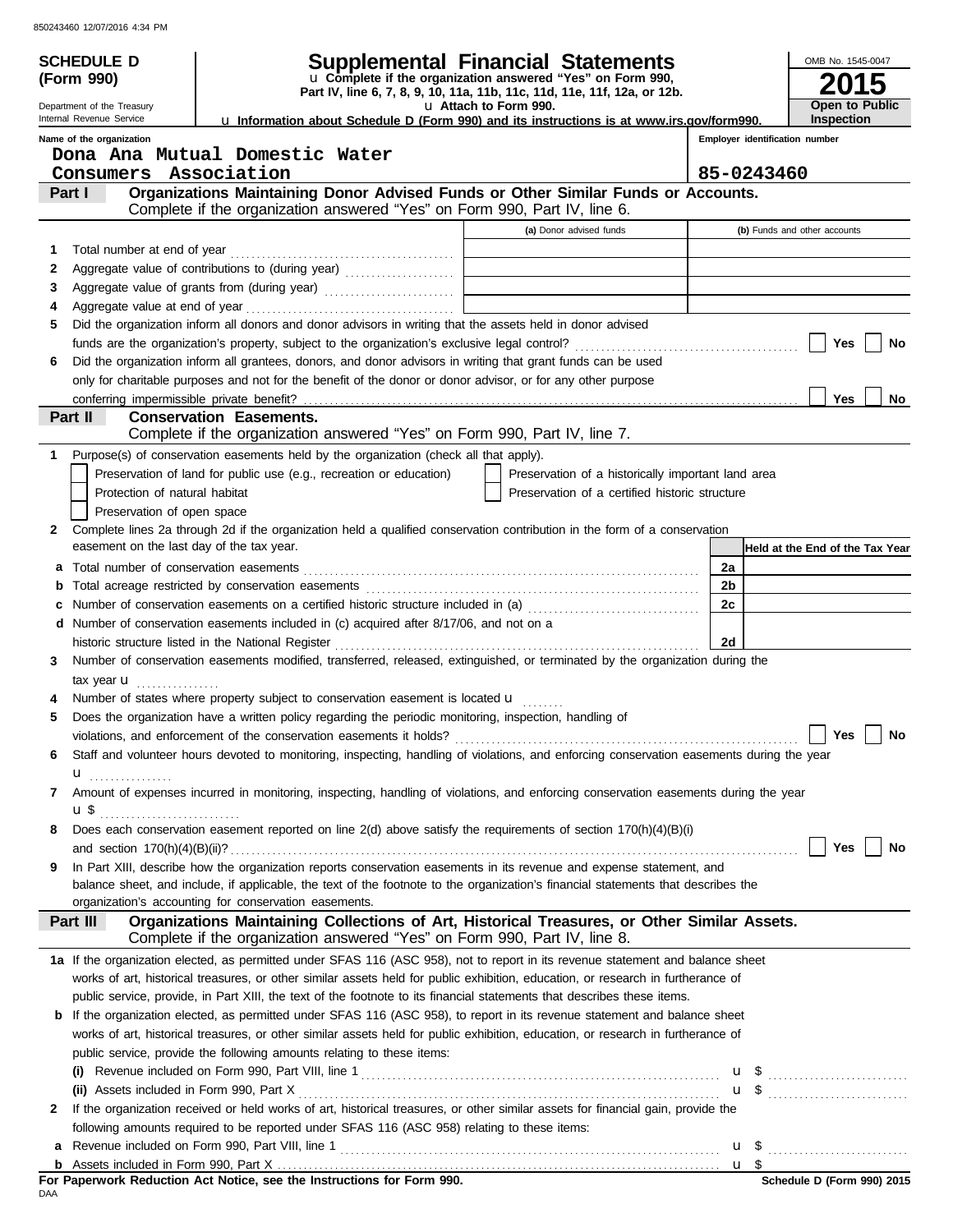|    | Schedule D (Form 990) 2015  Dona Ana Mutual Domestic Water                                                                                                                                                                          |                                         |                           |                         |                    | 85-0243460      |                      |                     |     | Page 2  |
|----|-------------------------------------------------------------------------------------------------------------------------------------------------------------------------------------------------------------------------------------|-----------------------------------------|---------------------------|-------------------------|--------------------|-----------------|----------------------|---------------------|-----|---------|
|    | Organizations Maintaining Collections of Art, Historical Treasures, or Other Similar Assets (continued)<br>Part III                                                                                                                 |                                         |                           |                         |                    |                 |                      |                     |     |         |
|    | 3 Using the organization's acquisition, accession, and other records, check any of the following that are a significant use of its<br>collection items (check all that apply):                                                      |                                         |                           |                         |                    |                 |                      |                     |     |         |
| a  | Public exhibition                                                                                                                                                                                                                   | d                                       | Loan or exchange programs |                         |                    |                 |                      |                     |     |         |
| b  | Scholarly research                                                                                                                                                                                                                  |                                         | e                         |                         |                    |                 |                      |                     |     |         |
| c  | Preservation for future generations                                                                                                                                                                                                 |                                         |                           |                         |                    |                 |                      |                     |     |         |
|    | Provide a description of the organization's collections and explain how they further the organization's exempt purpose in Part                                                                                                      |                                         |                           |                         |                    |                 |                      |                     |     |         |
|    | XIII.                                                                                                                                                                                                                               |                                         |                           |                         |                    |                 |                      |                     |     |         |
| 5. | During the year, did the organization solicit or receive donations of art, historical treasures, or other similar                                                                                                                   |                                         |                           |                         |                    |                 |                      |                     |     |         |
|    |                                                                                                                                                                                                                                     |                                         |                           |                         |                    |                 |                      | <b>Yes</b>          |     | No      |
|    | <b>Escrow and Custodial Arrangements.</b><br>Part IV                                                                                                                                                                                |                                         |                           |                         |                    |                 |                      |                     |     |         |
|    | Complete if the organization answered "Yes" on Form 990, Part IV, line 9, or reported an amount on Form                                                                                                                             |                                         |                           |                         |                    |                 |                      |                     |     |         |
|    | 990, Part X, line 21.                                                                                                                                                                                                               |                                         |                           |                         |                    |                 |                      |                     |     |         |
|    | 1a Is the organization an agent, trustee, custodian or other intermediary for contributions or other assets not                                                                                                                     |                                         |                           |                         |                    |                 |                      |                     |     |         |
|    |                                                                                                                                                                                                                                     |                                         |                           |                         |                    |                 |                      | Yes                 |     | No      |
|    | <b>b</b> If "Yes," explain the arrangement in Part XIII and complete the following table:                                                                                                                                           |                                         |                           |                         |                    |                 |                      |                     |     |         |
|    |                                                                                                                                                                                                                                     |                                         |                           |                         |                    |                 |                      | Amount              |     |         |
| c  | Beginning balance                                                                                                                                                                                                                   |                                         |                           |                         |                    |                 | 1c                   |                     |     |         |
|    |                                                                                                                                                                                                                                     |                                         |                           |                         |                    |                 | 1d                   |                     |     |         |
|    |                                                                                                                                                                                                                                     |                                         |                           |                         |                    |                 | 1e                   |                     |     |         |
|    | Ending balance <i>communically contained</i> and all the contained and contained and contained and contained and contained and contained and contained and contained and contained and contained and contained and contained and co |                                         |                           |                         |                    |                 | 1f                   |                     |     |         |
|    | 2a Did the organization include an amount on Form 990, Part X, line 21, for escrow or custodial account liability?                                                                                                                  |                                         |                           |                         |                    |                 |                      | Yes                 |     | No      |
|    |                                                                                                                                                                                                                                     |                                         |                           |                         |                    |                 |                      |                     |     |         |
|    | Part V<br><b>Endowment Funds.</b>                                                                                                                                                                                                   |                                         |                           |                         |                    |                 |                      |                     |     |         |
|    | Complete if the organization answered "Yes" on Form 990, Part IV, line 10.                                                                                                                                                          |                                         |                           |                         |                    |                 |                      |                     |     |         |
|    |                                                                                                                                                                                                                                     | (a) Current year                        | (b) Prior year            |                         | (c) Two years back |                 | (d) Three years back | (e) Four years back |     |         |
|    | 1a Beginning of year balance                                                                                                                                                                                                        |                                         |                           |                         |                    |                 |                      |                     |     |         |
|    | <b>b</b> Contributions                                                                                                                                                                                                              |                                         |                           |                         |                    |                 |                      |                     |     |         |
| с  | Net investment earnings, gains, and                                                                                                                                                                                                 |                                         |                           |                         |                    |                 |                      |                     |     |         |
|    | losses                                                                                                                                                                                                                              |                                         |                           |                         |                    |                 |                      |                     |     |         |
|    | d Grants or scholarships                                                                                                                                                                                                            |                                         |                           |                         |                    |                 |                      |                     |     |         |
|    | e Other expenditures for facilities and                                                                                                                                                                                             |                                         |                           |                         |                    |                 |                      |                     |     |         |
|    |                                                                                                                                                                                                                                     |                                         |                           |                         |                    |                 |                      |                     |     |         |
|    |                                                                                                                                                                                                                                     | <u> 1990 - Johann Barbara, martin a</u> |                           |                         |                    |                 |                      |                     |     |         |
|    | g End of year balance                                                                                                                                                                                                               |                                         |                           |                         |                    |                 |                      |                     |     |         |
|    | 2 Provide the estimated percentage of the current year end balance (line 1g, column (a)) held as:                                                                                                                                   |                                         |                           |                         |                    |                 |                      |                     |     |         |
|    | Board designated or quasi-endowment <b>u</b> %                                                                                                                                                                                      |                                         |                           |                         |                    |                 |                      |                     |     |         |
|    | <b>b</b> Permanent endowment $\mathbf{u}$ %                                                                                                                                                                                         |                                         |                           |                         |                    |                 |                      |                     |     |         |
|    | Temporarily restricted endowment u                                                                                                                                                                                                  | %                                       |                           |                         |                    |                 |                      |                     |     |         |
|    | The percentages on lines 2a, 2b, and 2c should equal 100%.                                                                                                                                                                          |                                         |                           |                         |                    |                 |                      |                     |     |         |
|    | 3a Are there endowment funds not in the possession of the organization that are held and administered for the                                                                                                                       |                                         |                           |                         |                    |                 |                      |                     |     |         |
|    | organization by:                                                                                                                                                                                                                    |                                         |                           |                         |                    |                 |                      |                     | Yes | No      |
|    | $(i)$ unrelated organizations $(1)$                                                                                                                                                                                                 |                                         |                           |                         |                    |                 |                      | 3a(i)               |     |         |
|    | (ii) related organizations                                                                                                                                                                                                          |                                         |                           |                         |                    |                 |                      | 3a(ii)              |     |         |
|    |                                                                                                                                                                                                                                     |                                         |                           |                         |                    |                 |                      | 3b                  |     |         |
|    | Describe in Part XIII the intended uses of the organization's endowment funds.                                                                                                                                                      |                                         |                           |                         |                    |                 |                      |                     |     |         |
|    | Part VI<br>Land, Buildings, and Equipment.                                                                                                                                                                                          |                                         |                           |                         |                    |                 |                      |                     |     |         |
|    | Complete if the organization answered "Yes" on Form 990, Part IV, line 11a. See Form 990, Part X, line 10.                                                                                                                          |                                         |                           |                         |                    |                 |                      |                     |     |         |
|    | Description of property                                                                                                                                                                                                             |                                         | (a) Cost or other basis   | (b) Cost or other basis |                    | (c) Accumulated |                      | (d) Book value      |     |         |
|    |                                                                                                                                                                                                                                     |                                         | (investment)              | (other)                 |                    | depreciation    |                      |                     |     |         |
|    | 1a Land                                                                                                                                                                                                                             |                                         |                           |                         | 8,084,131          |                 |                      | 8,084,131           |     |         |
|    | <b>b</b> Buildings                                                                                                                                                                                                                  |                                         |                           |                         | 25, 274, 574       | 6,621,962       |                      | 18,652,612          |     |         |
|    | c Leasehold improvements                                                                                                                                                                                                            |                                         |                           |                         |                    |                 |                      |                     |     |         |
|    |                                                                                                                                                                                                                                     |                                         |                           |                         | 1,172,174          |                 | 732,791              |                     |     | 439,383 |
|    |                                                                                                                                                                                                                                     |                                         |                           |                         |                    |                 |                      |                     |     |         |
|    |                                                                                                                                                                                                                                     |                                         |                           |                         |                    |                 | $\mathbf{u}$         | 27, 176, 126        |     |         |

**Schedule D (Form 990) 2015**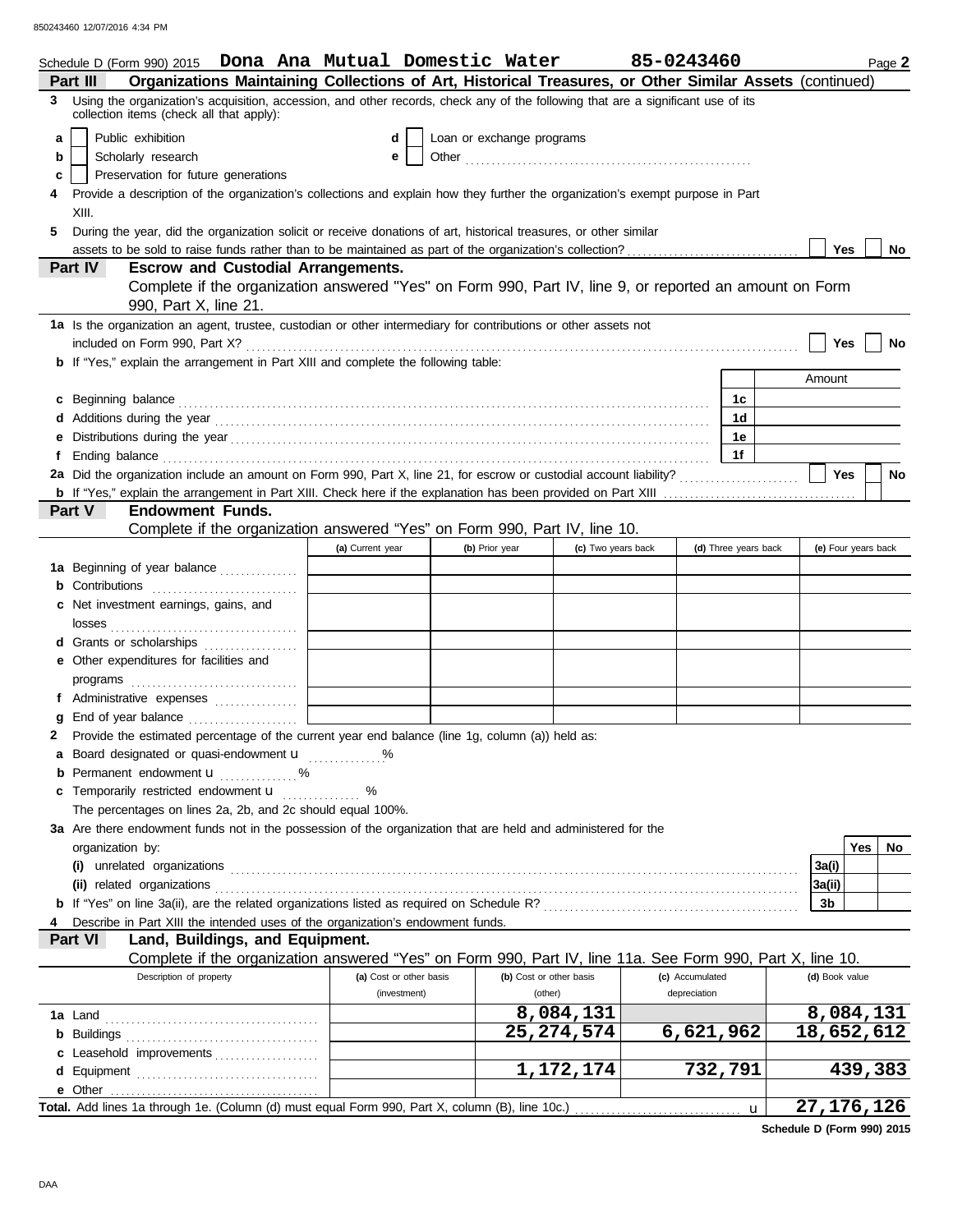|                           |                                                                      |                                                                         |  | Schedule D (Form 990) 2015  Dona Ana Mutual Domestic Water |                | 85-0243460                                                                                                 | Page 3         |
|---------------------------|----------------------------------------------------------------------|-------------------------------------------------------------------------|--|------------------------------------------------------------|----------------|------------------------------------------------------------------------------------------------------------|----------------|
| Part VII                  | <b>Investments-Other Securities.</b>                                 |                                                                         |  |                                                            |                |                                                                                                            |                |
|                           |                                                                      |                                                                         |  |                                                            |                | Complete if the organization answered "Yes" on Form 990, Part IV, line 11b. See Form 990, Part X, line 12. |                |
|                           |                                                                      | (a) Description of security or category<br>(including name of security) |  |                                                            | (b) Book value | (c) Method of valuation:<br>Cost or end-of-year market value                                               |                |
|                           |                                                                      |                                                                         |  |                                                            |                |                                                                                                            |                |
| (1) Financial derivatives |                                                                      |                                                                         |  |                                                            |                |                                                                                                            |                |
|                           |                                                                      |                                                                         |  |                                                            |                |                                                                                                            |                |
|                           | $(3)$ Other                                                          |                                                                         |  |                                                            |                |                                                                                                            |                |
| (A)<br>(B)                |                                                                      |                                                                         |  |                                                            |                |                                                                                                            |                |
| (C)                       |                                                                      |                                                                         |  |                                                            |                |                                                                                                            |                |
| (D)                       |                                                                      |                                                                         |  |                                                            |                |                                                                                                            |                |
| (E)                       |                                                                      |                                                                         |  |                                                            |                |                                                                                                            |                |
| (F)                       |                                                                      |                                                                         |  |                                                            |                |                                                                                                            |                |
| (G)                       |                                                                      |                                                                         |  |                                                            |                |                                                                                                            |                |
| (H)                       |                                                                      |                                                                         |  |                                                            |                |                                                                                                            |                |
|                           | Total. (Column (b) must equal Form 990, Part X, col. (B) line 12.) u |                                                                         |  |                                                            |                |                                                                                                            |                |
| Part VIII                 | Investments-Program Related.                                         |                                                                         |  |                                                            |                |                                                                                                            |                |
|                           |                                                                      |                                                                         |  |                                                            |                | Complete if the organization answered "Yes" on Form 990, Part IV, line 11c. See Form 990, Part X, line 13. |                |
|                           |                                                                      | (a) Description of investment                                           |  |                                                            | (b) Book value | (c) Method of valuation:                                                                                   |                |
|                           |                                                                      |                                                                         |  |                                                            |                | Cost or end-of-year market value                                                                           |                |
| (1)                       |                                                                      |                                                                         |  |                                                            |                |                                                                                                            |                |
| (2)                       |                                                                      |                                                                         |  |                                                            |                |                                                                                                            |                |
| (3)<br>(4)                |                                                                      |                                                                         |  |                                                            |                |                                                                                                            |                |
| (5)                       |                                                                      |                                                                         |  |                                                            |                |                                                                                                            |                |
| (6)                       |                                                                      |                                                                         |  |                                                            |                |                                                                                                            |                |
| (7)                       |                                                                      |                                                                         |  |                                                            |                |                                                                                                            |                |
| (8)                       |                                                                      |                                                                         |  |                                                            |                |                                                                                                            |                |
| (9)                       |                                                                      |                                                                         |  |                                                            |                |                                                                                                            |                |
|                           | Total. (Column (b) must equal Form 990, Part X, col. (B) line 13.) u |                                                                         |  |                                                            |                |                                                                                                            |                |
| Part IX                   | Other Assets.                                                        |                                                                         |  |                                                            |                |                                                                                                            |                |
|                           |                                                                      |                                                                         |  | (a) Description                                            |                | Complete if the organization answered "Yes" on Form 990, Part IV, line 11d. See Form 990, Part X, line 15. | (b) Book value |
| (1)                       |                                                                      |                                                                         |  |                                                            |                |                                                                                                            |                |
| (2)                       |                                                                      |                                                                         |  |                                                            |                |                                                                                                            |                |
| (3)                       |                                                                      |                                                                         |  |                                                            |                |                                                                                                            |                |
| (4)                       |                                                                      |                                                                         |  |                                                            |                |                                                                                                            |                |
| (5)                       |                                                                      |                                                                         |  |                                                            |                |                                                                                                            |                |
| (6)                       |                                                                      |                                                                         |  |                                                            |                |                                                                                                            |                |
| (7)                       |                                                                      |                                                                         |  |                                                            |                |                                                                                                            |                |
| (8)                       |                                                                      |                                                                         |  |                                                            |                |                                                                                                            |                |
| (9)                       |                                                                      |                                                                         |  |                                                            |                |                                                                                                            |                |
|                           | Total. (Column (b) must equal Form 990, Part X, col. (B) line 15.)   |                                                                         |  |                                                            |                | u                                                                                                          |                |
| Part X                    | Other Liabilities.                                                   |                                                                         |  |                                                            |                | Complete if the organization answered "Yes" on Form 990, Part IV, line 11e or 11f. See Form 990, Part X,   |                |
|                           | line $25$ .                                                          |                                                                         |  |                                                            |                |                                                                                                            |                |
| 1.                        |                                                                      | (a) Description of liability                                            |  |                                                            | (b) Book value |                                                                                                            |                |
| (1)                       | Federal income taxes                                                 |                                                                         |  |                                                            |                |                                                                                                            |                |
| (2)                       | Long Term Loans                                                      |                                                                         |  |                                                            | 16,383,370     |                                                                                                            |                |
| (3)                       | Pension Liability                                                    |                                                                         |  |                                                            | 733,083        |                                                                                                            |                |
| (4)                       | Customer Deposits                                                    |                                                                         |  |                                                            | 60,340         |                                                                                                            |                |
| (5)                       | Deferred Inflows pension plan                                        |                                                                         |  |                                                            | 18,843         |                                                                                                            |                |
| (6)                       |                                                                      |                                                                         |  |                                                            |                |                                                                                                            |                |
| (7)                       |                                                                      |                                                                         |  |                                                            |                |                                                                                                            |                |
| (8)                       |                                                                      |                                                                         |  |                                                            |                |                                                                                                            |                |
| (9)                       |                                                                      |                                                                         |  |                                                            | 17, 195, 636   |                                                                                                            |                |
|                           | Total. (Column (b) must equal Form 990, Part X, col. (B) line 25.) u |                                                                         |  |                                                            |                |                                                                                                            |                |

Liability for uncertain tax positions. In Part XIII, provide the text of the footnote to the organization's financial statements that reports the **2.** organization's liability for uncertain tax positions under FIN 48 (ASC 740). Check here if the text of the footnote has been provided in Part XIII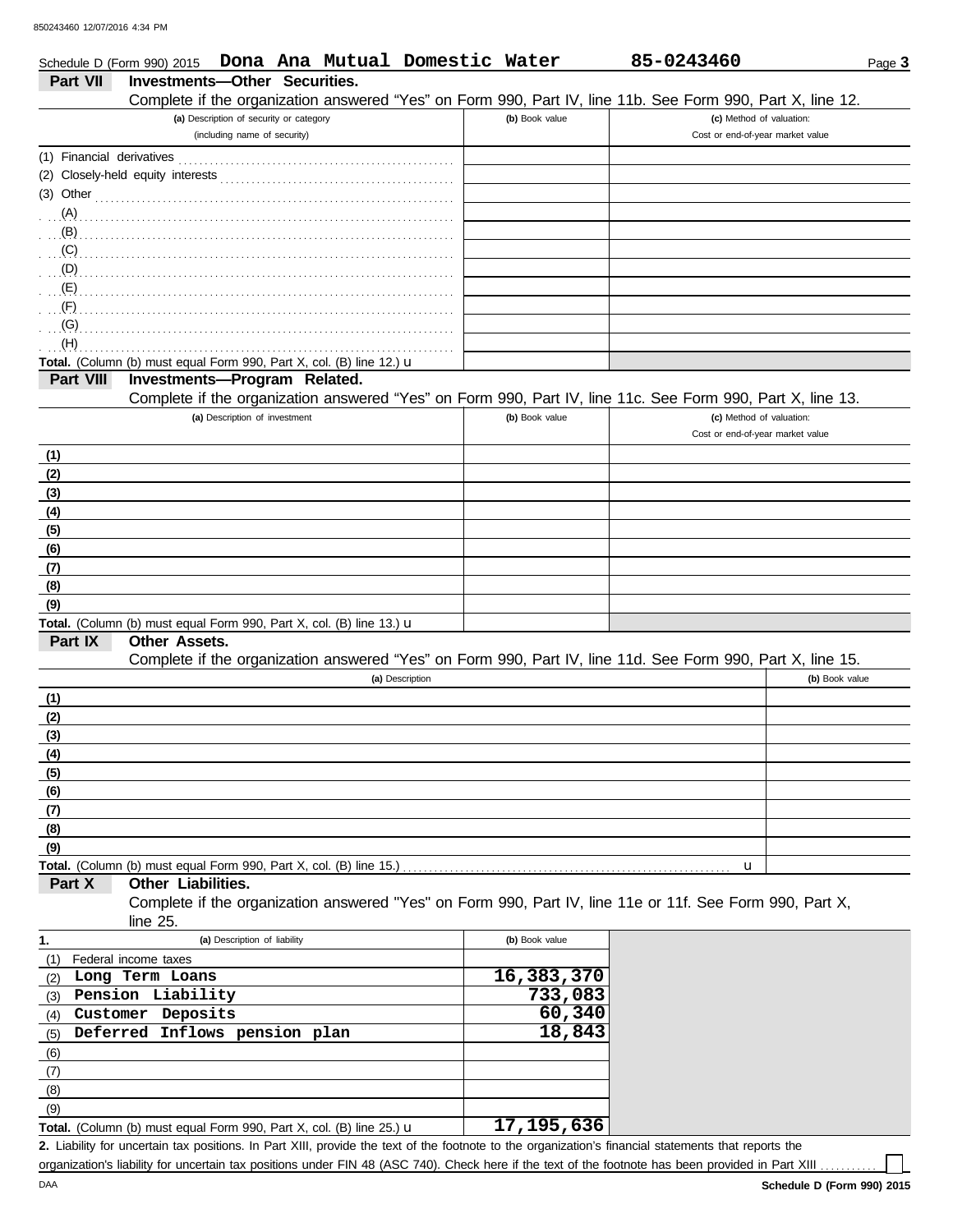| Schedule D (Form 990) 2015  Dona Ana Mutual Domestic Water                                                                                                                                                                                                                                              |                      | 85-0243460   | Page 4    |
|---------------------------------------------------------------------------------------------------------------------------------------------------------------------------------------------------------------------------------------------------------------------------------------------------------|----------------------|--------------|-----------|
| Reconciliation of Revenue per Audited Financial Statements With Revenue per Return.<br><b>Part XI</b>                                                                                                                                                                                                   |                      |              |           |
| Complete if the organization answered "Yes" on Form 990, Part IV, line 12a.                                                                                                                                                                                                                             |                      |              |           |
| 1                                                                                                                                                                                                                                                                                                       |                      | $\mathbf{1}$ | 4,458,634 |
| Amounts included on line 1 but not on Form 990, Part VIII, line 12:<br>2                                                                                                                                                                                                                                |                      |              |           |
| a                                                                                                                                                                                                                                                                                                       | 2a                   |              |           |
|                                                                                                                                                                                                                                                                                                         | 2 <sub>b</sub>       |              |           |
| c                                                                                                                                                                                                                                                                                                       | 2c                   |              |           |
| d                                                                                                                                                                                                                                                                                                       | 2d                   |              |           |
| Add lines 2a through 2d [11, 12] Additional Additional Additional Additional Additional Additional Additional A<br>е                                                                                                                                                                                    |                      | 2e           |           |
| 3                                                                                                                                                                                                                                                                                                       |                      | 3            | 4,458,634 |
| Amounts included on Form 990, Part VIII, line 12, but not on line 1:<br>4                                                                                                                                                                                                                               |                      |              |           |
| a Investment expenses not included on Form 990, Part VIII, line 7b                                                                                                                                                                                                                                      | 4a<br>4 <sub>b</sub> |              |           |
|                                                                                                                                                                                                                                                                                                         |                      |              |           |
| Add lines 4a and 4b <b>contract and 4b</b> and 4b and 4b and 4b and 4c and 4c and 4c and 4c and 4c and 4c and 4c and 4c and 4c and 4c and 4c and 4c and 4c and 4c and 4c and 4c and 4c and 4c and 4c and 4c and 4c and 4c and 4c an<br>c                                                                |                      | 4c<br>5      | 4,458,634 |
| Reconciliation of Expenses per Audited Financial Statements With Expenses per Return.<br>Part XII                                                                                                                                                                                                       |                      |              |           |
| Complete if the organization answered "Yes" on Form 990, Part IV, line 12a.                                                                                                                                                                                                                             |                      |              |           |
| 1                                                                                                                                                                                                                                                                                                       |                      | $\mathbf 1$  | 3,462,607 |
| Total expenses and losses per audited financial statements [11] contain the statements and statements and statements and statements and statements and statements and statements and statements are statements and statements<br>Amounts included on line 1 but not on Form 990, Part IX, line 25:<br>2 |                      |              |           |
| а                                                                                                                                                                                                                                                                                                       | 2a                   |              |           |
| b                                                                                                                                                                                                                                                                                                       | 2 <sub>b</sub>       |              |           |
| c                                                                                                                                                                                                                                                                                                       | 2c                   |              |           |
| Other losses <b>contract the contract of the contract of the contract of the contract of the contract of the contract of the contract of the contract of the contract of the contract of the contract of the contract of the con</b><br>d                                                               | 2d                   |              |           |
| Add lines 2a through 2d [11, 12] Add [12] Add lines 2a through 2d [12] Add lines 2a through 2d [12] Add lines 20 through 2d [12] Add and the set of the set of the set of the set of the set of the set of the set of the set<br>е                                                                      |                      | 2e           |           |
| 3                                                                                                                                                                                                                                                                                                       |                      | 3            | 3,462,607 |
| Amounts included on Form 990, Part IX, line 25, but not on line 1:<br>4                                                                                                                                                                                                                                 |                      |              |           |
|                                                                                                                                                                                                                                                                                                         | 4a                   |              |           |
|                                                                                                                                                                                                                                                                                                         | 4 <sub>b</sub>       |              |           |
| c Add lines 4a and 4b (a) and the contract of the set of the set of the set of the set of the set of the set of the set of the set of the set of the set of the set of the set of the set of the set of the set of the set of                                                                           |                      | 4c           |           |
|                                                                                                                                                                                                                                                                                                         |                      | 5            | 3,462,607 |
| Part XIII Supplemental Information.                                                                                                                                                                                                                                                                     |                      |              |           |
| Provide the descriptions required for Part II, lines 3, 5, and 9; Part III, lines 1a and 4; Part IV, lines 1b and 2b; Part V, line 4; Part X, line                                                                                                                                                      |                      |              |           |
| 2; Part XI, lines 2d and 4b; and Part XII, lines 2d and 4b. Also complete this part to provide any additional information.                                                                                                                                                                              |                      |              |           |
|                                                                                                                                                                                                                                                                                                         |                      |              |           |
|                                                                                                                                                                                                                                                                                                         |                      |              |           |
|                                                                                                                                                                                                                                                                                                         |                      |              |           |
|                                                                                                                                                                                                                                                                                                         |                      |              |           |
|                                                                                                                                                                                                                                                                                                         |                      |              |           |
|                                                                                                                                                                                                                                                                                                         |                      |              |           |
|                                                                                                                                                                                                                                                                                                         |                      |              |           |
|                                                                                                                                                                                                                                                                                                         |                      |              |           |
|                                                                                                                                                                                                                                                                                                         |                      |              |           |
|                                                                                                                                                                                                                                                                                                         |                      |              |           |
|                                                                                                                                                                                                                                                                                                         |                      |              |           |
|                                                                                                                                                                                                                                                                                                         |                      |              |           |
|                                                                                                                                                                                                                                                                                                         |                      |              |           |
|                                                                                                                                                                                                                                                                                                         |                      |              |           |
|                                                                                                                                                                                                                                                                                                         |                      |              |           |
|                                                                                                                                                                                                                                                                                                         |                      |              |           |
|                                                                                                                                                                                                                                                                                                         |                      |              |           |
|                                                                                                                                                                                                                                                                                                         |                      |              |           |
|                                                                                                                                                                                                                                                                                                         |                      |              |           |
|                                                                                                                                                                                                                                                                                                         |                      |              |           |
|                                                                                                                                                                                                                                                                                                         |                      |              |           |
|                                                                                                                                                                                                                                                                                                         |                      |              |           |
|                                                                                                                                                                                                                                                                                                         |                      |              |           |
|                                                                                                                                                                                                                                                                                                         |                      |              |           |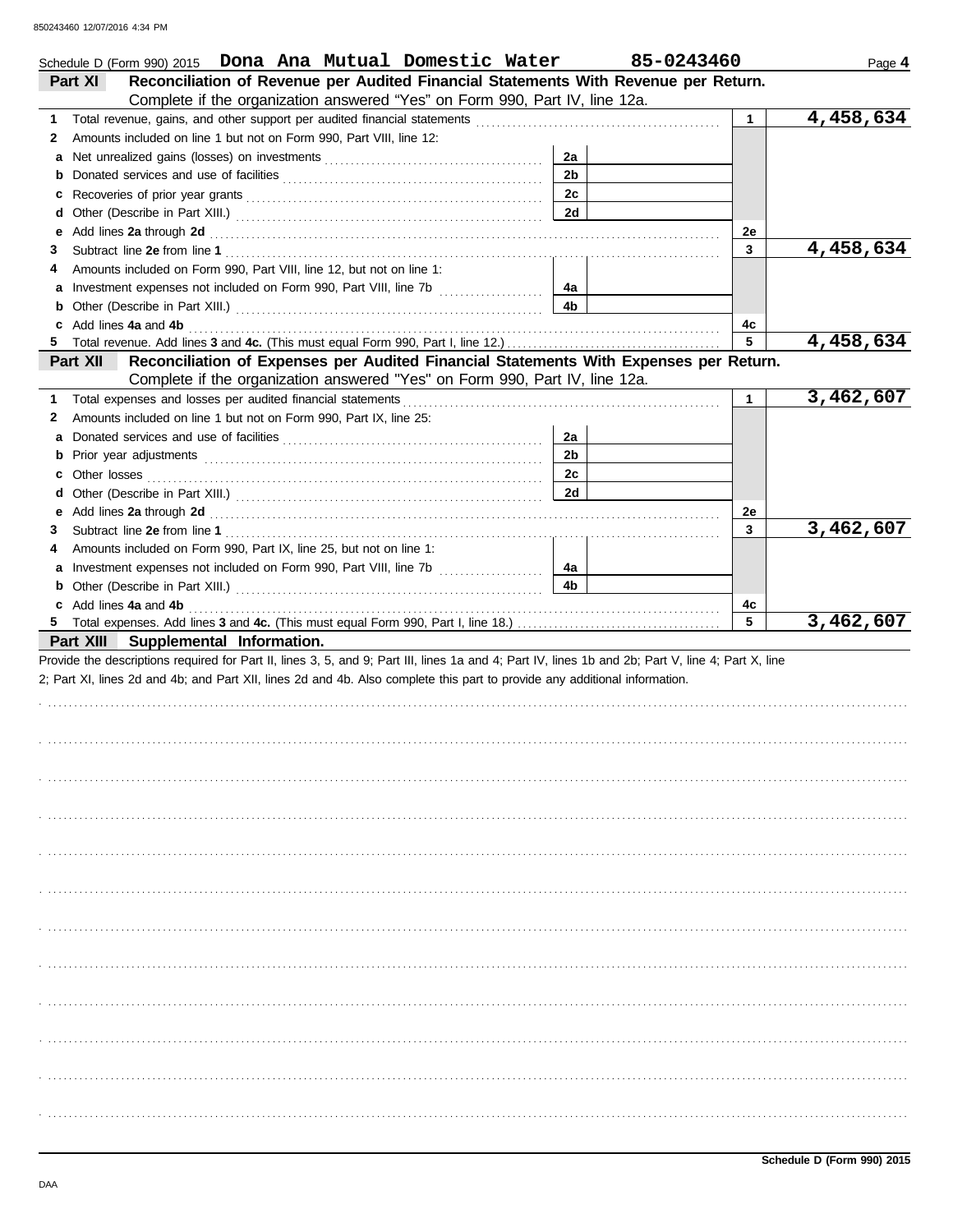Schedule D (Form 990) 2015 Dona Ana Mutual Domestic Water

| <b>Part XIII Supplemental Information (continued)</b> |
|-------------------------------------------------------|
|                                                       |
|                                                       |
|                                                       |
|                                                       |
|                                                       |
|                                                       |
|                                                       |
|                                                       |
|                                                       |
|                                                       |
|                                                       |
|                                                       |
|                                                       |
|                                                       |
|                                                       |
|                                                       |
|                                                       |
|                                                       |
|                                                       |
|                                                       |
|                                                       |
|                                                       |
|                                                       |
|                                                       |
|                                                       |
|                                                       |
|                                                       |
|                                                       |

85-0243460

Page 5